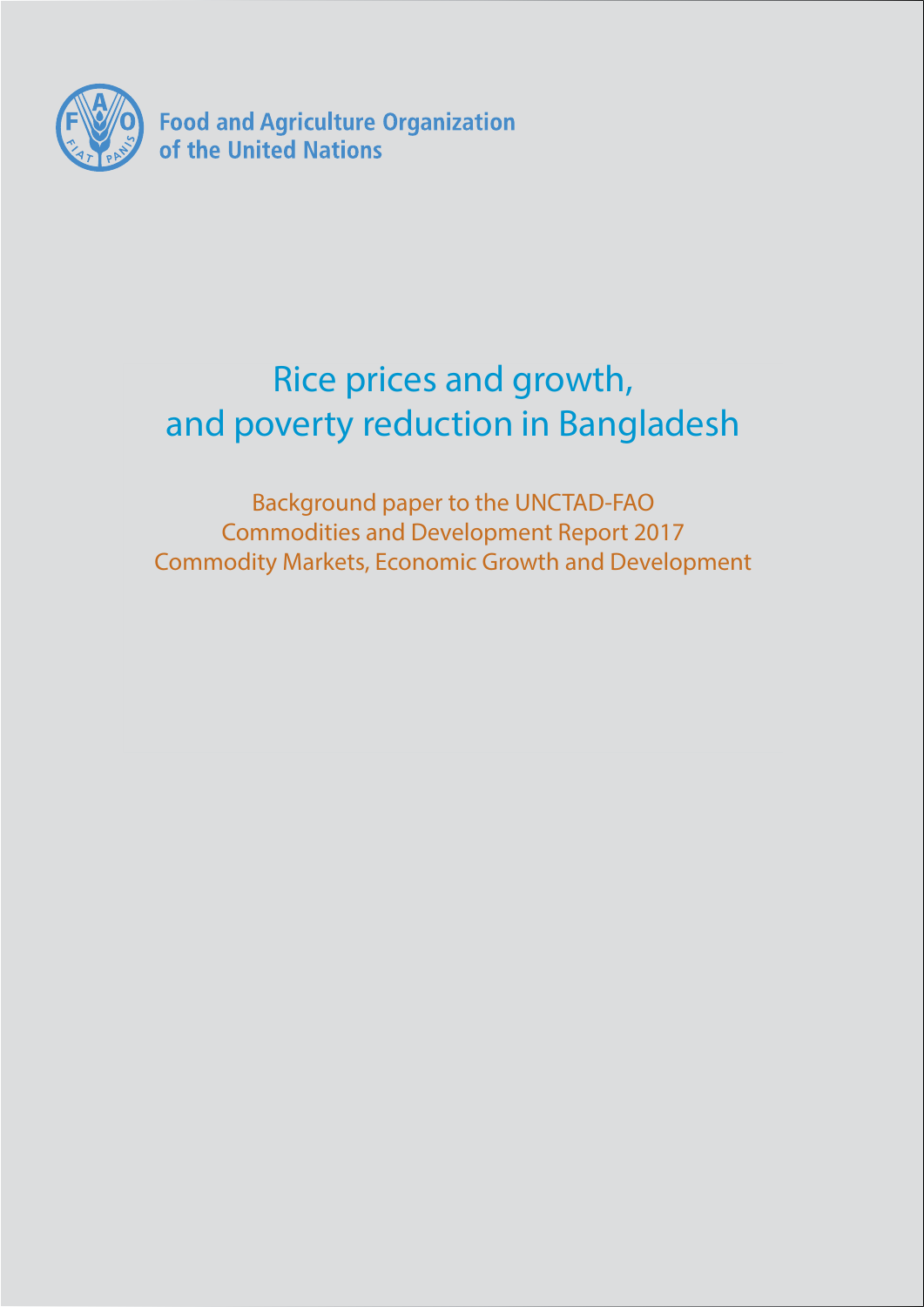# **Rice prices and growth, and poverty reduction in Bangladesh**

Khan Ahmed Sayeed Murshid Mohammad Yunus

Food and Agriculture Organization of the United Nations Rome, 2018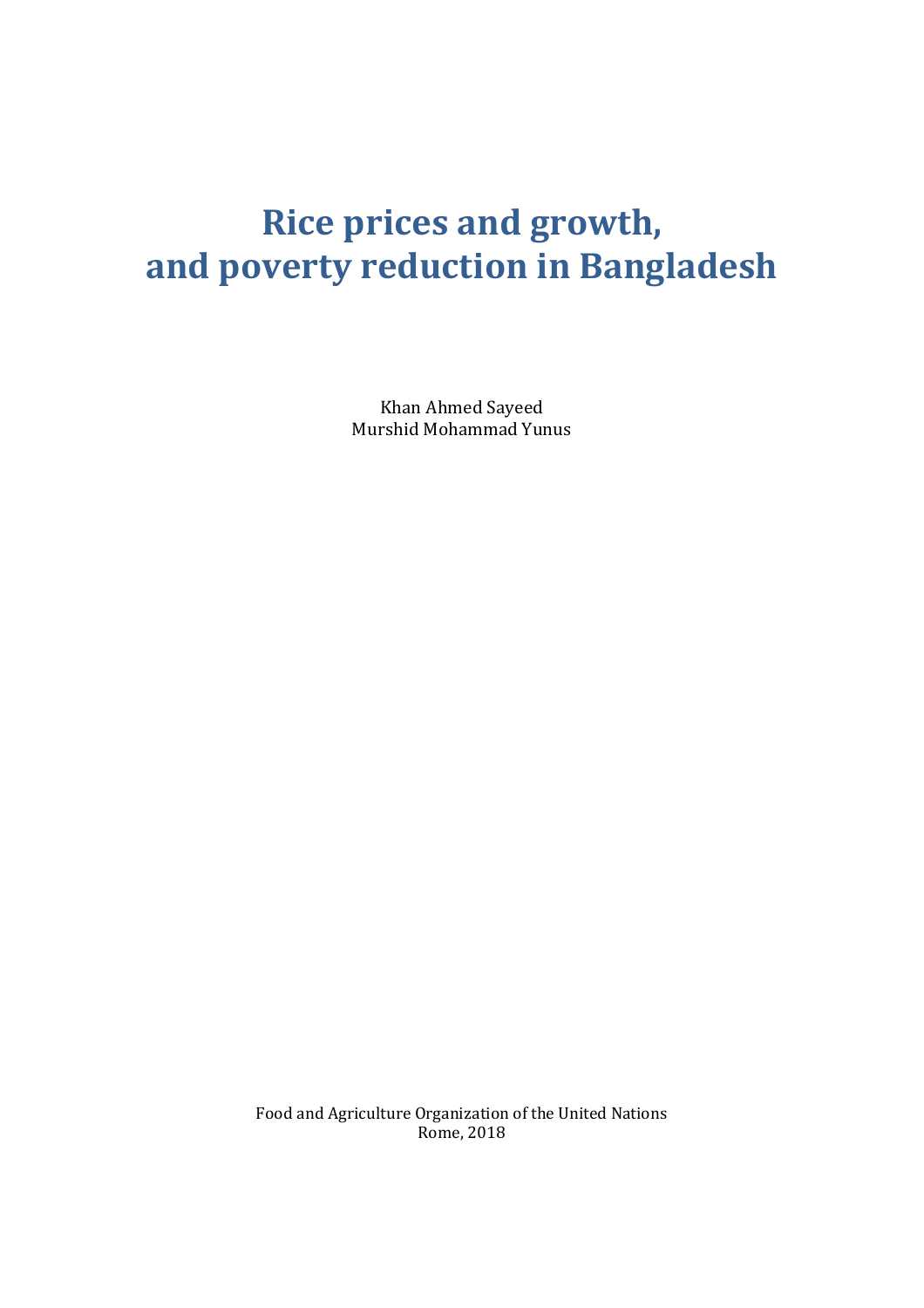The designations employed and the presentation of material in this information product do not imply the expression of any opinion whatsoever on the part of the Food and Agriculture Organization of the United Nations (FAO) concerning the legal or development status of any country, territory, city or area or of its authorities, or concerning the delimitation of its frontiers or boundaries. The mention of specific companies or products of manufacturers, whether or not these have been patented, does not imply that these have been endorsed or recommended by FAO in preference to others of a similar nature that are not mentioned.

The views expressed in this information product are those of the author(s) and do not necessarily reflect the views or policies of FAO.

ISBN 978-92-5-130107-4

#### © FAO, 2018

FAO encourages the use, reproduction and dissemination of material in this information product. Except where otherwise indicated, material may be copied, downloaded and printed for private study, research and teaching purposes, or for use in non-commercial products or services, provided that appropriate acknowledgement of FAO as the source and copyright holder is given and that FAO's endorsement of users' views, products or services is not implied in any way.

All requests for translation and adaptation rights, and for resale and other commercial use rights should be made via www.fao.org/contact-us/licencerequest or addressed t[o copyright@fao.org.](mailto:copyright@fao.org)

FAO information products are available on the FAO website (www.fao.org/publications) and can be purchased throug[h publications](mailto:publications-sales@fao.org)[sales@fao.org.](mailto:publications-sales@fao.org)

This publication has been printed using selected products and processes so as to ensure minimal environmental impact and to promote sustainable forest management.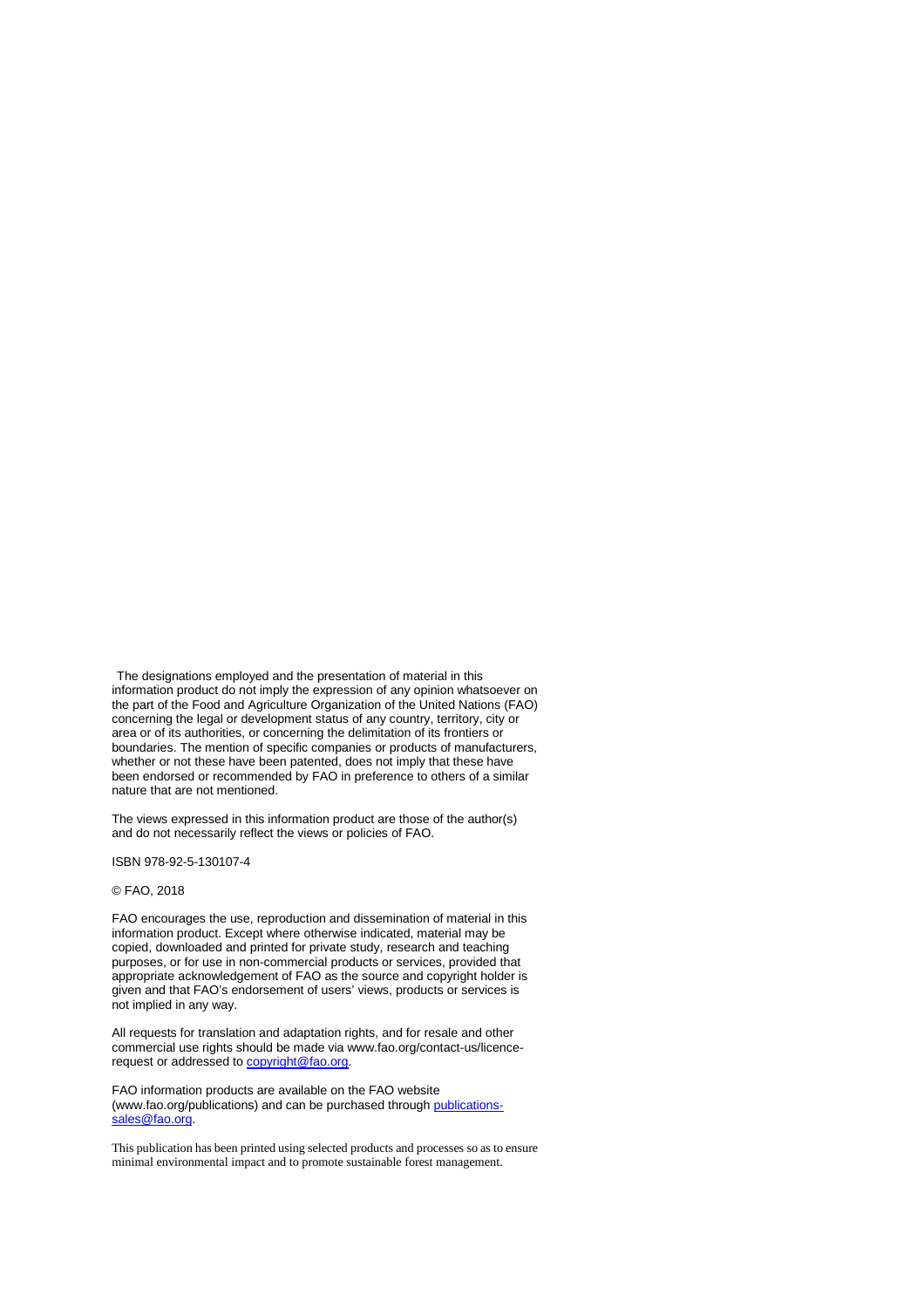# **Contents**

| L.   |                 |                                                                         |
|------|-----------------|-------------------------------------------------------------------------|
|      | a.              |                                                                         |
|      | $b$ .           |                                                                         |
|      | c.              |                                                                         |
|      | d.              |                                                                         |
| II.  |                 | Rice prices and their relationship to local growth and development 8    |
|      | a.              |                                                                         |
|      | b.              |                                                                         |
|      | c.              | Effects of rice prices on consumers, traders, millers and producers. 12 |
|      | d.              |                                                                         |
| III. |                 |                                                                         |
|      | a.              |                                                                         |
|      | b.              |                                                                         |
|      | $\mathcal{C}$ . | Absolute and relative rice prices and rural agricultural wages  22      |
| IV.  |                 |                                                                         |
|      |                 |                                                                         |
|      |                 |                                                                         |
|      |                 |                                                                         |
|      | a.              | Integration of domestic and international rice markets 28               |
|      | $b$ .           |                                                                         |
|      | c.              |                                                                         |
|      |                 |                                                                         |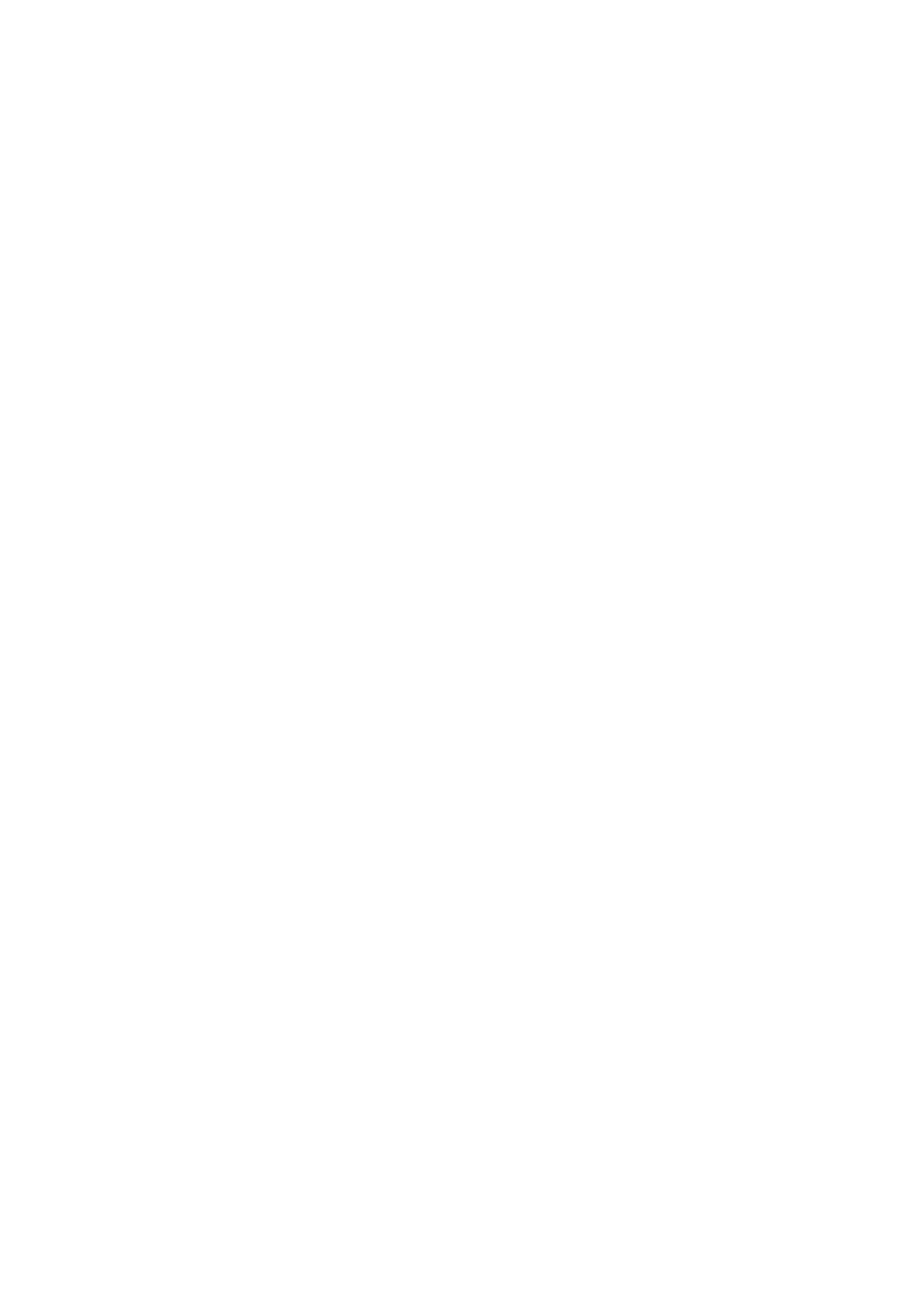# <span id="page-5-0"></span>**Acronyms**

- **ADF** Augmented Dickey-Fuller Test<br>**ARCH** Autoregressive Conditional Het
- **ARCH** Autoregressive Conditional Heteroskedasticity<br>**BADC** Bangladesh Agricultural Development Corporat
- **BADC** Bangladesh Agricultural Development Corporation<br>**BBS** Bangladesh Bureau of Statistics
- **BBS** Bangladesh Bureau of Statistics<br>**BPL** Below Poverty Line
- **BPL** Below Poverty Line<br>**BRRI** Bangladesh Rice Res
- **BRRI** Bangladesh Rice Research Institute<br> **CPI** Consumer Price Index
- **CPI** Consumer Price Index<br>**FGT** Foster, Greer and Thor
- **FGT** Foster, Greer and Thorbecke method<br>**FOB** Free On Board
- Free On Board
- **GARCH** Generalized Autoregressive Conditional Heteroskedasticity<br>**GDP** Gross Domestic Products
- **GDP** Gross Domestic Products<br>**HCR** Head Count Ratio
- **HCR** Head Count Ratio<br>**HIES** Household Income
- **HIES** Household Income and Expenditure Share<br> **HYV** High-Yield Variety
- **HYV** High-Yield Variety<br> **MMT** Million Metric Ton
- **MMT** Million Metric Tonnes<br> **NBR** Net Benefit Ratio
- **NBR** Net Benefit Ratio<br> **OMS** Open Market Sale
- **OMS** Open Market Sales<br>**PFDS** Public Food Distrib
- **PFDS** Public Food Distribution System<br> **TFP** Total Factor Productivity
- **TFP** Total Factor Productivity<br>**VECM** Vector Error Correction M
- **Vector Error Correction Model**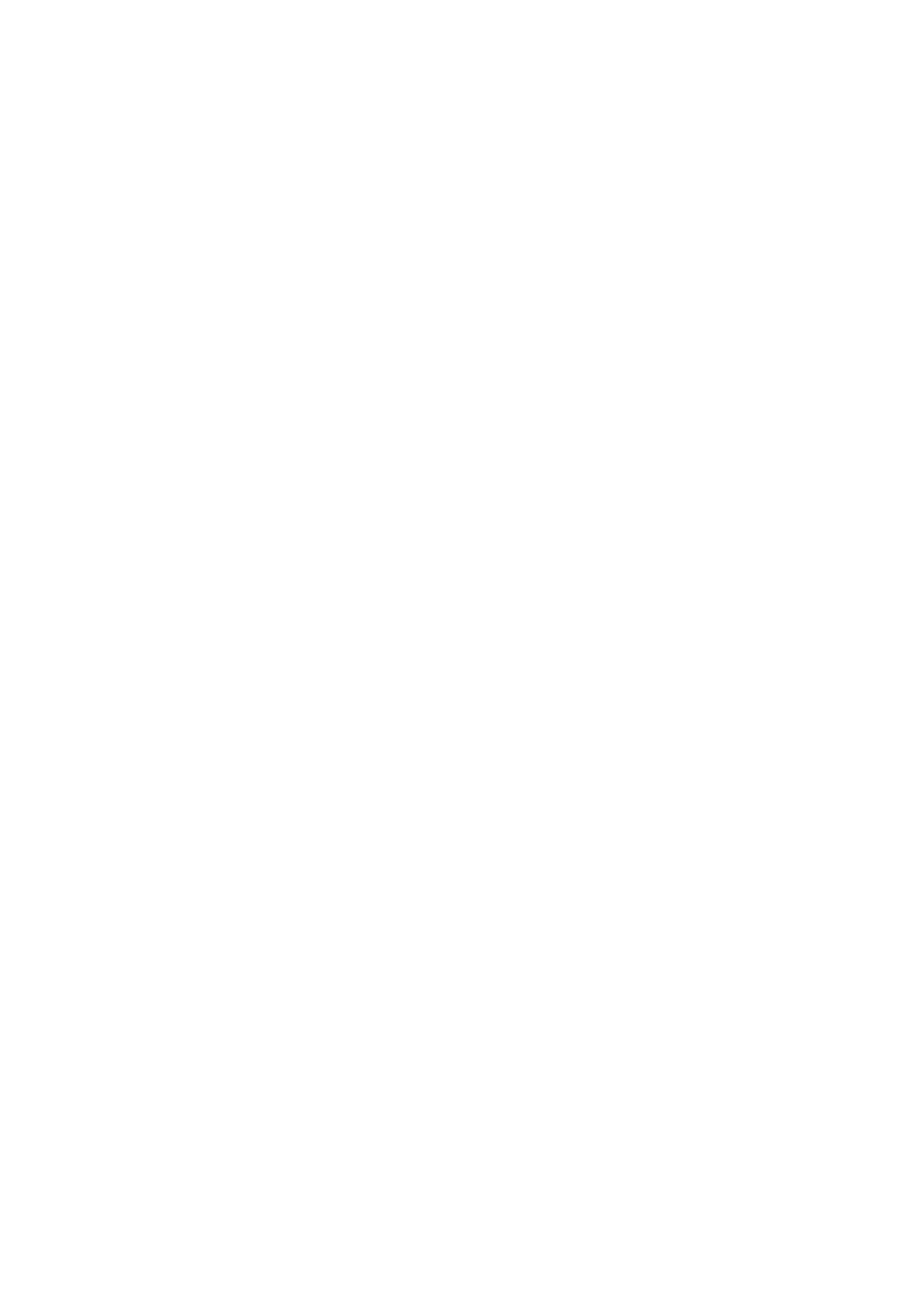### <span id="page-7-0"></span>**Abstract**

This paper examines the complex relationship between rice prices and economic growth, poverty reduction, and food security in Bangladesh including the impact on producers and consumers. The impact on macro variables is also examined. Using available literature and knowledge of Bangladesh, the researchers examine whether or not a relationship between economic growth/poverty reduction in Bangladesh and rice prices likely exists, and also discusses the mechanisms through which the two are potentially related. The paper finds that historically, the rice sector used to dominate Bangladesh agriculture and the economy as a whole, determining GDP growth rates, inflation, wages, employment, food security and poverty with the rice price being a very sensitive economic and political economy variable. This has changed dramatically with a much more diversified agricultural economy, declining share of agriculture and rice in GDP and rapid industrialization and growth of services. The rice sector (production) has benefited immensely from the Green Revolution, tripling production in three decades and continuing to play a significant role in employment creation and food security. It also benefited from the trade liberalization and structural adjustment reforms of the 1980s and 1990s that served to open up agriculture to world market forces while also reducing subsidies and withdrawing from a number of direct interventions. The startling fact is that the performance of the sector was accompanied by a long–term decline in real rice prices. It is unlikely that this kind of performance is sustainable in the absence of any further technological, cost–reducing breakthroughs so that policy makers need to focus on how to deliver price and non–price incentives to this important sector.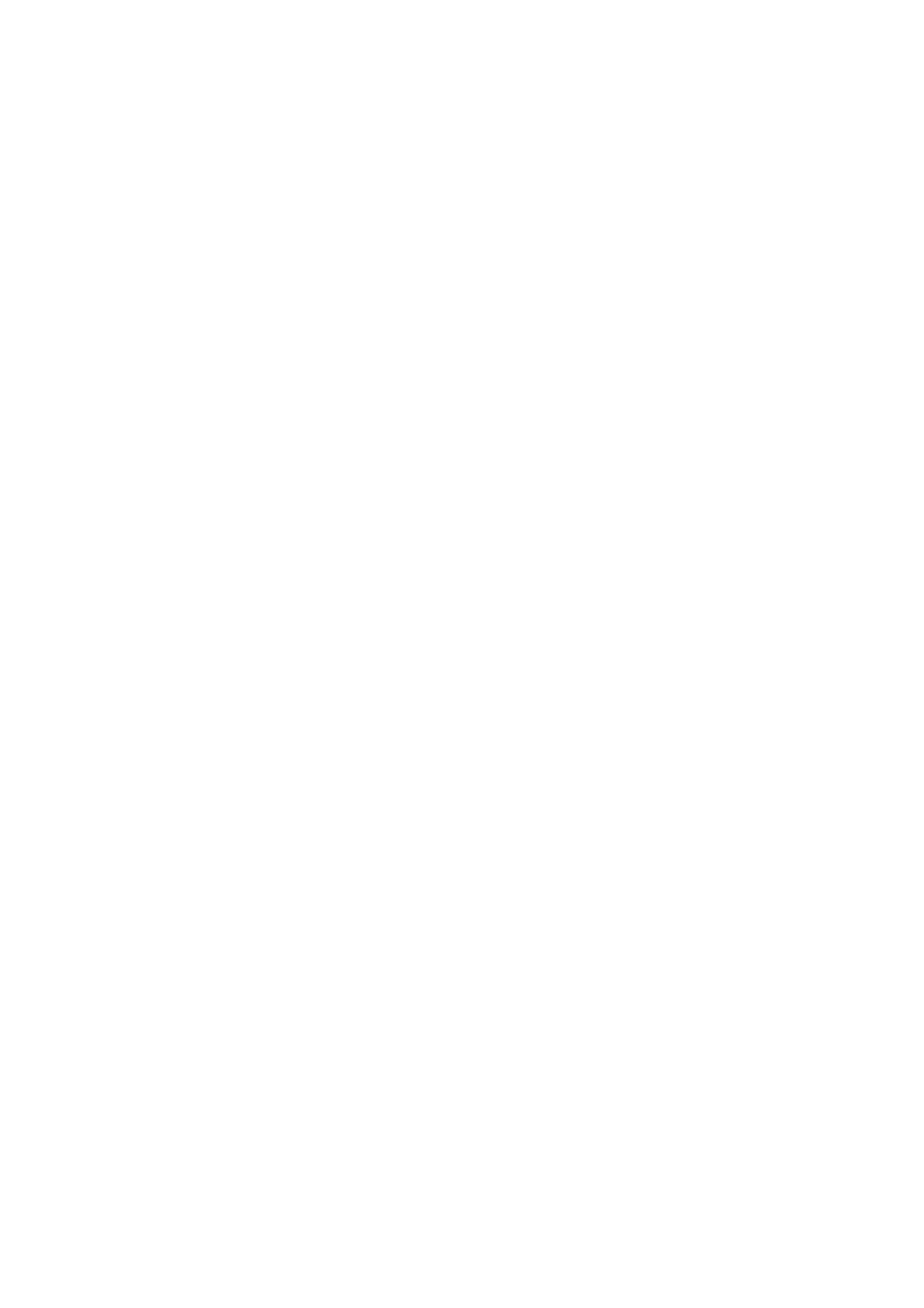## <span id="page-9-0"></span>**I. Background and context**

#### <span id="page-9-1"></span>**a. Importance of rice to Bangladesh's development**

Rice is Bangladesh's largest crop and the main staple food for the 157 million people of the country. Its role in the economy is huge both at the macro level and at the micro level given the volume of production, employment (of both men and women in production), trade and processing, food security and nutrition, and potential macro effects on prices, inflation and poverty given the large weight of food and rice in the CPI, and potentially on the balance of payments and on the reserves (if, for example, a sudden shortage leads to large, unexpected imports from the world market).[1](#page-9-2)

Rice cultivation accounts for 48 percent of total rural employment – a figure that is expected to rise even more if rice trading, transport and processing activities are also taken into account. It also provides two–thirds of the caloric needs of the nation along with half the protein consumed. Its contribution to agricultural GDP is about 70 percent while its share of national income is one–sixth. In other words, rice continues to play a critical role in Bangladesh even though the long–term trajectory is one of decline (Faruqee, 2012).

Today, more than 13 million farms grow rice (BRRI[2](#page-9-3)) covering some 10.5 million hectares – a figure that has generally been stable over the last three decades. Accounting for 75 percent of the total cropped area and 80 percent of the irrigated land (Hossain and Deb, 2011).

Since 1972, a major pillar of the Government's agricultural development policy has been to achieve "self–sufficiency" in rice in order to attain food security, with the main approach being to popularize the new high–yield variety (HYV), seed–fertilizer– water based "Green Revolution" technology amongst traditional farmers. This was sought to be stimulated through a combination of measures intended to encourage adoption by farmers unfamiliar to the new technology.

Initial efforts were aimed at both the rainy season rice crops (*Aus* and *Aman*) as well as the dry–season (*Boro*) crop. The former is rainfed while the latter requires irrigation and water control. Eventually, much of the focus essentially fell on the *Boro* season, which at the time contributed very little to total production. Thanks to massive investments in modern irrigation (mostly small scale techniques like pumps and tube wells to tap both surface and large ground water reserves), the *Boro* rice has now become the most important crop. Thus, total production tripled over 1971–2013, rising from 11 million metric tonnes (MMT) to around 34 MMT today (Hossain, 2015), turning Bangladesh into a largely rice self–sufficient nation after decades of struggle, overcoming complex constraints related to technology adoption, policy reforms and institutions. In fact, rice–dominated agriculture performed spectacularly well in the last two decades, and especially in the period after 2005, leading some observers to suggest

<span id="page-9-2"></span> <sup>1</sup> In fact Bangladesh faced exactly such a situation during the global financial crisis of 2008–2009 when world rice prices skyrocketed to over US \$ 1 000 per ton, and even at this price it was difficult to obtain supplies.

<span id="page-9-3"></span><sup>2</sup> Bangladesh Rice Research Institute.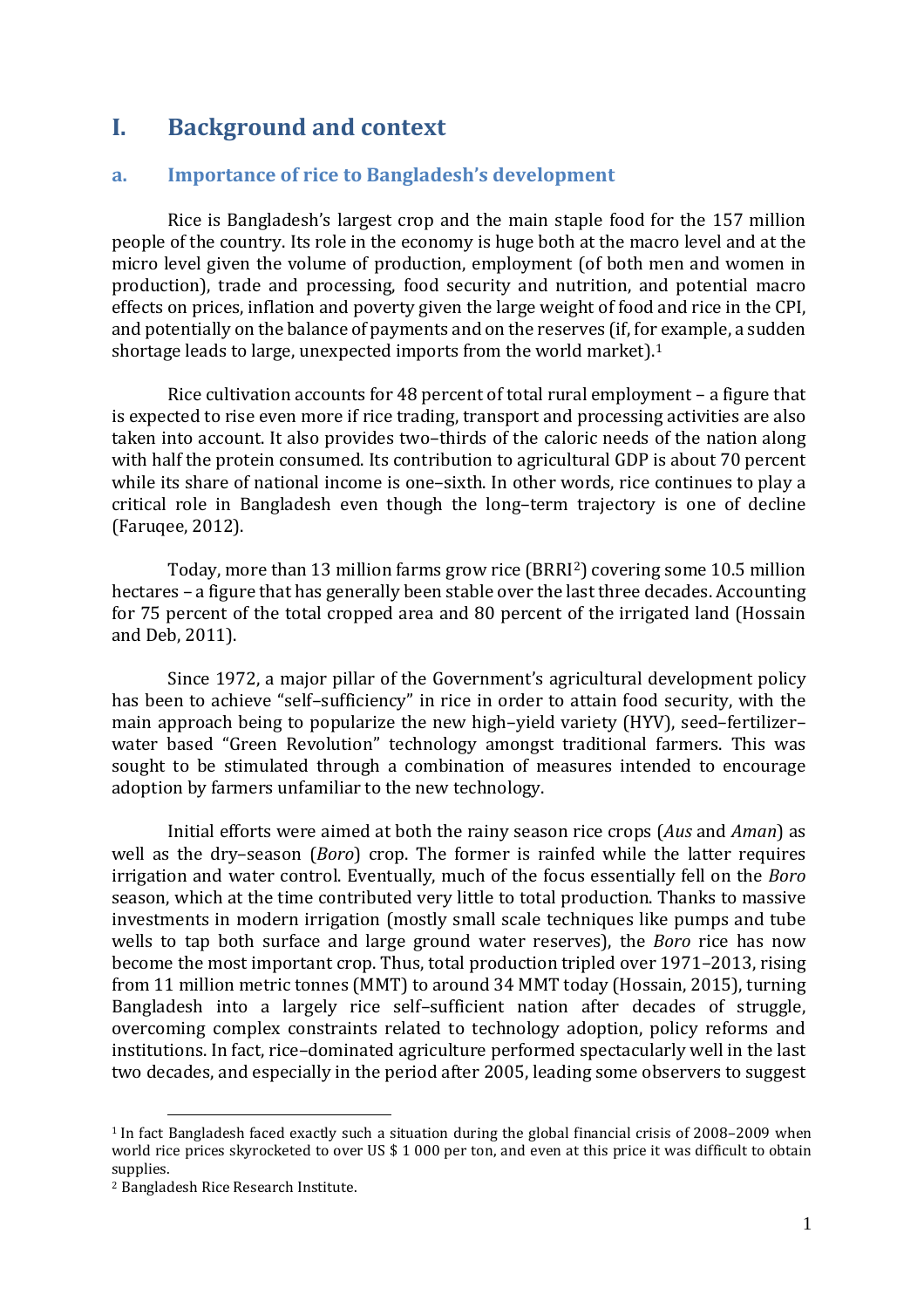that Bangladesh's performance was not onl[y](#page-10-0) the best in South Asia, but was better compared to even many East Asian countries. 3

Today, Bangladesh no longer has to depend on massive food imports or food aid, thus easing its balance of payments and helping foreign reserves to remain healthy. At the same time, availability of food (rice) has kept real prices generally low compared to wages – thus having a very positive impact on access issues, especially poverty. Indeed the growth in real rural wages has been rapid, especially after 2005 so that today, urban– rural wage differentials have dramatically declined.

However, given rapid economic growth in the economy, the corresponding role of agriculture and rice is slowly diminishing over time. The agriculture's share in the GDP of Bangladesh, broadly defined (in order to include fisheries, livestock and forestry) was 55 percent in the 1960s, falling to 44 percent and 32 percent in the 1970s and 1980s and down to less than 15 percent in 2015. The share of rice in the economy has also dropped at a slightly higher rate, currently fixed at above 70 percent of agricultural GDP (i.e. 7–8 percent of total GDP in 2013, down from 18 percent in 1996).[4](#page-10-1)

Within the crops sub–sector, the structure of production has not changed much with a low value for the Simpson Diversity Index reflecting that some 77–80 percent of the cultivated land is under paddy, as already observed. In value terms, the share of rice in total value of crops has declined somewhat from 74 percent to 64 percent since the early 1990s (World Bank, 2015). However, rice remains the largest contributor to growth in the crops sub–sector.

#### *Consumption, nutrition and poverty*

Rice prices and rice consumption are a sensitive matter in Bangladesh given its huge importance in the local diet. The government is always keen to ensure that prices remain stable and within the purchasing power of the poor. For this reason the government has to preserve an adequate reserve stock for emergency off–takes as well as distribution to the poor in the event of an unforeseen shortage. Currently, official cereal stocks vary between 1.1–1.5 MMT, with reserves built up mostly through domestic procurement and sometimes imports. In fact, Bangladeshis are probably the largest per capita consumers of rice in the world today. The challenge for the future is to promote a more diverse diet that would increasingly replace rice with fruits, vegetables, pulses, fish, dairy products and meat – a trend that already is underway. Hossain (2015) shows that over the period 1983/84 to 2010, consumption of food (gram/person/day) rose from 761 to 952 – the increase being accompanied by a significant decline in rice consumption and quite acute increases in vegetables, fruits and other food consumption.

The rice price is also of great interest to the millions of rice farmers in the country. However, the general trend over much of the last 10–15 years has been one of decline in real prices. Productivity gains in rice appear to have helped keep the cultivation profitable, especially after 2005.

<span id="page-10-0"></span> <sup>3</sup> This is based on some preliminary analysis by Bangladeshi and World Bank experts shared informally with the authors.

<span id="page-10-1"></span><sup>4</sup> CPD (2015); Ahmed (2004).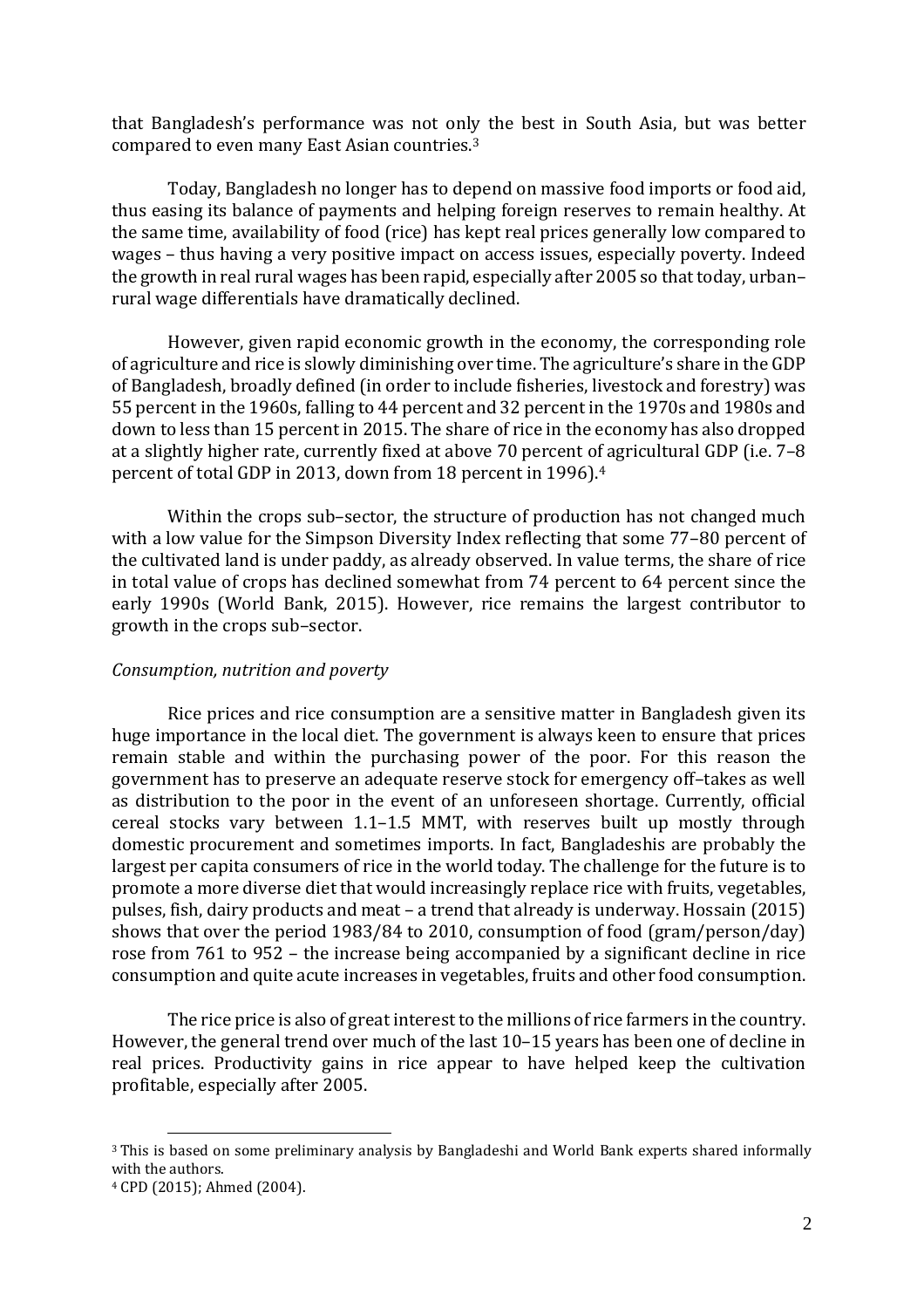The impact on poverty is quite direct. Food deficit is directly linked to rice prices, and for small and marginal farmers, to rice yields.<sup>[5](#page-11-1)</sup> In other words, the policy concerning rice is complex, requiring a fine balancing act between the interests of producers and consumers. It also has significant implications for the State budget arising out of the financing of procurement and distribution/off–takes as well as due to safety nets involving targeted distribution to vulnerable groups facing food insecurity, or price stabilization efforts through large open market sales.

The main macro impact of rice prices is on inflation (given the large weight of food and rice in the CPI), such that rice price movements could have, at least indirectly, implications for both the budget and the balance of payments. The latter becomes a worry when there is a sudden deficit due to a poor harvest combined with a sudden commodity price surge, as happened at the time of the Global Financial Crisis in 2007– 2008.

#### <span id="page-11-0"></span>**b. The structure of the rice sector**

#### *Production*

Rice production takes place in all districts of Bangladesh and in all kinds of agro– ecological zones. The rice area has remained basically unchanged over the last three decades, although production seasonality has altered greatly. Thus, in the 1970s and 1980s, rice was dominated by *Aman* production (harvested in November–December). The introduction of irrigation made it possible to grow rice extensively in the dry *Boro* season harvested in May–June. This has now become the dominant rice–growing season in the country. A third rice crop is also grown in some areas, namely the *Aus* crop, harvested in July–August.

Rice is cultivated in small, family farms as the main food crop while other important crops are potato, wheat, maize, jute, sugarcane and oilseeds. However, the average size of farms has been declining over the years (e.g. from 0.89 hectare in 1983/84 to 0.6 hectare in 2008 – see Hossain, 2015) and there also appears to be a decline in farm households' that depend largely on farming for their income/livelihoods. Flourishing farming is combined with a mutitude of other non–farm work while a lot of people are leaving farming altogether resulting in a rising share of tenant farms.

In Bangladesh 70 percent of the people live in rural areas where agriculture remains the main source of income. Some 60 percent of rural households engage in farming. The landownership however, is unequal as is the access to food directly from own production. Almost 30 percent of households own no land and another 35 percent own less than half an acre of land (World Bank, 2015). Such small pieces of land cannot provide those farmers with sufficient food for their family even with the best technology available. Thus for the majority of the population, buying food from the market is essential for food security which in turn is a function of wages and earnings.

<span id="page-11-1"></span> <sup>5</sup> The poverty line consumption–expenditure level consists of food and non–food expenditures. Food poverty refers to a situation when someone is unable to meet even the basic food needs.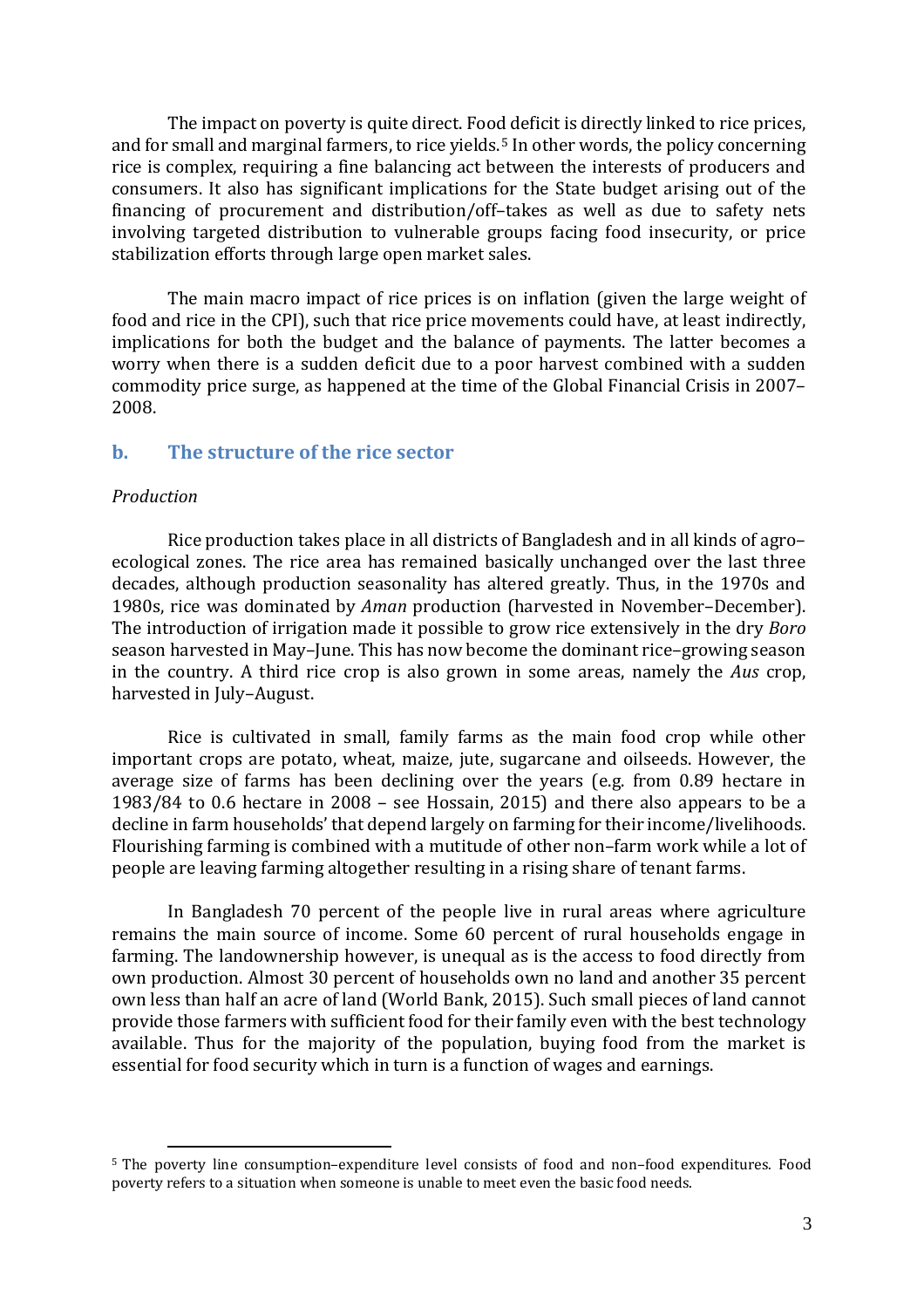#### *Trade and milling*

Important changes have taken place in the rice trade as rice cultivation moved away from a largely subsistence–driven activity to a much more commercial activity. The marketed surplus of rice is around 45 percent (Jabbar, 2010) indicating that some 15 MMT enter into the market annually, with the bulk of it sold by only 14 percent of farms (Bayes and Hossain, 2007). The unhusked rice is milled in semi–automatic and automatic rice mills and sold to both local and long–distance traders – the bulk of it going to the latter. This was a huge change since 20 years before when marketed quantities were much smaller and when milling technology was much more basic with a significant "traditional" segment relying on small/minor processors for initial preparations before carrying out paddy crushing in semi–automatic mills. There has been huge expansion of milling capacity with the advent of large scale, fully automatic mills since the late 1990s. Precise numbers are unavailable but micro surveys point to a doubling of capacity. Thus, in Noakhali, 20 large rice mills have been set up covering 90 percent of the market in 2010 compared to ten years before when large mills covered only 10 percent of the market (Murshid, 2015).

Similarly, the expansion of the market involving long distance trade has led to two distinct market circuits: a small, local one that caters to local demand and tastes and a long–distance, urban oriented one that caters to urban demand and tastes. An interesting outcome of this process has been rising value addition in the milling sector where "quality" is created from basic rice through polishing, cutting and grading and bagging which allows the millers to properly allocate the bulk of the trade margin between the producer and the consumer (Murshid, 2015).

A modern retail sector is also slowly settling where higher value branded rice and "organic" rice are being marketed for the more affluent urban consumers. This sector is projected to grow quickly although currently it has an insignificant presence in the market.

#### <span id="page-12-0"></span>**c. Institutional and policy environment**

There is a long tradition of state intervention in all aspects of the rice economy – production, trade, distribution, stocks, food relief, rationing systems, provision of a minimum price for growers, procurement operations by the Public Food Distribution System (PFDS) to meet all the different, complex objectives of the government, *inter alia* to stabilize food prices, ensure a fair price to growers, achieve food self–sufficiency, and channel food to safety–net operations.

Major reforms took place in the 1990s for both input and output markets. For the first time, the private sector was allowed to import food – an activity that was hitherto the sole privilege of the government. Previously, the government had operated from the basic assumption that the private sector could not be trusted because of the widespread belief that they would control the market and cause food prices to become excessive.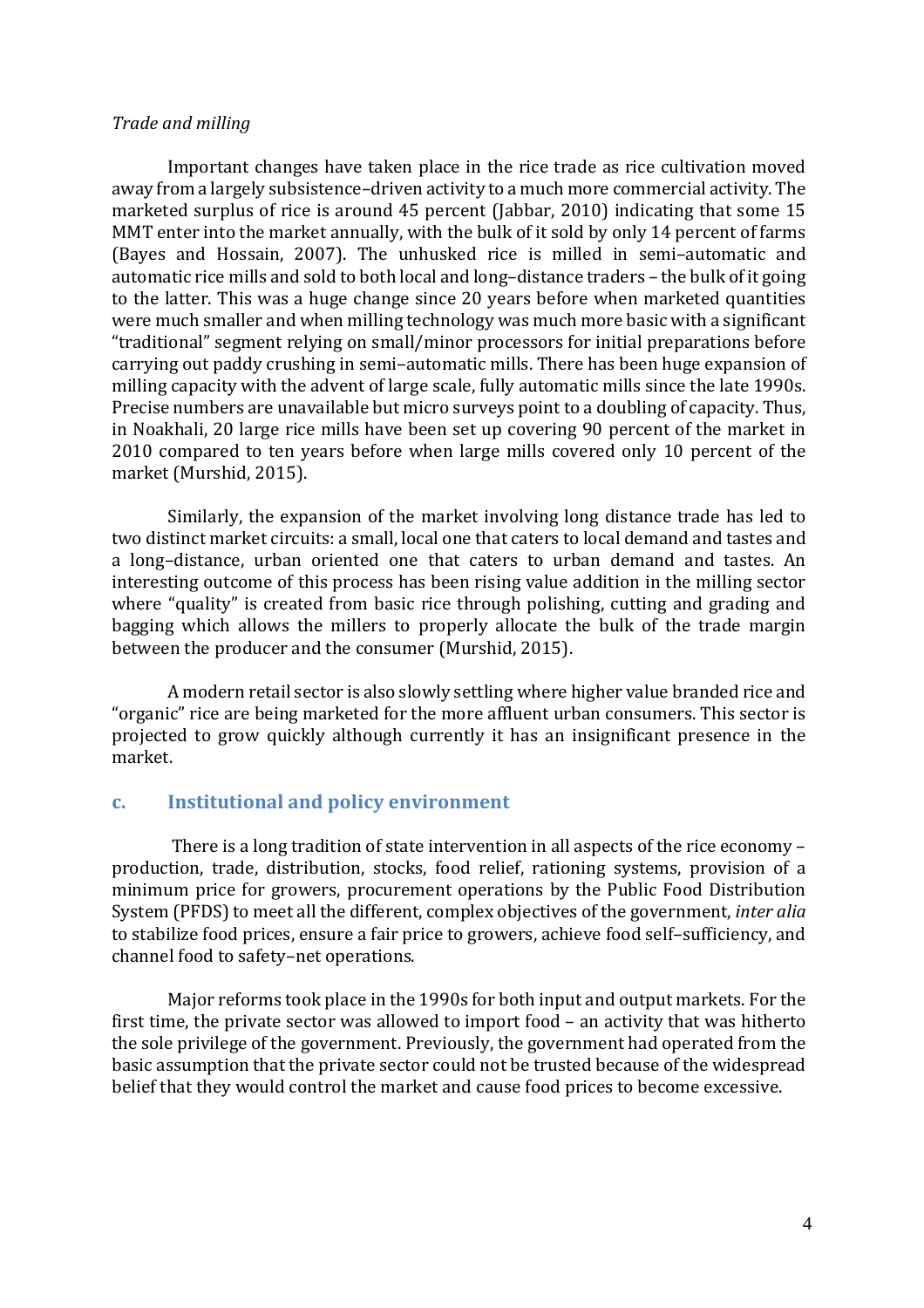

**Figure 1. Movement of wholesale price of coarse rice in (Dhaka) Bangladesh (US\$/MT)**

Source: Authors' elaborations based on data from the World Bank and the Bangladesh Bureau of Statistics (BBS).

Note: The vertical lines and the boxes show episodes of private sector imports from India or autarky as listed in Table A2 in Annex 1.

The Bangladesh rice market was largely isolated from the rest of the world until the mid–1990s. Exports were not permitted while food–grains imports were conducted solely by the State. There was a massive PFDS in place that sought to procure food from aid, imports and domestic procurement for distribution to different categories of consumers, including urban and rural households through what was known as the "rationing system". The PFDS was also entrusted with the task of keeping prices stable as well as to ensure a "fair" price for farmers by intervening in the market through off– takes to dampen prices or procuring from farms/mills to build reserves and defend minimum prices (Figure 1). There were also special categories for food distribution including various safety–net operations and allocations for special–interest groups like the police, defense services, public hospitals, jails and parastatals, etc. Over 1970 and 1990 much of the food imports were funded by aid. The government policy was to procure food as much as possible through aid and purchase the remaining requirements through cash imports. In some years cash imports have been substantial, imposing a heavy pressure on the balance of payments.

A series of reforms were introduced in the mid–1990s so that by the end of the decade the PFDS operations were severely curtailed. The massive ration system was dismantled while public interventions were streamlined and redefined. A drastically reduced PFDS still exists today. However, the PFDS now is largely safety–net oriented but also maintains a large reserve of public food stocks as a means to enable open market sales if needed and provide food to "essential" groups.

Total public food–grain stocks have declined over time. Over 1989–1993, average stocks were 1.09 MMT including both rice (51 percent) and wheat (49 percent). Over 2003–2008, stocks declined to 0.73 MMT, including (93 percent rice) so that aside from an overall decline in stocks, there has been a move towards a greater share of rice. Traditionally, the Bangladesh government considers a stock level of between 0.75 MMT to 1.5 MMT as reasonable – to put this in perspective, current (2016) estimates of total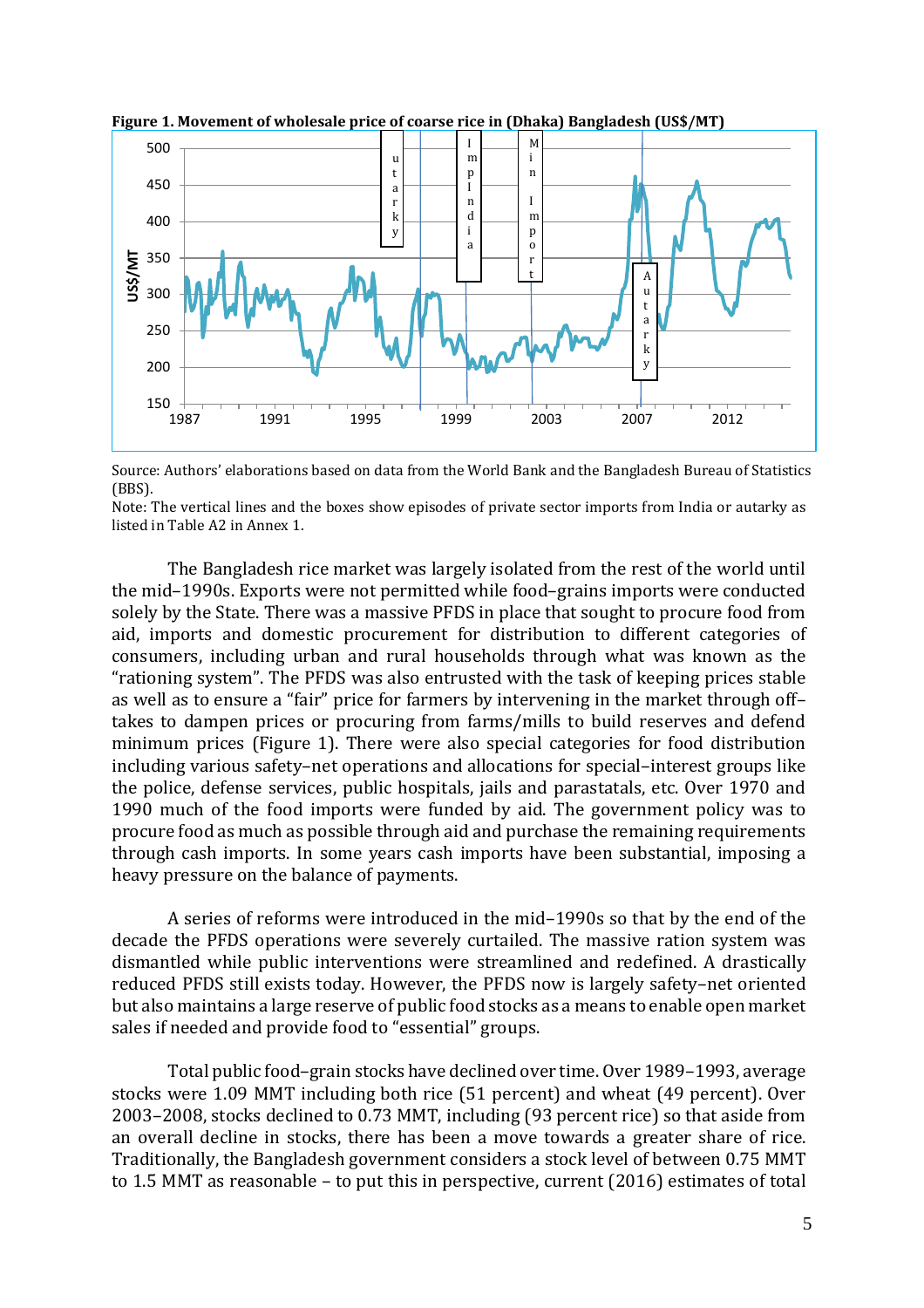food grain availability in the country is around 40 MMT including 34.8 MMT of rice (see Shahabuddin *et al.*, 2009).

Similarly, the use of the stocks has also changed over time [wi](#page-14-1)th declining volumes through the "sales channels" and fairly stable "non–sale channels". <sup>6</sup> In relative terms, the share of non–sale or targeted channels has become much more important, generally improving efficiency of the overall PFDS (Shahabuddin *et al.*, 2013).

As part of the trade liberalization reforms, duties on imported agricultural equipment were drastically reduced which allowed much easier access to irrigation pumps and power tillers used in rice production. At the same time, subsidies on inputs were reduced and streamlined, making the sector much more competitive and robust.

Another aspect of the story is the systematic promotion of the Green Revolution technology by the government since the 1970s. Policies included provision of irrigation, subsidized inputs and credit, and creation of irrigation water–user groups – a policy that has continued so far with some modifications and changes. As a result, the country today has reached a position where further productivity gains will be more and more difficult to achieve although some observers feel that such gains will need to be pursued with intensity, given the continuing population pressure (Hossain, 2015).

#### <span id="page-14-0"></span>**d. Extent of relevance for other countries**

Bangladesh's experience with trade liberalization, structural adjustment and policy reforms in agriculture (mainly rice) has been exemplary. Trade liberalization in both input and output markets resulted in much cheaper availability of capital goods and inputs, lowering production costs and raising profitability (Ahmed, 1999). At the same time, the private sector quickly entered the rice import market to a great extent and was able to respond much more quickly to market demands through rice imports, mainly from India (which typically held huge reserves).

Dismantling of the PFDS and its restriction to a few basic operations (related to market stability, targeted food distribution and safety nets) resulted in a very positive impact on the budget. Similarly, reduction in subsidies related to food and inputs has also made agriculture more competitive and less reliant on donations. Input distribution was liberalized allowing the private sector to engage in this role instead of a top–heavy public corporation (Bangladesh Agricultural Development Corporation – BADC) that allowed huge efficiency gains to be made and lowered pressure on government finances.

The food/rice sector in Bangladesh is now on a good basis although some "distortions" still persist, principally related to subsidies on fertilizer and diesel. The main challenge is now to extend the production frontier through more recent technology and better management. The potential of the existing technology is nearing exhaustion so that a second–generation green revolution is now very much needed. Severe market failures still exist, particularly with reference to input markets and the quality of inputs

<span id="page-14-1"></span> <sup>6</sup> Sales channels mainly include essential priorities (military, paramilitary, police etc.) and open market sales. Non–sales channels include food for works and other targeted channels of distribution.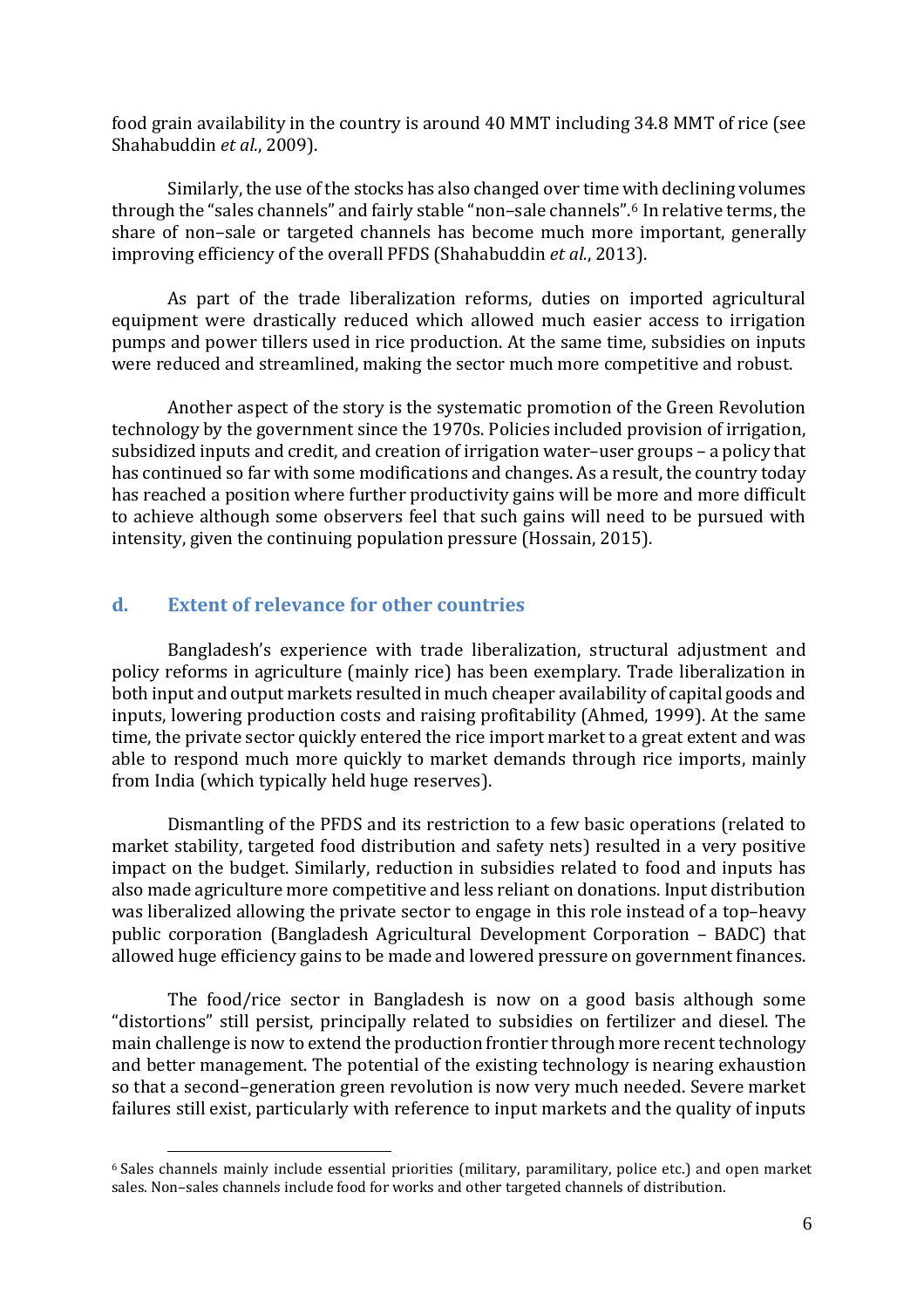as spurious pesticides and fertilizers are rampant. The more recent success of the food and agricultural sector took place despite an unfavorable macro policy environment. Two major indicators of interest in this connection are the sectoral terms of trade and the external policy environment (i.e. nominal and relative rates of protection). Neither of these indicators was favorable for agriculture (Kathuria and Malouche, 2015).

The Bangladesh experience is relevant to all developing countries (and perhaps even developed countries) that heavily protect their agriculture – both output and input markets. It is also relevant for countries with large food parastatals or public food or input distribution systems set up to regulate food/input prices. Unfortunately, there are many such countries today including India (massive subsidies for food and large reserves, regulated markets – both domestic and international, overseen by the Food Corporation of India). Other countries include those in Sub–Saharan Africa and Middle East North Africa along with countries like Thailand and Viet Nam, which intervene quite heavily in the rice market. It would also be important for countries like Cambodia that are currently exploring ways to intervene in their rice economy.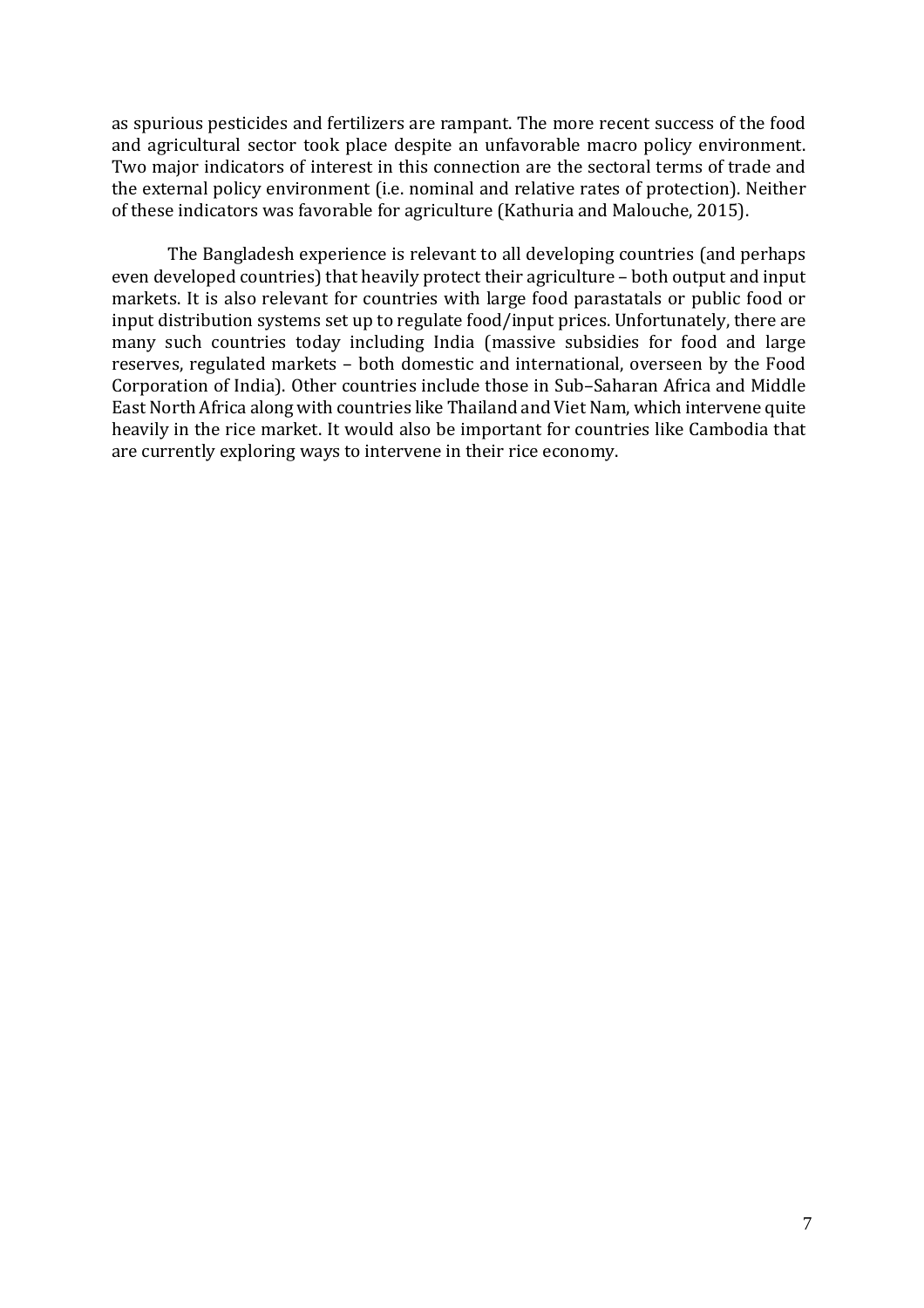# <span id="page-16-0"></span>**II. Rice prices and their relationship to local growth and development**

The price of rice remains a sensitive factor for producers, poor consumers and policy makers. At the local level, it affects poor consumers who derive the major proportion of calorie intake from rice (70 percent in 2009). It also matters to producers, for whom rice cultivation is increasingly a commercial activity and often accounts for a large share of total annual household income. As a wage–good, it affects the level of wages in the labor market in both rural and urban areas although this link appears to be weakening (Rashid, 2002).

Apart from the direct effects of rice prices on the local economy, there are a range of indirect effects through processing, trade, transport and retailing. In other words relatively high prices are good not only for producers but also for actors along the value chain. In particular, the role of millers has become very important as this sector accounts for the lion's share of the increasing value addition in the rice value chain (Minten *et al.*, 2011).

#### <span id="page-16-1"></span>**a. Integration of domestic rice markets**

A question that is often asked is whether the rice market is competitive or if there are important ways in which the market is segmented or even controlled by local oligopolistic structures. A good way to examine this question is through testing for integration of spatially distributed markets, usually through co–integration analysis. This is also important for price policies like open market sales (OMS), since in a situation of well–integrated markets, OMS does not need to be as extensive as may otherwise be indicated.

Co–integration analysis of the rice market in Bangladesh generally finds that markets are well integrated as the elasticity coefficients across markets are close to unity (see Annex 1). The estimated co–integrating vectors for wholesale market prices of coarse and medium quality rice for each of the seven regional markets are reported below. The elasticity coefficients are large and close to unity suggesting that markets are integrated but the two varieties of rice are not perfect substitutes. The speed of adjustment ( $\alpha$ ) in the vector error correction model shows that 25 to 60 percent of the disequilibrium is corrected within a month by the coarse rice price. The same ranges between 15 to 36 percent in the case of medium rice price. It should however be noted that some markets seem to be more integrated than others, the reasons for which require further study.

Co–integration of the rice market implies that open market interventions by the government to stabilize rice prices would be effective in stabilizing market prices in both the specific market where interventions are being carried out as well as throughout the rice market system. This is also corroborated by the relative efficacy of government interventions like open market sales in stabilizing rice prices.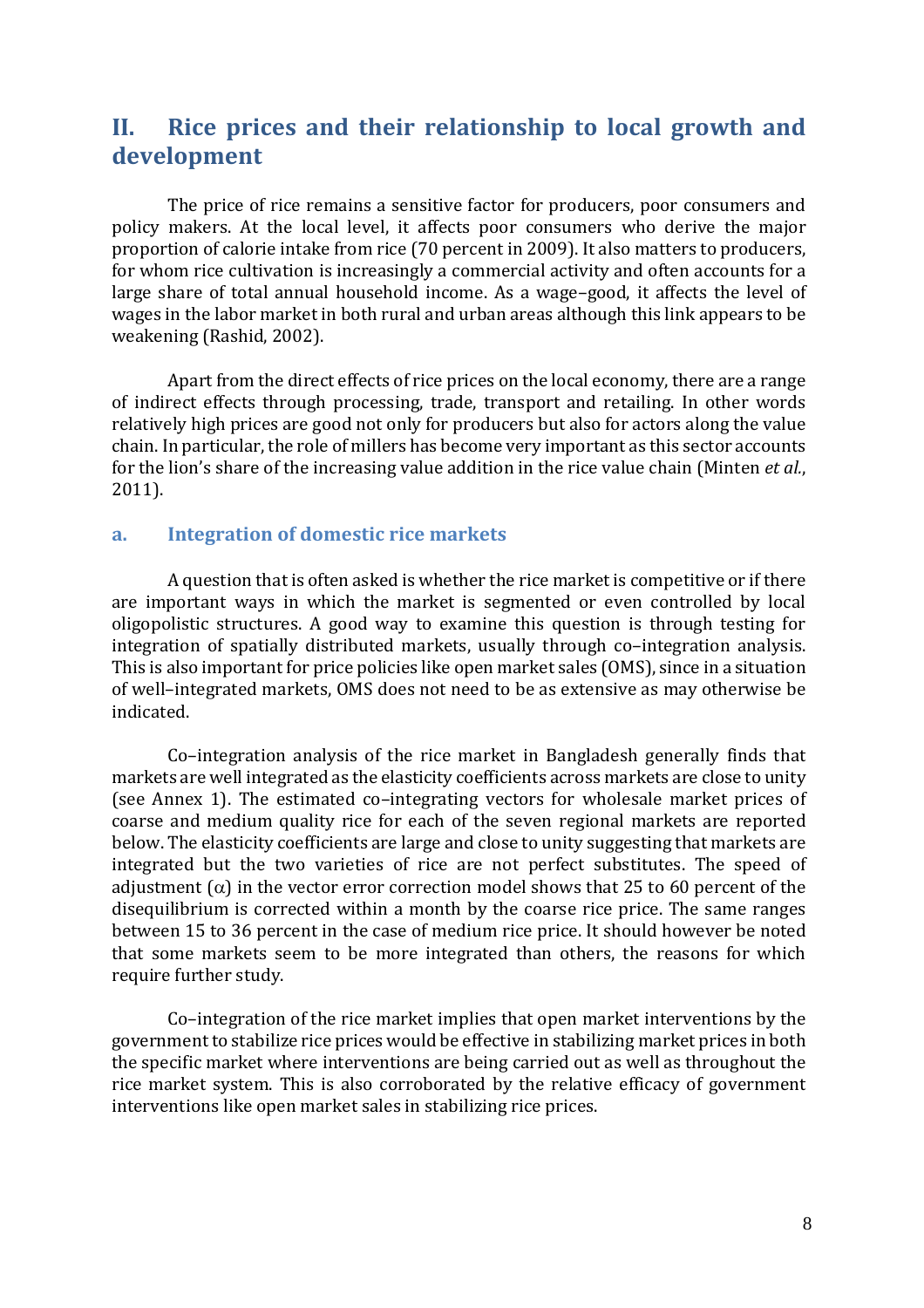| <b>Markets</b>          | <b>Coarse Rice</b>  | Medium Rice         | Constant |
|-------------------------|---------------------|---------------------|----------|
| Chittagong              | 1.000               | $0.968***$ (76.86)  | $-0.059$ |
| Adjustment ( $\alpha$ ) | $-0.255***(-3.54)$  | $0.275***$ (4.05)   |          |
| <b>Dhaka</b>            | 1.000               | $0.980***$ (76.97)  | $-0.090$ |
| Adjustment ( $\alpha$ ) | $-0.325***(-4.89)$  | $0.258***$ (4.32)   |          |
| Khulna                  | 1.000               | $0.923***$ (89.02)  | 0.070    |
| Adjustment ( $\alpha$ ) | $-0.405***(-5.18)$  | $0.177**$ (2.15)    |          |
| Narayanganj             | 1.000               | $0.954***$ (91.04)  | $-0.022$ |
| Adjustment ( $\alpha$ ) | $-0.327***(-4.15)$  | $0.269***$ (3.56)   |          |
| Rajshahi                | 1.000               | $0.937***$ (63.21)  | 0.020    |
| Adjustment ( $\alpha$ ) | $-0.359***(-5.02)$  | $0.153*(2.52)$      |          |
| Rangpur                 | 1.000               | $0.940***$ (76.73)  | 0.043    |
| Adjustment ( $\alpha$ ) | $-0.577***(-7.23)$  | $0.208***$ (3.08)   |          |
| Sylhet                  | 1.000               | $0.956***$ (104.14) | $-0.018$ |
| Adjustment ( $\alpha$ ) | $-0.317***$ (-3.36) | $0.361***$ (3.89)   |          |

Source: Authors' elaborations.

Notes: 1. Figures in the parentheses are *t* statistics. 2. Figures with one, two and three asterisks indicate significance at 10 percent, 5 percent and 1 percent error probability level. 3. The coarse and medium quality of rice are monthly wholesale prices across the seven regional towns between July–1975 and June– 2011.

### <span id="page-17-0"></span>**b. Trends and impact of global rice prices**

In the past several decades, the Bangladesh rice market has undergone major policy shifts, particularly moving away from extensive interventions in input and output markets and an insulated domestic rice market to a more open, more free market where major reforms were undertaken to reduce subsidies and open up the input and output markets to unrestricted/less restricted trade. At the same time, there are suggestions that the world market has become more "dependable", less thin. Some co–integration exercises suggest that the Dhaka market is well integrated with some regional markets as well, specifically that of Indian and Thai rice markets but not with the Viet Nam (ex– Hanoi) market (see Annex 1 for a detailed treatment of the evolution of rice trade and import policies). This may encourage policy makers to increase reliance on the world rice market through open trade.

However, international rice prices have been prone to large swings and volatility. Bangladesh is also not an exception. This is evinced by the measures of monthly price variability for the period of July 1987 and June 2015 (see table below). Figure 2 also shows similar downward trends in the FOB[7](#page-17-1) prices of rice in India, Thailand, and Viet Nam with sharp spikes in 2007–2008.

It may be noted that price variability increased throughout the last quarter of the last century, with a *hiatus*in the first quinquennium of the current century and sharply rising again in the second quinquennium of the last decade due, *inter alia*, to the global financial crises during that period. However, rice price variation since the 2010s has fallen in relation to that of other cereals.

<span id="page-17-1"></span> <sup>7</sup> Free On Board.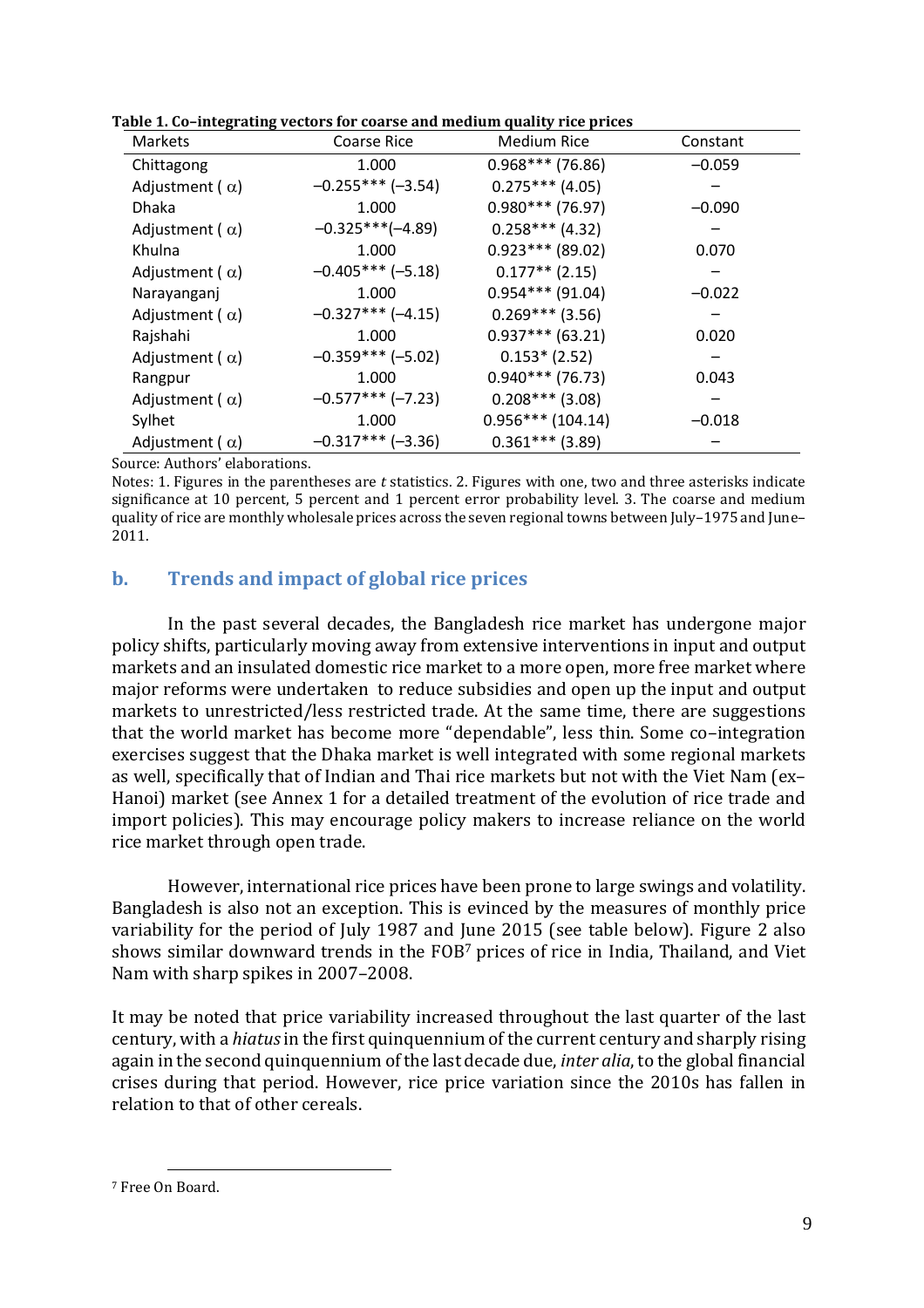|           | . .                  |                  |            |            |
|-----------|----------------------|------------------|------------|------------|
| Period    | Bangladesh Wholesale | Indian Wholesale | Thai       | Vietnamese |
|           | (Dhaka)              | (Delhi)          | 5 % Broken | 5% Broken  |
| $87 - 90$ | 0.0831               | 0.0660           | 0.1031     |            |
| $91 - 95$ | 0.1411               | 0.0805           | 0.1709     |            |
| $96 - 00$ | 0.1408               | 0.0677           | 0.2170     |            |
| $01 - 05$ | 0.0650               | 0.0839           | 0.2004     | 0.0845     |
| $06 - 10$ | 0.2265               | 0.1581           | 0.2946     | 0.2725     |
| $11 - 14$ | 0.1264               |                  | 0.1516     | 0.1352     |

|  | Table 2. Variability (coefficient of variation) of rice prices |  |
|--|----------------------------------------------------------------|--|
|--|----------------------------------------------------------------|--|

Source: Authors' elaborations.





Source: Authors' elaborations based on data from the World Bank and the Bangladesh Bureau of Statistics (BBS). Delhi wholesale prices were received from Dr. Paul Dorosh. Notes: The graphs show monthly data across the years.

Thus, rice prices exhibited a distinct tendency to stabilize in the more recent periods, especially after 2011. The growing stability of international rice prices in recent years, contrasts with the sharp increase in the variability of trade volumes over that same period. Indeed, while the strong expansion in rice trade was associated with much larger year–to–year variations in the volume of transactions, there was no corresponding effect on international prices, which became less volatile as (i) the expansion of rice trade had a stabilizing effect on prices, (ii) the greater loyalty of exporters as sources of supplies contributed to increasing world price stability, (iii) the existence of considerable rice inventories and the willingness of governments to keep and manage larger reserves in the 1990s that have smoothened the impacts of large swings in import demand and export supplies on world prices, and (iv) improved flows of information on rice supply and demand prospects together with improved access to international price quotations have also increased transparency on the international rice market (FAO, 2004).

The volatility in international prices of rice is tested employing a GARCH model (see Annex 1 for details). Results show significant ARCH effect for the wholesale price of Indian rice, both ARCH and GARCH effects for the FOB price of 5 percent broken rice of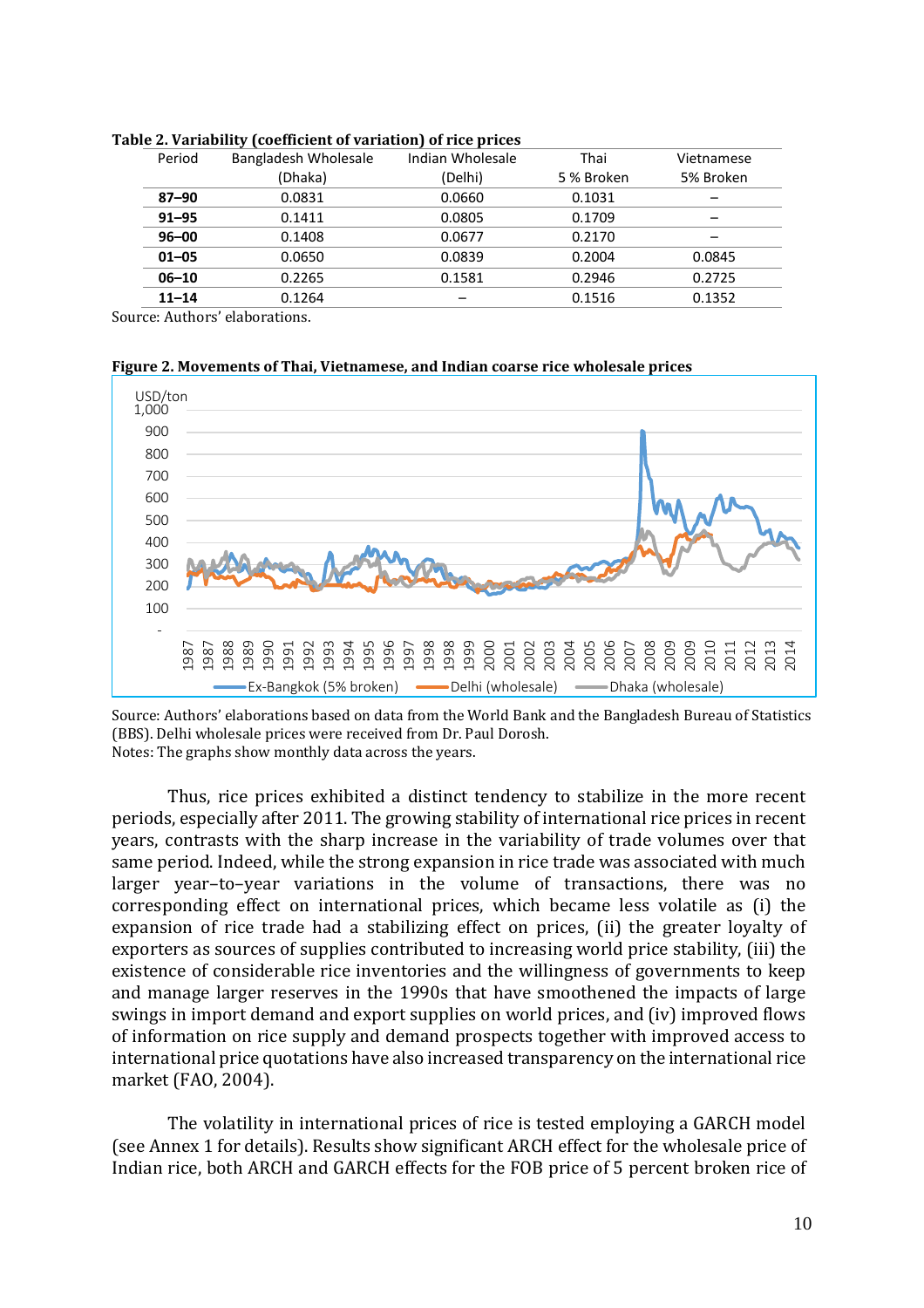Thailand and Viet Nam. It, thus, implies that a significant instability in international prices of rice is present. However, the instability in prices is only affected by past squared residuals in the case of India, whereas, for the other two countries it is affected by both past squared residuals and variances. This finding may be interpreted as a demonstration that there are both impacts on shocks on volatility and clustering. The economic implication of these findings is that these variables cannot be treated as random (and therefore unpredictable) in nature. This also raises the question of the nature of non–randomness that is involved along with the underlying factors contributing to it – a subject that requires further analysis.

According to Timmer and Dawe (2007) the global price of food has consistently declined despite technological innovation and the pursuit of food security. The rice price declined on average by 1.37 percent *per annum* between 1900 and 2008, while the price decline for corn and wheat were somewhat lower. Despite this declining trend, the world has seen severe rice and food price shocks approximately about every 30–35 years. The last episode was in 2006–2008 which coincided with the global financial crisis from which effects Bangladesh could not entirely escape. It began with the rise in crude oil prices followed by metals. Since May 2007, wheat prices began to rise as well, followed by corn prices – and in part this was due to an actual decline in wheat production. Thus, commodity markets heated up feeding into each other as speculative trading took off. Rice prices however, remained stable both on a global level and in Bangladesh, but unexpectedly began to rise just before the wheat price peak. In fact ex–Bangkok rice prices tripled in just six months between October 2007 and April 2008 – an event that appears to have been unprecedented.[8](#page-19-0) There does not, however, appear to have been any fundamental reasons for a rice market destabilization at the time as production levels were comfortable and supplies were on the rise. A lot of effort has been made to understand the "real reasons" for the rice price debacle. The consensus seems to be to (i) blame domestic rice price policy in some of the major producing/consuming countries (e.g. India, China) or (ii) attribute this to speculation or to what has been referred to as the "financialization" of agricultural commodities (e.g. Timmer, 2011). A more basic question relates to the existence of periodic price bubbles. Some evidence seems to have been found of its existence although it would appear that failure in most studies to use daily price data makes the search for bubbles more elusive (Areal *et al.*, 2014; Gilbert, 2010).

In Bangladesh, the domestic rice market began to react even before the world market crisis got underway. The high price resulted in a robust supply response from farmers so that there was a bumper in *Boro* harvest in winter helping to smooth the market quickly. There was, however, a very alarming period when no amount of money could have purchased rice in the world market as everyone was tightly holding on to supplies given the uncertainty. Good harvests and low world (post–meltdown prices) and domestic prices actually resulted in a serious incentive problem for the rice farmers in 2009, which was countered by strong government intervention in agriculture through fertilizer and energy subsidies. However, from 2010/11, food prices went under pressure resulting in rising inflation. Food price led by inflation is common in Bangladesh given that it accounts for almost 59 percent of the CPI basket with rice, by

<span id="page-19-0"></span><sup>&</sup>lt;sup>8</sup> It has, however, been pointed out that in real terms the peak rice price in 2008 was less than half of the average price that prevailed in the 1972–1974 period, in real terms.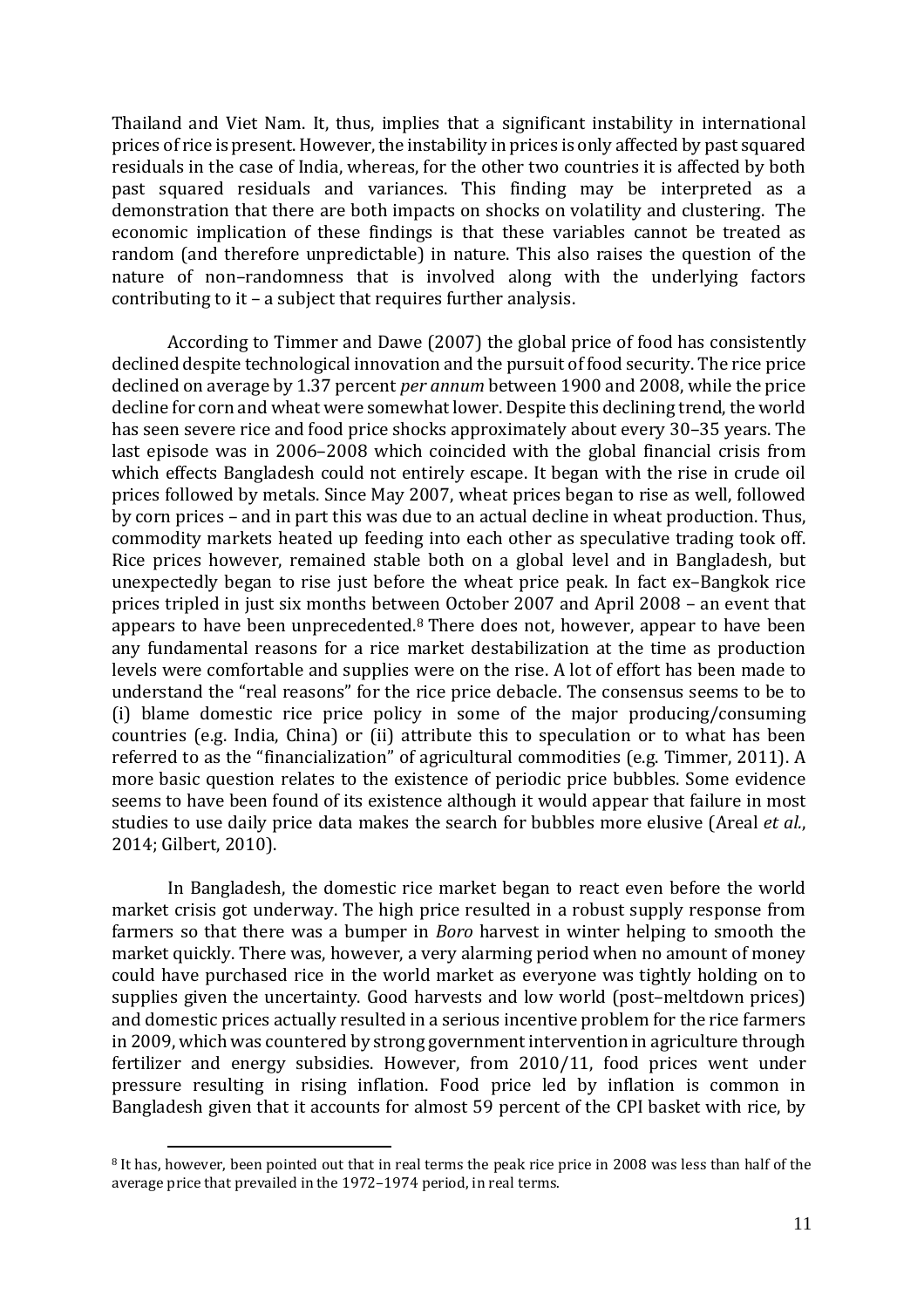itself, accounting for over 20 percent. In fact, the contribution of the rice prices to the CPI in 2011/12 was as high as 23.4 percent.

Right after the Country's independence a severe impact occurred in 1972–1973 that is attributable to weather shock whose effects were made much worse by the protective actions of various countries around the world, especially the USA and the Soviet Union. The Bangladesh famine of 1974 was certainly related to that episode since Bangladesh was recovering from the war ravages and a series of poor rice harvests leading to the 1974 debacle. As in 2006–2008, there was a critical period (nine months period between 1973 and 1974) when the world rice market completely evaporated.

These global shocks have left a deep imprint in the psyche of poor countries who felt they were unable to completely depend on the market to ensure food security – a major barrier to further liberalization of domestic rice markets in countries like Bangladesh and India.

Independently from the effect of the food market crises, there is the additional question related to the extent of integration of domestic rice markets within the world market. Before the mid–1990s, external influences were transmitted through the volume, and perhaps more importantly, the timing of food aid arrivals and cash imports, which were again related to shortfalls in domestic production. Since the mid–1990s, it has been observed that the domestic market became much better integrated, especially with the Indian market as the bulk of rice imports originated in India. Thus, the transmission of price influences across borders would depend on the volume of imports and its price, in addition to a pure speculative component – the latter being determined by such factors as expected harvest performance, food grain reserves with the public sector, signals emitting from large rice millers and traders.

2015 has seen the unusual situation of low rice prices as a result of good harvests but even lower international prices – ushering in a situation of low cost imports that have lowered domestic prices even further. The inter–relationship between domestic and world prices is not straightforward and is also in development – over time this connection has certainly become much closer. This is an area where further research would be very useful.

#### <span id="page-20-0"></span>**c. Effects of rice prices on consumers, traders, millers and producers**

Rice prices have far–reaching implications for consumers, wage–labor as well as producers, processors and traders. Since more than 90 percent of the population consumes rice, the impact on consumers is the most ubiquitous. The average consumer spends around 39 percent of the household budget on cereals, mainly rice, and for the poor, this share is expected to be much higher. In terms of marginal propensity to consume for cereals, this was estimated to be around 0.3 (Islam, Hossain and Jaim, 2007).

The main challenge for consumers tends to be the high prices at the pre–harvest periods, namely in March–April and September–October. The seasonal price highs therefore are the points in time when market interventions to stabilize prices become important, especially when there are expectations of a less–than normal harvest.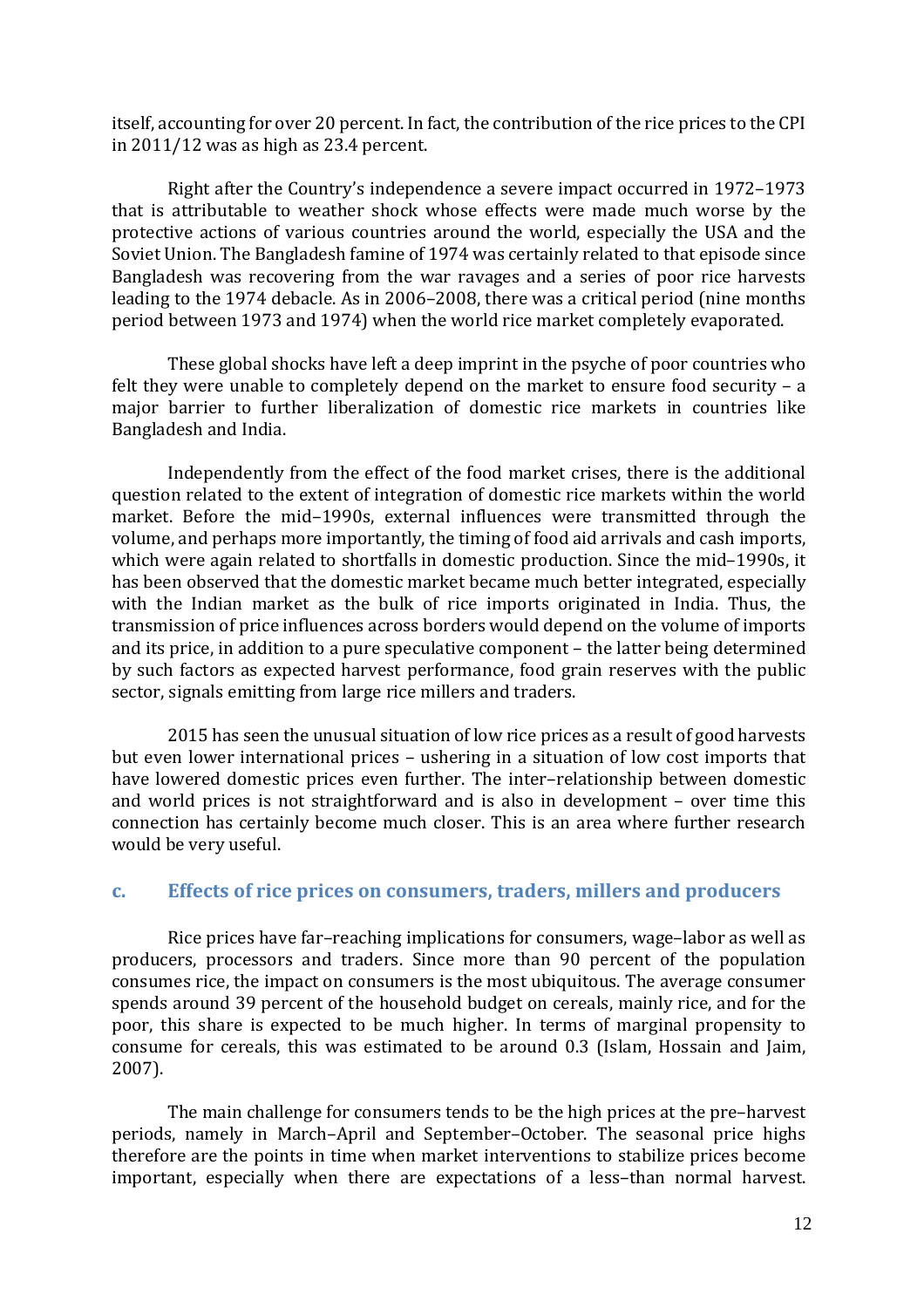However, such seasonality has declined substantially despite a more even distribution of rice harvests over the year (and a smoother flow of marketed surplus) following the Green Revolution. The adverse lean–season impact is not just due to high pre–harvest prices but also due to lack of work at that time. The problem was particularly acute in the single–cropped, low–lying flood prone belts of the country that prevented multiple rice crops from being cultivated due to the flash floods. With the appearance of new, short–gestation rice varieties that were quickly adopted in these risky zones, the lean season problem has been all but eliminated. Thus the annual "Monga" which was associated with a famine-like situation in the northern districts has now become a thing of the past. Impoverished farmers and workers no longer undertake their seasonal journey out of these villages to look for work elsewhere. [9](#page-21-0)Traders provide arbitrage services over time and across space, and both require a certain degree of price variation in order to be profitable. Historically, seasonal price variations have declined due to smaller lean periods in between rice crops. At the same time, rapid urbanization and a rising labor class has led to the sharp rise in rice demand, especially in the cities. Much of the trade in rice–paddy is over space, from rural to rural or rural to urban areas. Thus, both the price and the marketing margins are important for this trade. There was a time when debt–tying was typical in the rice trade but that has now almost disappeared (Murshid, 2015; Reardon *et al.*, 2014) leading to what could be described as a dynamic, competitive market.

The millers or processors have now emerged as the really big actors in the rice sector. Milling capacity has expanded dramatically with large investments occurring in large–scale, completely automatic rice mills (Reardon *et al.*, 2014). With the evolution of large, modern mills, the traditional small–minor processors have disappeared. Total value generated by the new mills has increased sharply as new technology is used to turn ordinary rice quality into fine rice, enhance appearance, and employ modern bagging/branding techniques. This has enabled millers to corner the lion's share of the additional value thus generated (Minten *et al.*, 2014).

Producer prices remain a policy challenge in Bangladesh. Over the years, food policy planners have learnt the trick to soften the pressure of high prices on consumers, mainly through large off–takes, targeted distribution to vulnerable groups, and open market sales. For the purpose, the public food distribution agency would prepare itself with adequate stocks built up from domestic procurement, imports, and occasionally food aid. Trade liberalization also allowed the private sector to import cheap food from India where huge, uneconomic stockpiles of rice and wheat helped stabilize the Bangladesh rice market as well.[10](#page-21-1) The problem of low prices at harvest is a much more difficult problem to solve. Thus, the objective to provide a "fair", remunerative price to farmers has not been very successful. This generally requires massive paddy procurement, preferably from the farmers themselves at a "fair" price. The logistics and

<span id="page-21-0"></span> <sup>9</sup> The success of the Green Revolution in rice along with the expansion of rice cultivation in the *Boro* season in a very big way led to considerable narrowing of traditional price–wage "seasonalities" in Bangladesh. This is well documented in numerous studies, e.g. see Ahmed (2004). More recently, the remaining seasonal lows associated with some pockets in the country (arising from adverse ecological conditions including early flooding) has also been eliminated – basically through the adoption of very short–gestation rice crops developed by the BRRI along with interventions that included credit and asset transfers (e.g. see Khandker and Mahmud, 2012).

<span id="page-21-1"></span> $10$  This option has now become obsolete as India has substantially reduced its food grain stockpiles.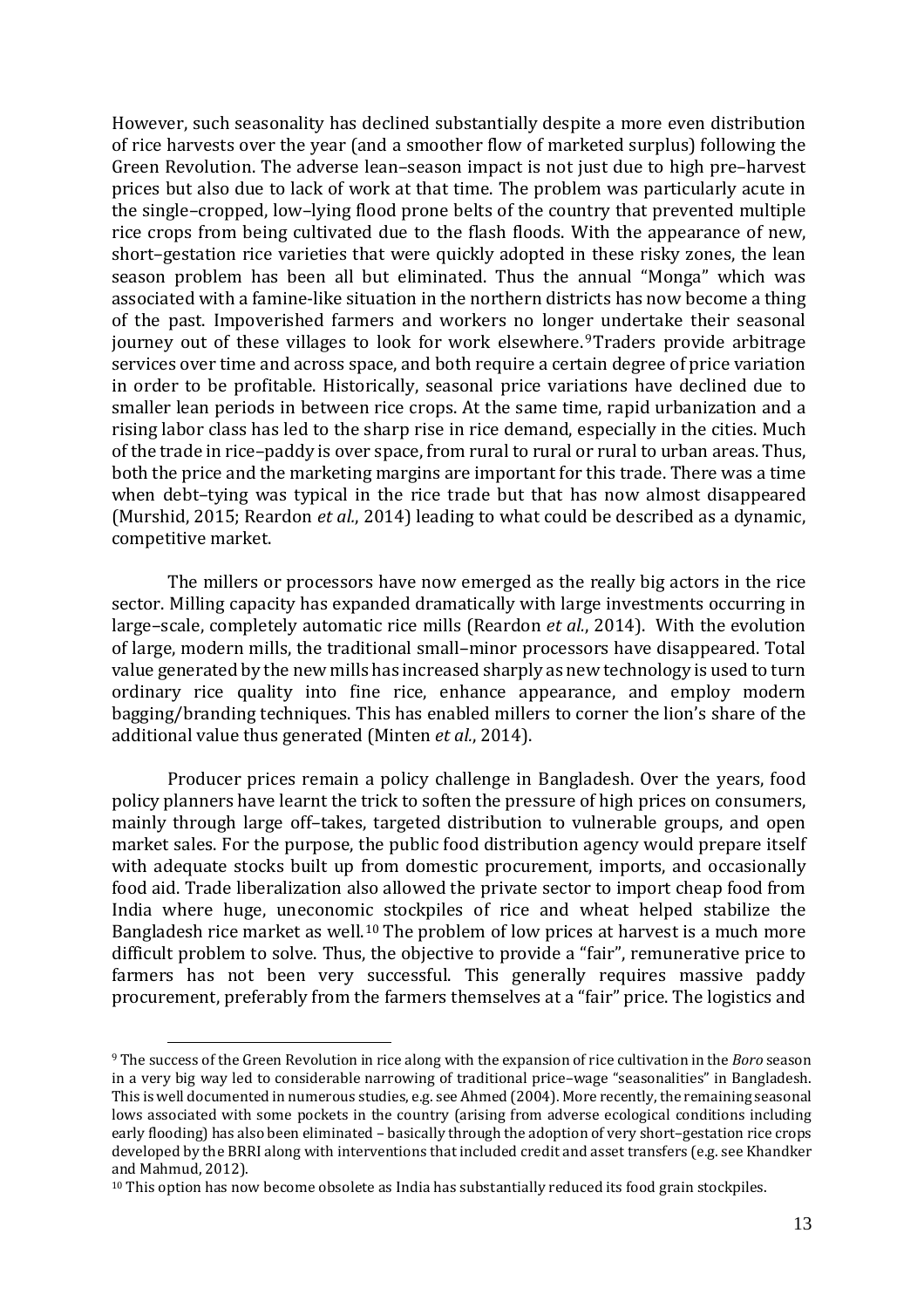resources needed have generally not been available. Nevertheless, the government continues to declare a minimum procurement price and sets procurement targets every season. Procurement is in milled rice and obtained from designated millers who are able to supply the right quality in bulk. Thus, there are opportunities for millers to benefit but this rarely translates itself into higher prices for the producers themselves.

The most effective policy for producers is to provide agricultural credit and subsidies on inputs, especially fertilizers, seeds, irrigation, energy/diesel. These subsidies allow farmers to at least avoid/reduce losses when market prices slump. Thus, despite the longer term trend in falling real rice prices, farmers have continued to expand production – tripling production in three decades, mainly because farm–level profitability could be maintained through lower input prices and better, yield– increasing technology.

The annual growth in acreage under *Aus* was estimated at minus 3.92 percent for the period from 1972–73 to 2008–09 [\(Table 3\)](#page-22-0). During the same period growth in yield was estimated at 1.86 percent. Thus, positive growth in yield arrested somewhat the decline in production of the crop. However, negative growth in the real price (0.43 percent) of *Aus* eroded some of the positive growth in yield leaving the implied revenue growth at minus 2.49 percent. *Aman* registered negative but marginal growth in both area and price during the period. Against this backdrop, the crop witnessed secular growth in yield due to gradual expansion of the HYV<sup>[11](#page-22-1)</sup> throughout the period. The most spectacular growth in rice acreage was observed for *Boro*; the acreage under this crop grew at 4.79 percent during the period. With steady growth in yield at more than 1.5 percent and dampened negative growth in real prices the crop provides significantly high (more than 6 percent) revenue growth to the farmers. The high growth of yield and hence devotion of more and more acreage under HYV *Boro* is mainly due to availability of irrigation. The differential growth of the three rice varieties implies that *Boro* will be critical to meeting the growing demand for food grains in the days to come.

|                           |       | .       |       | - - - -<br>$\cdot$ o- |
|---------------------------|-------|---------|-------|-----------------------|
|                           | Crops | Area    | Yield | <b>Price</b>          |
|                           | Aus   | $-3.92$ | 1.86  | $-0.43$               |
|                           | Aman  | $-0.11$ | 1.83  | –0.07                 |
|                           | Boro  | 4.79    | ⊥.,   | $-0.22$               |
| and the state of the con- |       |         |       |                       |

<span id="page-22-0"></span>**Table 3. Trends in area, yield, and price of rice, 1972/73–2008/09 (Growth rates in percentage)**

Source: Yunus and Shahabuddin (2013).

Recent price trends suggest that Bangladeshi producer prices are higher than world prices resulting in a tendency to import rice even when domestic production is satisfactory – resulting in an additional tendency to dampen local prices. Given that Bangladesh is barely self–sufficient in rice production after accounting for biases in acreage and yield (Yunus *et al.* 2013); price volatility of rice has been the major food security issue in recent years. The government has belatedly tried to regulate imports through imposition of import duties – suggesting a need to carefully monitor both domestic and international market prices along with returns/profitability of producers. In other words, worries about low producer prices remain a matter of greater concern today than high consumer prices during the lean season.

<span id="page-22-1"></span> <sup>11</sup> High Yielding Variety.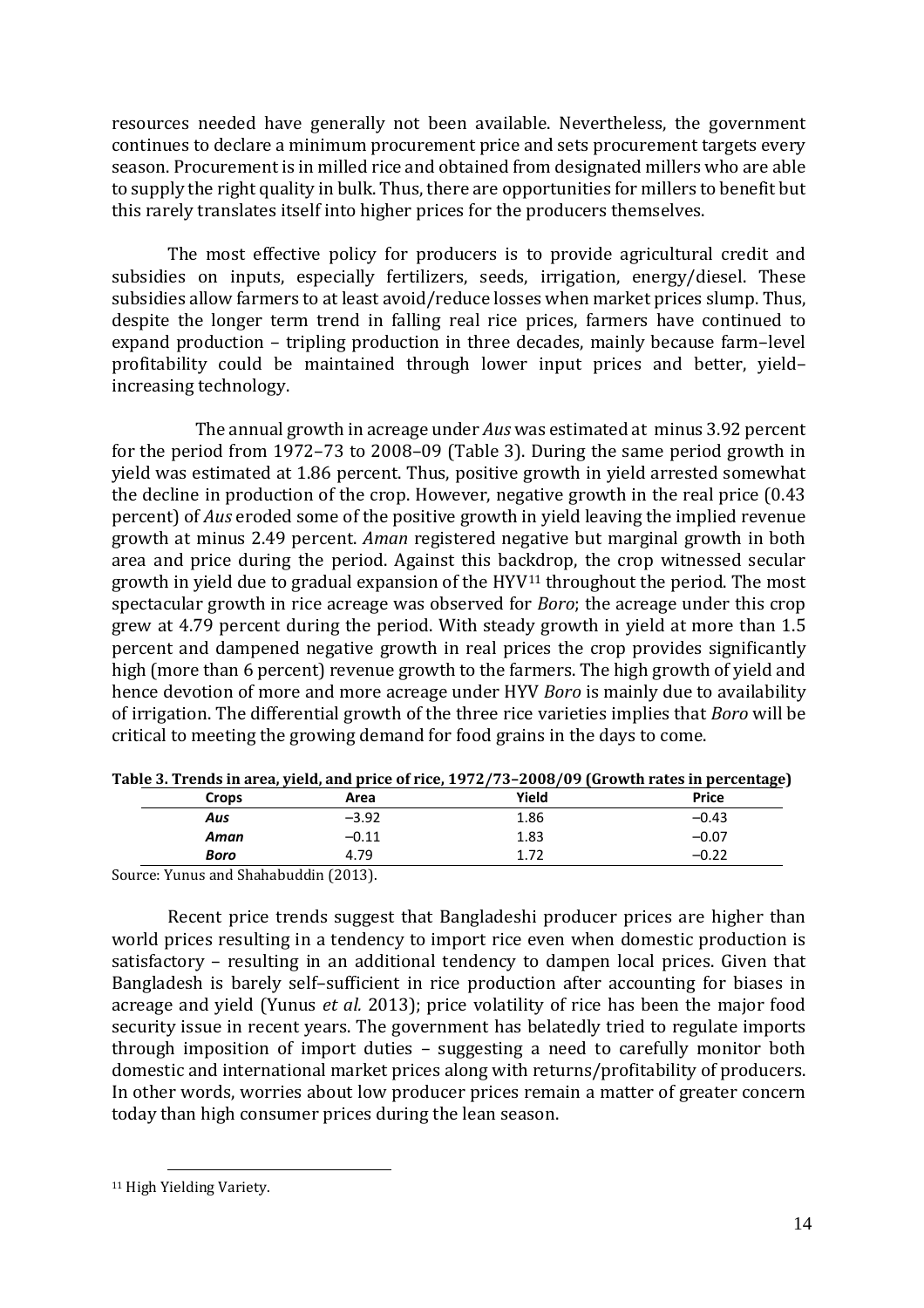#### <span id="page-23-0"></span>**d. Prices, poverty, food security and growth**

The cornerstone of Bangladesh's agricultural policy has been "food self– sufficiency", basically meaning rice self–sufficiency, which was considered to be essential for food security. The early thinking surrounding this objective was heavily influenced by the 1974 famine, erratic and unstable domestic production of rice, heavy dependence on food aid which had to be frequently supplemented with large own–cash imports (which was a burden on the balance of payments and foreign reserves) along with strong world price fluctuations (e.g. see the First and Second Five–Year Plans of Bangladesh).

This objective has finally been achieved although small, periodic imports of cereals continue to be made even today. The tripling of production, the success of the Green Revolution, achievement of national level rice self–sufficiency, stability in production and price of rice was made possible by complex factors involving policy and trade liberalization, technology, modern seed–fertilizer–water inputs and institutions carried out within a stable macroeconomic environment. In addition, the government oversaw a large PFDS that was given the task of supporting both producers and consumers although the main implication was with stable food prices for poor consumers.

The impact on growth, poverty reduction and food security has occurred mainly through rice production and yields, despite declining terms of agricultural trade and declining trend in relative price of rice. GDP growth was positively affected due to the large share of food production in the national economy and the indirect contribution through downstream trade, milling and processing. In fact the rice–based Green Revolution was a major breakthrough for the rural economy creating jobs, employment and demand. Economy–wide effects of cheap food also helped in industrialization through low wages, low inflation and a stable macro economy.

Food security was achieved nationally through much improved availability of food grains because of rising domestic production and a gradual decline in food aid and cash imports. For non–producers, low and stable rice prices helped to increase real wages very significantly and enabled access to food for all social groups. The development of the non–farm sector is also related to agricultural production – including rice, non–rice crops, and non–crop agriculture – ushering in a period of dynamism in the rural economy not so far witnessed (see Rahman, (2015) and Ahmed, (2016) – both authors focus on the broad–based nature of agricultural growth and rising real wages).

Macro effects of high rice prices was significant over 1970–1990 operating through the following channels:

- 1. Inflation was directly affected, as rice constitutes a large share of the CPI basket. While declining over time, this remains true even today.
- 2. Effects on the balance of payments and the exchange rate used to be a big risk in the period when Bangladesh had to regularly import large amounts of food grains with its own resources that resulted in a substantial exhaustion of already scarce foreign exchange reserves (see Murshid, 1985). This scenario has now changed,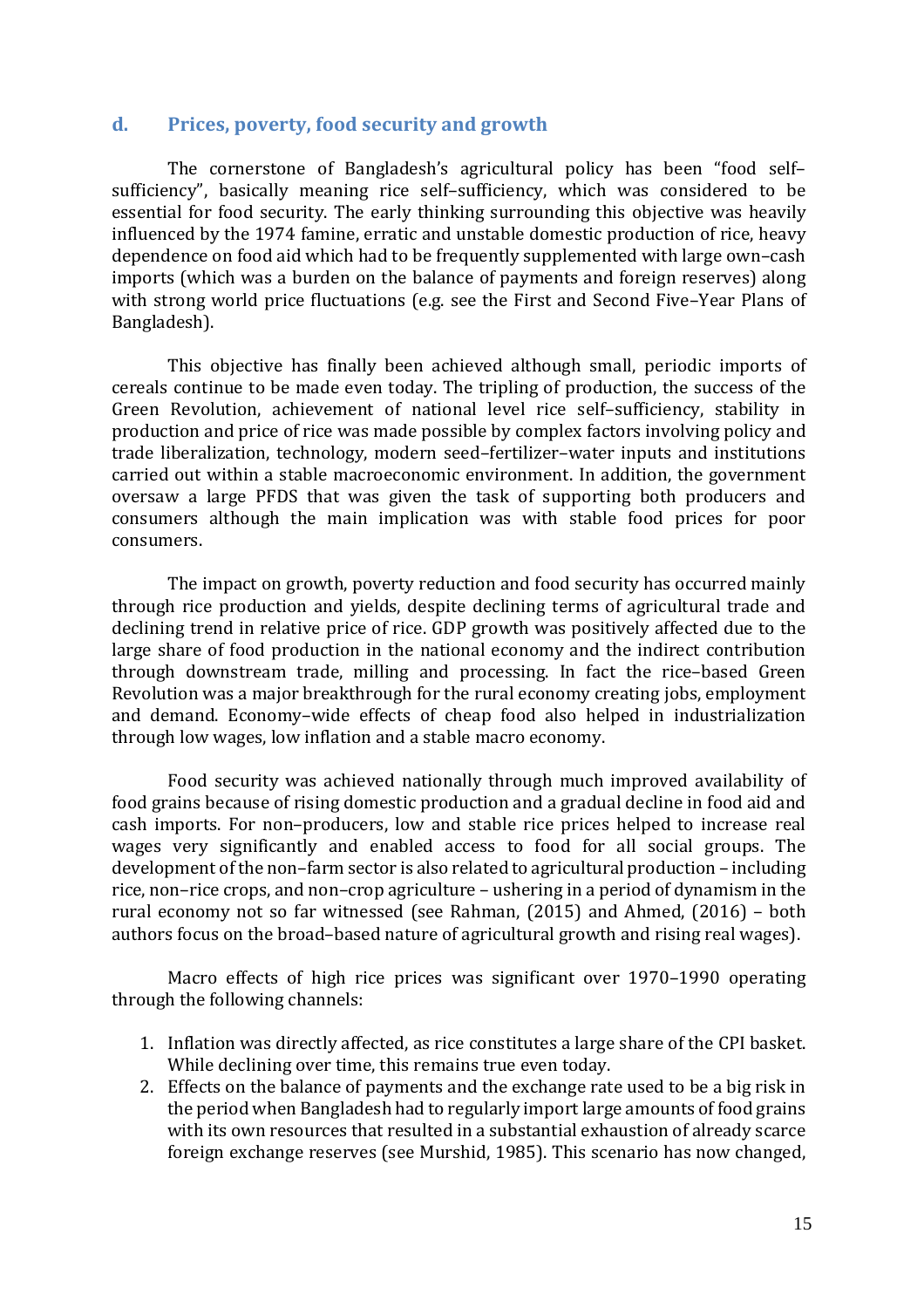due to large reserves (US\$ 30 billion) held by the central bank and the much more reduced need to import.

3. Effects on the government budget was a very big problem as well, stemming from the demands of the huge PFDS, food subsidies to a large number of beneficiaries, poor and non–poor, through extended rationing, food–based safety nets, public works programs, procurement operations, open market sales, and so on. The budget continues to be affected by food operations but pressure has declined substantially as the PFDS has been down–sized and food based operations reduced even as the overall size of the budget has increased substantially (see Murshid, 1998 on fiscal implications of food policy).

Food policies adopted by the government were generally focused on production increases and stable prices, and this has worked quite well. In fact the structural reforms and trade liberalization policy of the government worked very well in lowering import prices of agricultural machinery while at the same time enabling the private sector to bring in cheap rice imports from India when there was a domestic shortfall. This ushered in a period of rapid agricultural growth based on rice production but soon spilling over to other agricultural areas. This in return led to massive investment in value chains especially in milling and storage. Thus, agricultural growth was rapid and generated employment opportunities not only for male workers but also for female workers. Remittance earnings of rural agricultural households from workers abroad as well as workers from the quickly growing readymade garments sector combined with microcredit and grass–root institutions worked well to incentivize investment and broaden access to financial services. The State policy focus on health, education, infrastructure, and electricity also contributed towards the development of an enabling climate where growth, employment and development can take place unfettered.

Therefore, while rice prices for producers could not be managed, and had to be left to the fluctuation of the market, there was a host of direct and indirect interventions and enabling conditions that led to rapid growth in agriculture, especially after 2000. This is affirmed by the estimates of TFP (total factor productivity) growth that is available. Thus, Nin–Pratt (2015) estimates the country–specific TFP index for agriculture, as well as a decomposition of TFP growth into a technical change component and an efficiency component. TFP was shown to grow weakly at 0.2 percent per year over 1980–1995 but jumped to a remarkable 2.7 percent after 1995 for over 15 years.

Agricultural growth led by rice also created the basis for the economy to achieve and sustain a growth rate of over 6 percent along with quite a rapid decline in poverty head count rates. Analysis of panel data confirms that agriculture has been a major driver of poverty reduction since 2000 although no single factor was found to explain this – rather the key message was that households were combining multiple activities and income sources to move out of poverty (Khandker and Mahmud, 2012).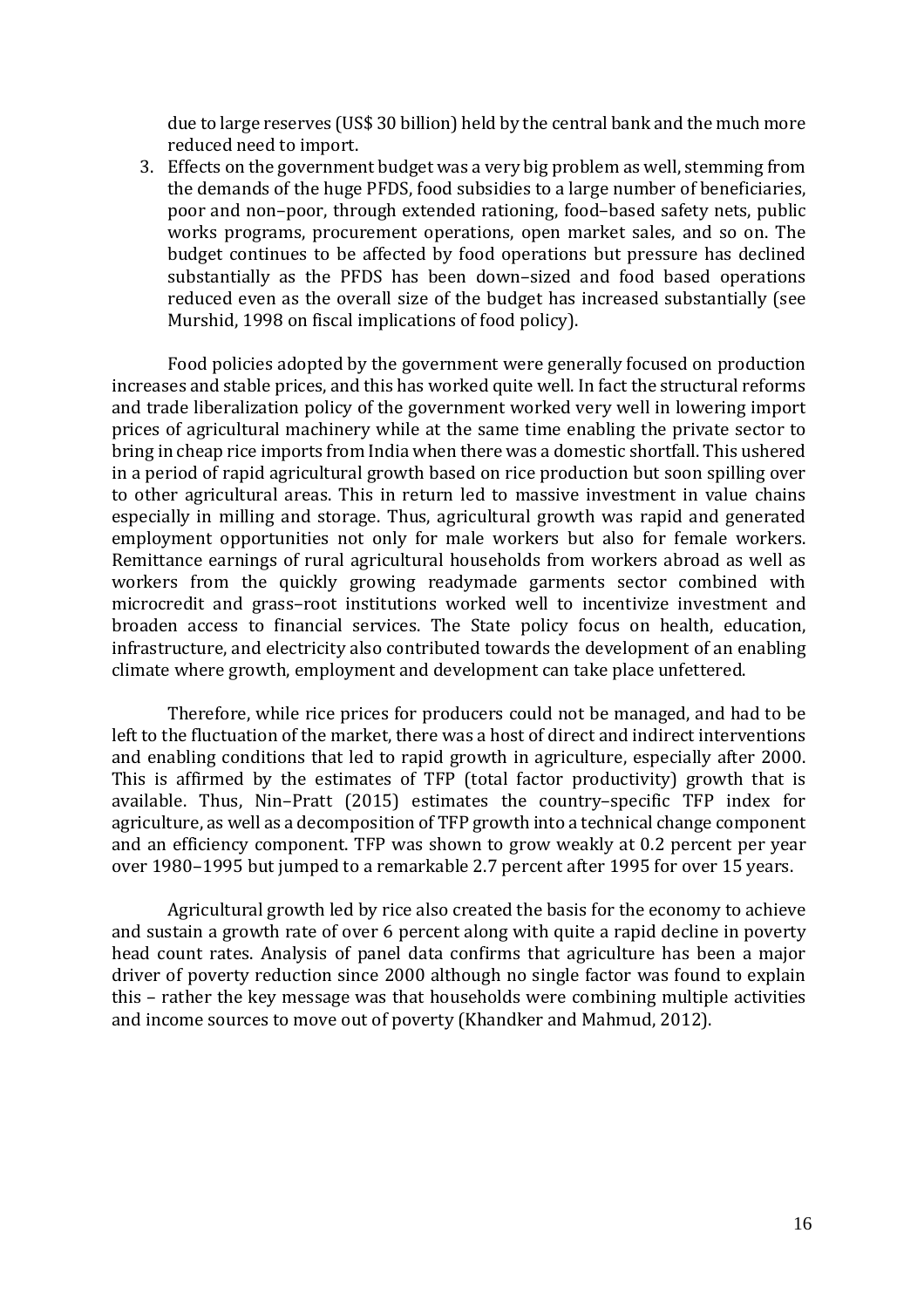## <span id="page-25-0"></span>**III. Impact of high food prices - a quantitative analysis**

High food or rice prices have an unambiguous effect on urban consumers, especially to the poor ones, while for rural consumers the net effect is slightly more complex. This depends on whether the rural household produces rice for own consumption and sale and the extent of market participation as consumer and producer. An attempt is made in this section to conduct a more quantitative analysis.

#### <span id="page-25-1"></span>**a. Rice marketing patterns and household welfare**

A section of households in Bangladesh obtain part or all of their income from net sales (NS) from rice/paddy, another section spends on net purchase (NB), and the rest do not participate (NP) in this transaction. The direct welfare effect of higher food prices on a household depends on its net sales position. Net sellers gain from higher prices, while net buyers lose. Following Mellor (1978), the income share of rice is defined as the value of rice production as a percentage of consumption expenditure (PR), the budget share of rice as the value of rice consumption as a percentage of consumption expenditure (CR), and the net benefit ratio, NBR<sup>[12](#page-25-2)</sup>, for rice as the income share minus the budget share.

HIE[S13](#page-25-3) (2010) provides detailed information on the patterns of rice consumption and production for different types of households. However, upfront use of the income share and budget share as defined above on HIES (2010) data would create a nominal mismatch between the two shares as the production of rice (*Aus*, *Aman*, and *Boro* paddy) was valued at farmgate prices whereas consumption of rice (fine, medium, and coarse quality) is valued at retail (consumer) prices. In fact, even if real quantities of rice produced and consumed was the same for a household, a downward preference would be observed in the income share as farmgate prices are lower than retail prices. However, not all farmers sell their paddy at farmgate prices, many with good private storage facility may as well sell at a wholesale price to the millers/traders. Consequently, farmgate prices were taken as the wholesale prices that wholesalers/aratdars<sup>[14](#page-25-4)</sup> pay to the farmers. In their analyses of marketing margins and value chains of rice and two other agricultural produces, [Mu](#page-25-5)rshid *et al.* (2013) found that the wholesale and retail prices of rice were Tk. 19.46 <sup>15</sup> and Tk. 37.24 respectively. This wedge between these prices was used to adjust the price of *Aus*, *Aman*, and *Boro* rice to make income and budget shares comparable.

On average, rice production is equivalent to 18.38 percent of household income, while the mean budget share of rice is 17.24 percent. The consequent NBR of 1.14 percent (18.38 to 17.24) implies that a 10 percent increase in farmgate/wholesale and retail rice prices would raise real income by 0.11 percent, on average.

<span id="page-25-2"></span> <sup>12</sup> Net Benefit Ratio.

<span id="page-25-3"></span><sup>13</sup> Household Income and Expenditure Sale.

<span id="page-25-4"></span><sup>14</sup> The key function of the *aratdar* is that of a commission agents who matches sellers and buyers although in addition wholesaling functions are often taken on.

<span id="page-25-5"></span><sup>15</sup> One US dollar exchanges for 78 Bangladesh Taka (Tk.) at current rates (2016).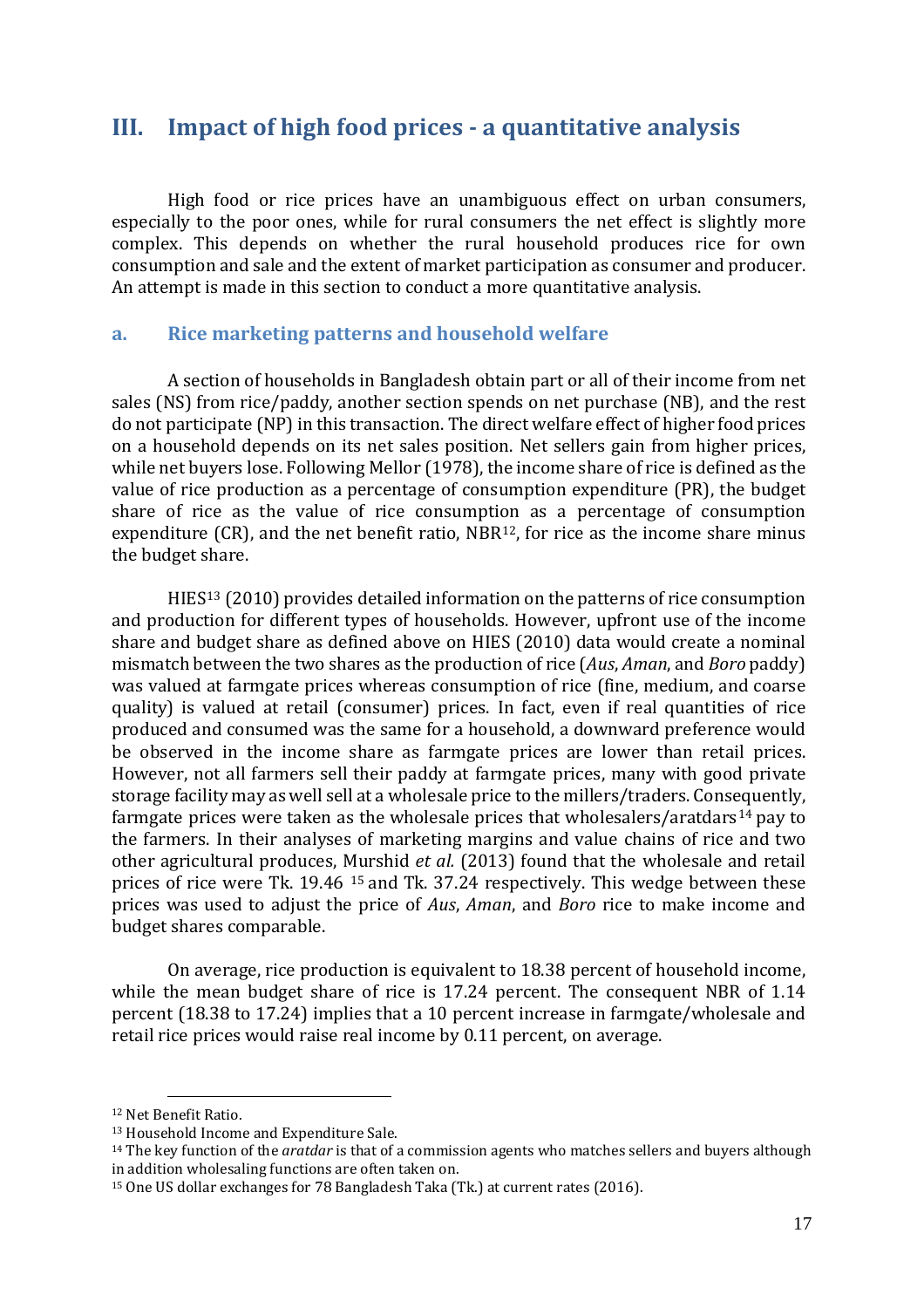Among rural households, rice production and rice consumption are much larger relative to income, and the NBR is positive at 7.54, implying that rural households are net sellers. Thus, the rural households in general will, on average, gain from higher rice prices. Among urban households, rice production is minimal at 5.82 percent of income, while rice consumption represents 14.04 percent of income. The negative NBR of 8.22 percent for urban households implies that they are net buyers and will lose from higher rice prices. However, for a given price increase, the loss for the average urban household slightly compensates the gain for the average rural household.

The importance of rice in household incomes is the highest in Rangpur region (34.87 percent) followed by Rajshahi region (28.65 percent), Khulna region (21.30 percent) and Sylhet region (19.37). Given their budget shares in rice consumption, these four regions appear to be surplus in rice production. However, the extent of surplus is not sizeable for the last two regions, as their budget shares do not lag far behind. These regions are rather self–sufficient and hence contribute little in regional trade in rice. The NBR is negative for Barisal, Dhaka, and Chittagong regions. Thus, regional trade in rice is characterized by flows from the northwest to the central and southeast. Moreover, the average of the absolute value of the positive NBRs in the surplus regions is larger than that the negative NBRs in the deficit regions.

|                           | <b>PR</b> | <b>CR</b> | <b>NBR</b> | <b>NS</b> | <b>NP</b> | <b>NB</b> |
|---------------------------|-----------|-----------|------------|-----------|-----------|-----------|
| <b>Household Category</b> |           |           |            |           |           |           |
| <b>National</b>           | 18.38     | 17.24     | 1.14       | 24.0      | 1.4       | 74.6      |
| Location                  |           |           |            |           |           |           |
| Rural                     | 26.95     | 19.42     | 7.52       | 32.4      | 1.9       | 65.7      |
| Urban                     | 5.82      | 14.04     | $-8.22$    | 8.9       | 0.6       | 90.5      |
| <b>Region</b>             |           |           |            |           |           |           |
| Barisal                   | 12.16     | 17.29     | $-5.13$    | 18.9      | 1.3       | 79.8      |
| Chittagong                | 10.29     | 13.44     | $-3.14$    | 19.0      | 1.5       | 79.6      |
| Dhaka                     | 15.79     | 17.78     | $-1.99$    | 21.2      | 1.3       | 77.5      |
| Khulna                    | 21.30     | 18.85     | 2.45       | 27.6      | 1.5       | 70.9      |
| Rajshahi                  | 28.65     | 19.06     | 9.60       | 28.5      | 1.5       | 70.0      |
| Rangpur                   | 34.87     | 19.98     | 14.89      | 34.3      | 1.1       | 64.6      |
| Sylhet                    | 19.37     | 17.91     | 1.46       | 22.8      | 1.9       | 75.3      |
| Occupation                |           |           |            |           |           |           |
| Farmer                    | 32.18     | 17.50     | 14.68      | 43.2      | 1.8       | 55.0      |
| Non-farmer                | 7.37      | 15.77     | $-8.40$    | 12.0      | 1.2       | 86.8      |
| <b>Income Group</b>       |           |           |            |           |           |           |
| 1 <sup>st</sup> Quartile  | 14.69     | 21.63     | $-6.94$    | 20.1      | 1.7       | 78.2      |
| 2 <sup>nd</sup> Quartile  | 16.10     | 19.97     | $-3.87$    | 23.4      | 1.7       | 74.8      |
| 3rd Quartile              | 19.33     | 17.73     | 1.60       | 25.9      | 1.5       | 72.6      |
| 4 <sup>th</sup> Quartile  | 20.67     | 13.38     | 7.28       | 26.5      | 0.7       | 72.8      |

<span id="page-26-0"></span>**Table 4. Rice production, consumption, and net sales by household group**

Source: Authors' elaboration based on HIES (2010).

Rice marketing patterns naturally vary widely between farmers and non– farmers. About one–third of the farm household incomes originate from paddy (rice) cultivation even though their budget share is comparable to the national average, resulting in a positive NBR at 14.68 percent. Non–farmers' lower rice budget shares (reflecting their higher income), but very small rice production (7.37 percent), yield a negative NBR at 8.40 percent.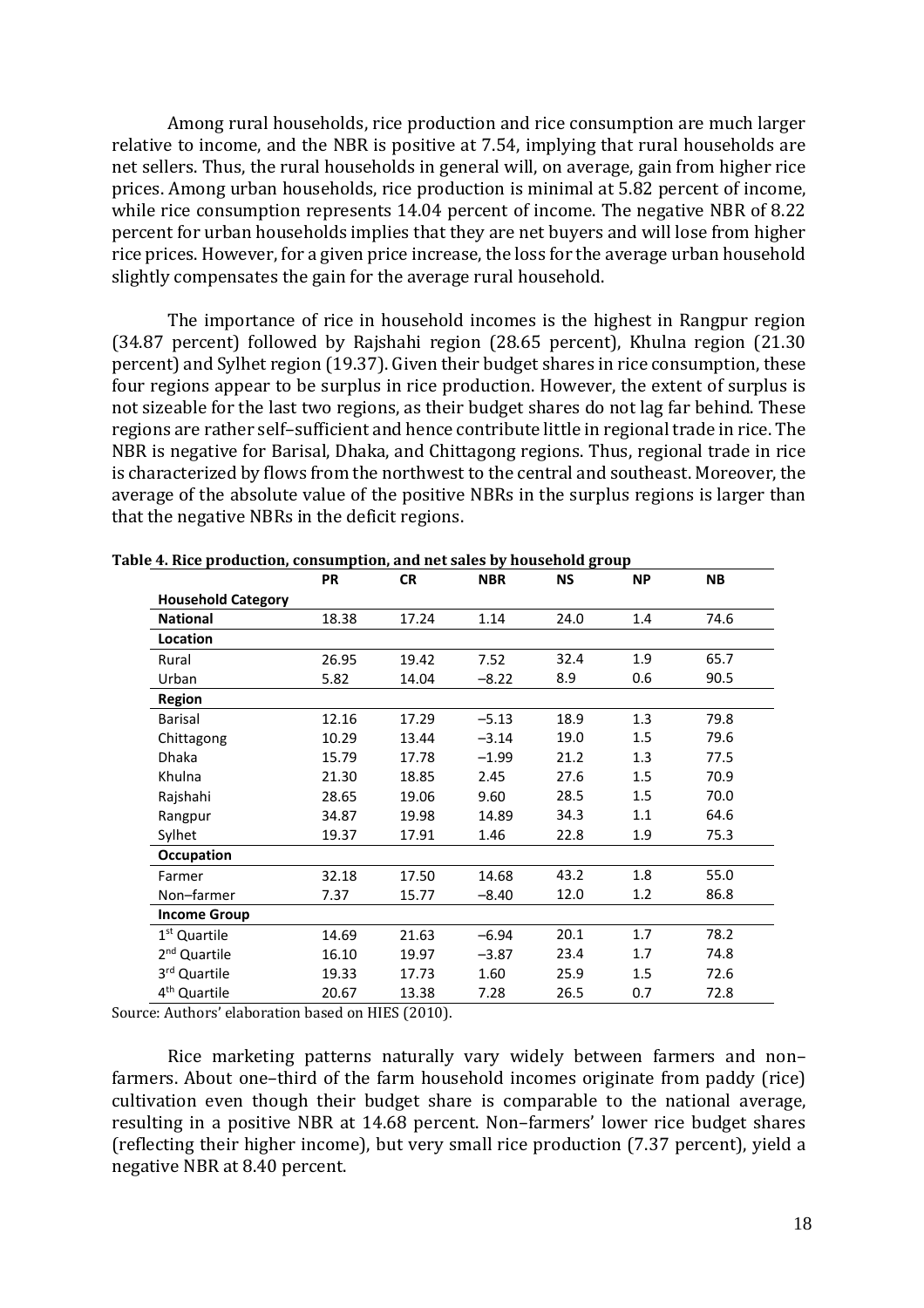It is also evident from the last panel of [Table 4](#page-26-0) that the budget share of rice falls from 21.63 percent for the poorest quartile to 13.38 percent for the richest. However, the importance of rice production relative to income rises with income, from 14.69 percent to 20.67 percent. Thus, the NBR shows a consistent pattern: rich households (4th quartile) produce and sell larger amounts of rice than medium households (3rd quartile), while the extreme poor (1<sup>st</sup> quartile) buy more amounts of rice than the moderately poor (2nd quartile).

The last three columns o[f Table 4](#page-26-0) show the percentage of households that are net sellers (NS) with NBR  $> 0$ , that have no net sales (NP) with NBR = 0, and that are net buyers (NB) with NBR < 0. Overall, less than one–fourth of households are net sellers who would gain in the short run from higher rice prices. About one–third of rural households have net rice sales and two–thirds are net buyers. The proportion of net sellers is, as expected, higher in two northwest regions and one northeast region. However, net sellers account for less than one–third of the households even in these regions. Finally, the proportion of net sellers is higher among high–income groups than among low–income groups.

Overall, it is evident that the proportion of households with zero net position in rice markets is small. More than 98 percent of rural households have some interaction with rice markets, either as buyers or as sellers. The proportion of households with zero net sales hovers around 1–2 percent. In addition, poor households are twice as likely as rich ones to not participate in the market at all.

In brief, more than 7 out of 10 households and 4 out of 7 regions are net buyers of rice, implying that a majority would lose from higher rice prices in the short run. The solace is that two of the regions that would gain the most, Rajshahi and Rangpur, are poorer, while the regions that would lose the most, Chittagong and Dhaka, are richer.

#### <span id="page-27-0"></span>**b. Rice prices, real income and poverty**

The foregoing analysis does not tell us about the extent of the impact on the gainers and losers of an increase in rice prices. It thus cannot capture the extent of distributional impact of such perturbation in prices. Based on compensating variation (the difference in expenditure functions due to price change) to account for loss to consumers due to an increase in the consumer price of rice and change in profit functions due to an increase in the producer price of rice, Minot and Golleti (2000) developed the following expression:

$$
\frac{\Delta w_i}{x_{0i}} = \left[\frac{\Delta p^p}{p_0^p}PR_i - \frac{\Delta p^c}{p_0^c}CR_i\right] + \frac{1}{2}\left[\left(\frac{\Delta p^p}{p_0^p}\right)^2 PR_i\varepsilon^S - \left(\frac{\Delta p^c}{p_0^c}\right)^2 CR_i\varepsilon^H\right] \quad (1)
$$

where  $\Delta w_i$  is the change in welfare for a household category *i* of a change in rice price by location or income group or occupation group;  $x_{oi}$  is the original income (consumption expenditure) of household category *i*;  $p_0^p$  is the original value of the price used to assess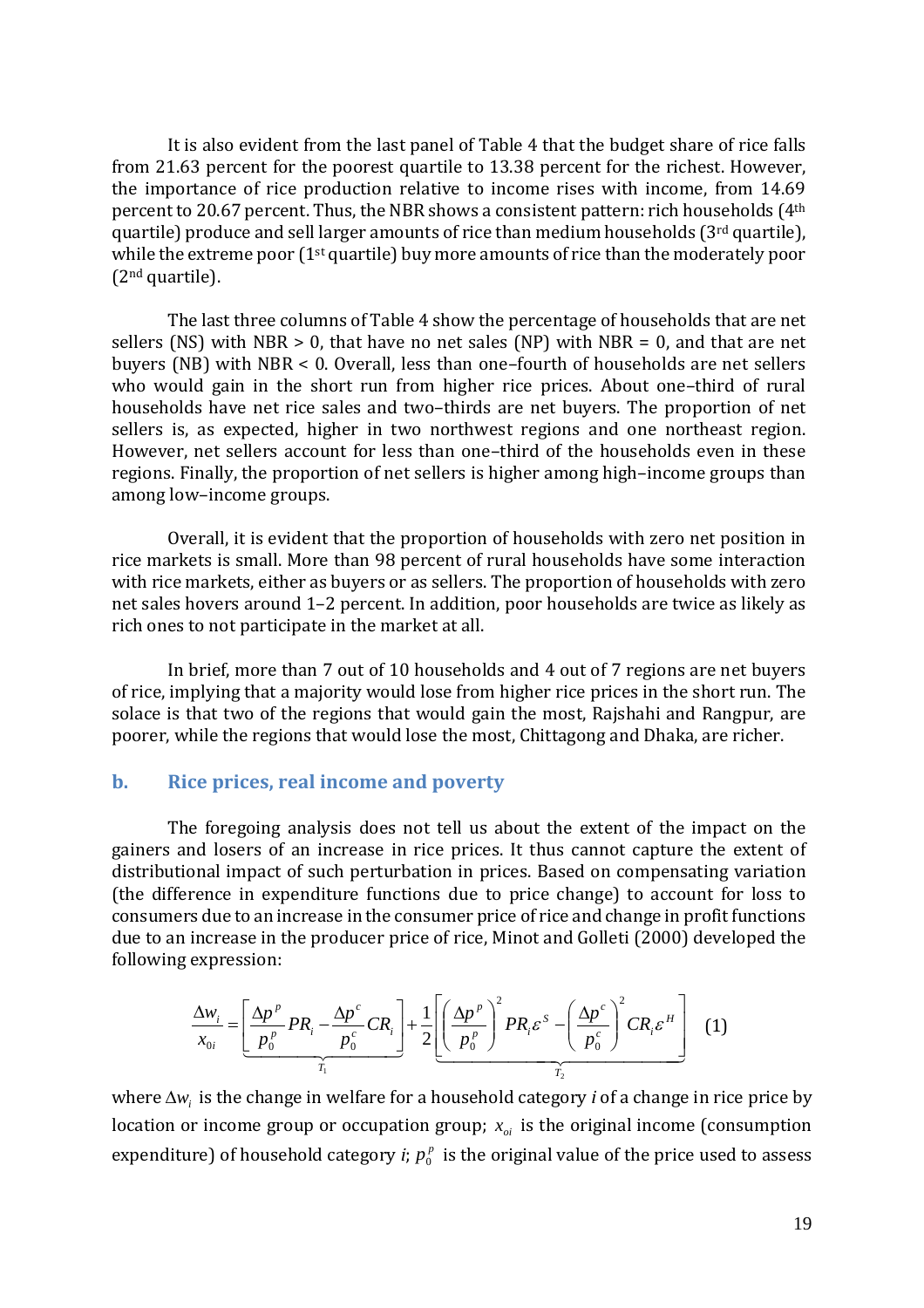rice production;  $p_0^c$  is the original value of the price used to estimate rice consumption; *PR<sub>i</sub>* and  $CR_i$  are as defined before;  $\varepsilon^S$  is the price elasticity of rice supply;  $\varepsilon^H$  is the Hicksian own–price elasticity of rice demand;  $T_{\rm l}$  is the first–order approximation of the change in welfare or impact of a change in rice price; and  $T_1 + T_2$  is the second–order approximation of the change in welfare or short–run effect of a change in rice price.

The magnitude of the impact of 10 percent increase in rice price on real income and poverty when producers and consumers respond to price change, is assessed using household–level marketing data from the HIES (2010). The values of  $\mathit{PR}_{i}$  and  $\mathit{CR}_{i}$  are estimated from HIES (2010) data as reported in the previous section. The estimates of the short–run elasticity of supply of rice  $(\varepsilon^s)$  is set at 0.248, which is estimated as a weighted average of the estimates reported in Yunus and Shahabuddin (2013).[16](#page-28-0) The estimates of the Hicksian elasticity of demand for rice were taken from Murshid *et al.* (2008).[17](#page-28-1)

The second column in Table 5 shows the before–response effect of a 10 percent increase in rice prices on the real income of different household groups. As the producer and consumer prices are both assumed to increase by the same 10 percent, the results are simply the NBRs multiplied by the proportional increase in price (0.1). These estimates evaluate the expression  $T_{\rm l}$  following Deaton (1989). Rural households, residents of the food surplus regions (Khulna, Rajshahi, Rangpur, and Sylhet), farmers and rich households gain from the increase in rice prices. But non–farmers, urban households, and residents of the southern regions lose. The net effect is a small positive effect, indicating that the average income of Bangladesh households rises.

Minot and Golleti (2000) pointed out that the change in NBR as used by Deaton (1989) is a very short–term measure that assumes no response from households as producers or as consumers. Moreover, it assumes no change in labor markets or non– farm income that might result from the price change.

Following Minot and Golleti (2000) the third column gives the after–response effects of the rice price increase on Bangladesh households across locations, regions, occupations, and per capita monthly income quartiles. In all cases, the after–response effects are somewhat more subdued than the before–response effects. This result reflects the general rule that the welfare effects of a price change are more positive when consumer and producer responses are taken into consideration. However, the differences between short and long–term effects are small, around 0.1 percentage points, as a result of the relatively inelastic demand and supply.

The last two columns give the incidence of poverty after the 10 percent increase in rice prices. The effect of the rice price change on the poverty rate is estimated by

<span id="page-28-0"></span><sup>16</sup> Yunus and Shahabuddin (2013) reported shares of *Aus*, *Aman*, and *Boro* in gross cropped at 7.85, 38.95, and 27.97 percent respectively. Applying co–integration approach the authors estimated the short–run supply responses of *Aus*, *Aman*, and *Boro* at 0.321, 0.280, and 0.183 respectively.

<span id="page-28-1"></span><sup>&</sup>lt;sup>17</sup> As Murshid *et al.* (2008) provided separate estimates only for national, rural, urban and quartile groups, it has been assumed that the estimates across the seven regions are the same as the national estimate, and the estimates for farmer and non–farmer are the same as third quartile and first quartile respectively.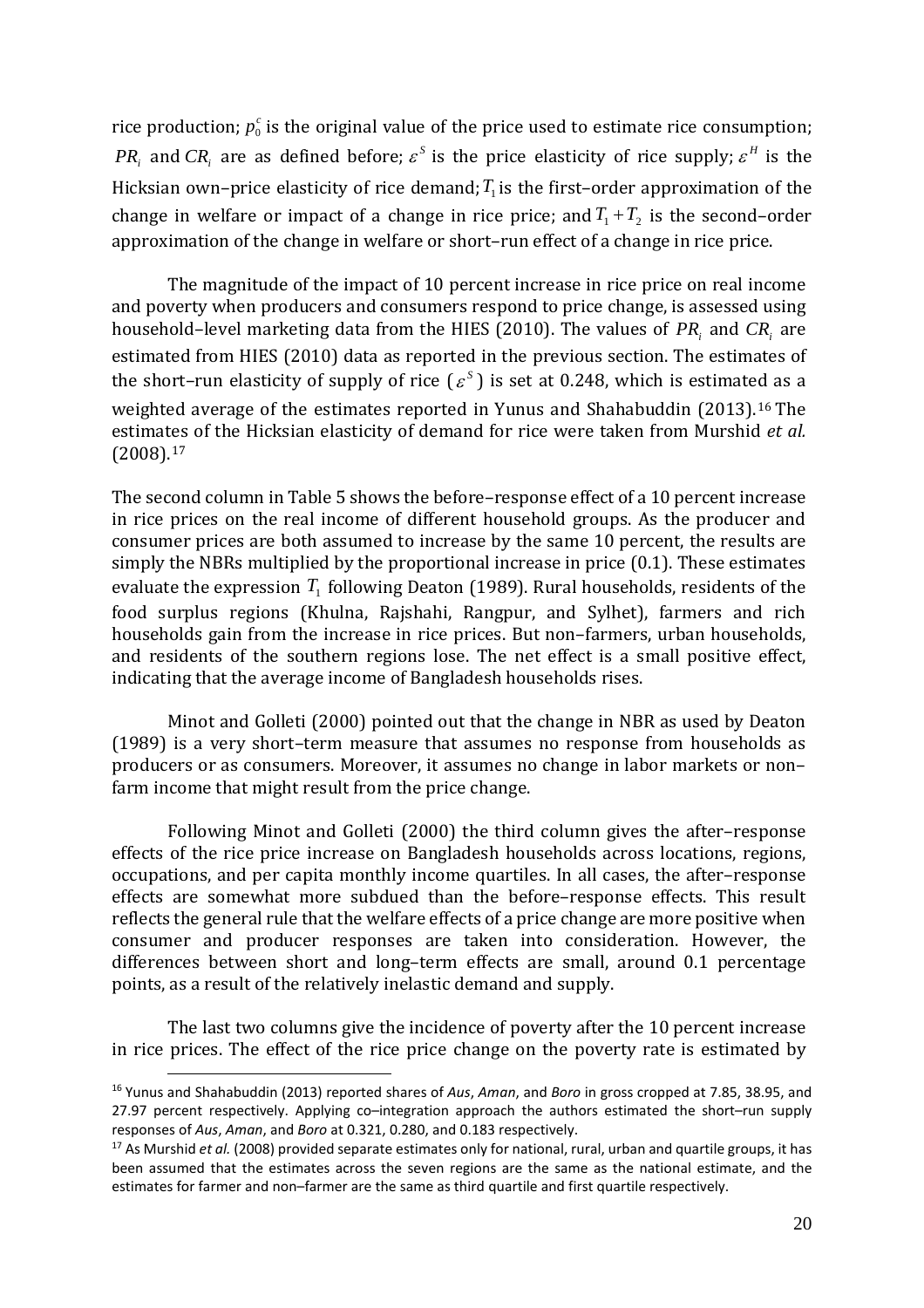adjusting the real income of each household in the sample and calculating the proportion of households whose new income falls below the original poverty line. While urban poverty rate rises by half a percentage point, rural falls by more than half a percentage point.

| <b>Household category</b>  |         | Change in real income |              | Change in HCR of poverty |
|----------------------------|---------|-----------------------|--------------|--------------------------|
|                            | Impact  | Short-term            | After impact | After short-term         |
| <b>National</b>            | 0.11    | 0.17                  | 31.27        | 31.23                    |
| <b>Location</b>            |         |                       |              |                          |
| Rural                      | 0.75    | 0.82                  | 34.53        | 34.45                    |
| Urban                      | $-0.82$ | $-0.78$               | 21.81        | 21.75                    |
| Region                     |         |                       |              |                          |
| <b>Barisal</b>             | $-0.51$ | $-0.46$               | 39.62        | 39.56                    |
| Chittagong                 | $-0.31$ | $-0.27$               | 26.61        | 26.41                    |
| <b>Dhaka</b>               | $-0.20$ | $-0.14$               | 30.53        | 30.45                    |
| Khulna                     | 0.25    | 0.31                  | 31.94        | 31.89                    |
| Rajshahi                   | 0.96    | 1.03                  | 28.96        | 28.75                    |
| Rangpur                    | 1.49    | 1.57                  | 44.48        | 44.39                    |
| Sylhet                     | 0.15    | 0.21                  | 27.87        | 27.78                    |
| Occupation                 |         |                       |              |                          |
| Farmer                     | 1.47    | 1.55                  | 22.64        | 22.56                    |
| Non-farmer                 | $-0.84$ | $-0.81$               | 35.34        | 35.27                    |
| Income group <sup>18</sup> |         |                       |              |                          |
| 1 <sup>st</sup> Quartile   | $-0.69$ | $-0.64$               | 100.0        | 100.0                    |
| 2 <sup>nd</sup> Quartile   | $-0.39$ | $-0.33$               | 27.21        | 26.92                    |
| 3rd Quartile               | 0.16    | 0.22                  | 0.00         | 0.00                     |
| 4 <sup>th</sup> Quartile   | 0.73    | 0.79                  | 0.00         | 0.00                     |

**Table 5. Effect of a 10 percent increase in rice prices by household groups**

Source: Authors' estimates based on HIES (2010).

It should be emphasized that these calculations do not incorporate general equilibrium effects that take into account both the decrease in quantity demanded by consumers and increase in supply response by farmers, which will in turn generate additional employment. This induced demand for labor will put upward pressure on wage rates and hence would increase labor income of the agricultural laborers. To the extent that the poor obtain a significant share of their income from agricultural labor, this would strengthen the poverty–reducing effect of higher rice prices. As landlessness and the use of hired labor are pronounced in Bangladesh, the effect of rice prices on income via wage rates is likely to be stronger.

Thus, average income in Bangladesh would rise by 0.2 percent on average in the long run. Consequently, the poverty rate would fall slightly from 31.5 to 31.23 percent in the long run. Even though only one–quarter of households are net sellers of rice, higher rice prices have little effect on the incidence of poverty. Still, these conclusions may not be justifiable if the percentage changes in producer and consumer prices differ widely. However, the poor consumers, regardless of rural or urban, would be worse off due to higher prices of rice, about 1 percent of consumers hitherto belonging to the 3<sup>rd</sup> quartile would slide down to the 2nd quartile and many of whom would fall into second poverty trap as evident from the lowest panel of Table 5**.** These findings are consistent with Khanam *et al.* (2015).

<span id="page-29-0"></span><sup>&</sup>lt;sup>18</sup> The national poverty rate of 31.5 percent in 2010 implies 100 percent poverty rate of the 1<sup>st</sup> quartile, and 26 percent of the 2nd quartile in that year.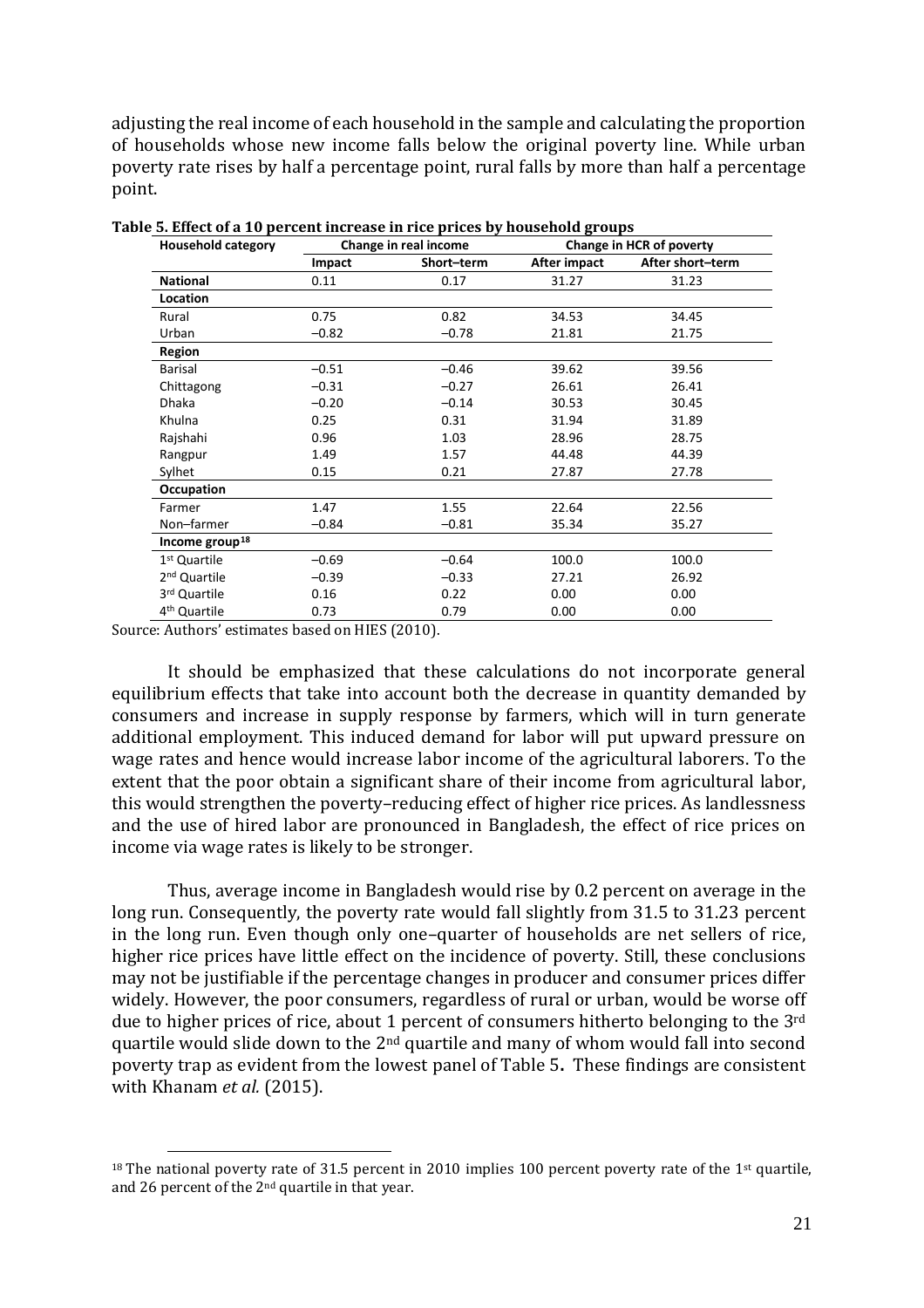#### <span id="page-30-0"></span>**c. Absolute and relative rice prices and rural agricultural wages**

It was recognized that the growth of the rice price would hardly affect the poor, especially in the rural area as it was also evident from agricultural wage rate and rice price dynamics over time. The daily nominal wage rate (without food) of male agricultural laborers increased from Tk. 38 in 1993 to Tk. 291 in 2014 implying an annual growth of 9.58 percent. In contrast, the price of coarse rice per kg increased from Tk. 8.42 to Tk. 30.77 during the same period implying annual growth of 5.69 percent. Given that the average rate of non–food inflation during the period stood around 6 percent, the real price of rice hovered around Tk. 20 at constant 2005–2006 prices throughout the period without any upward or downward trend. In contrast, the rice equivalent of daily wage rate increased from 4.38 kg of rice in 1993 to 9.47 kg. While mild upward tr[end continued until 2008, the rice equivalent of wage rate showed a sharp](#page-30-1)  [rise since then \(](#page-30-1)

<span id="page-30-1"></span>[Figure](#page-30-1) **3**).

**Figure 3. Trend of agricultural wage rate (kg of rice/day)**



Source: Authors' estimates based on HIES (2010).

Unlike Rashid's (2002) findings, co–integration results show that the long elasticity of agricultural wage rate with respect to rice price is 1.89 implying that a 10 percent increase in rice price leads to about 20 percent increase in agricultural wage rate. Zhang *et al.* (2013) conjectured that the sharp upward trend in real agricultural wage rate testifies the arrival of a Lewis turning point of surplus labor in Bangladesh. The authors attributed the rising wages to (i) more extensive job opportunities in the non–farm sector, especially in the manufacturing sector for females, and (ii) a greater amount of remittances, primarily from overseas male workers. They conclude that an escalation in real wages boosts earnings of the workers and reduce their likelihood of being poor.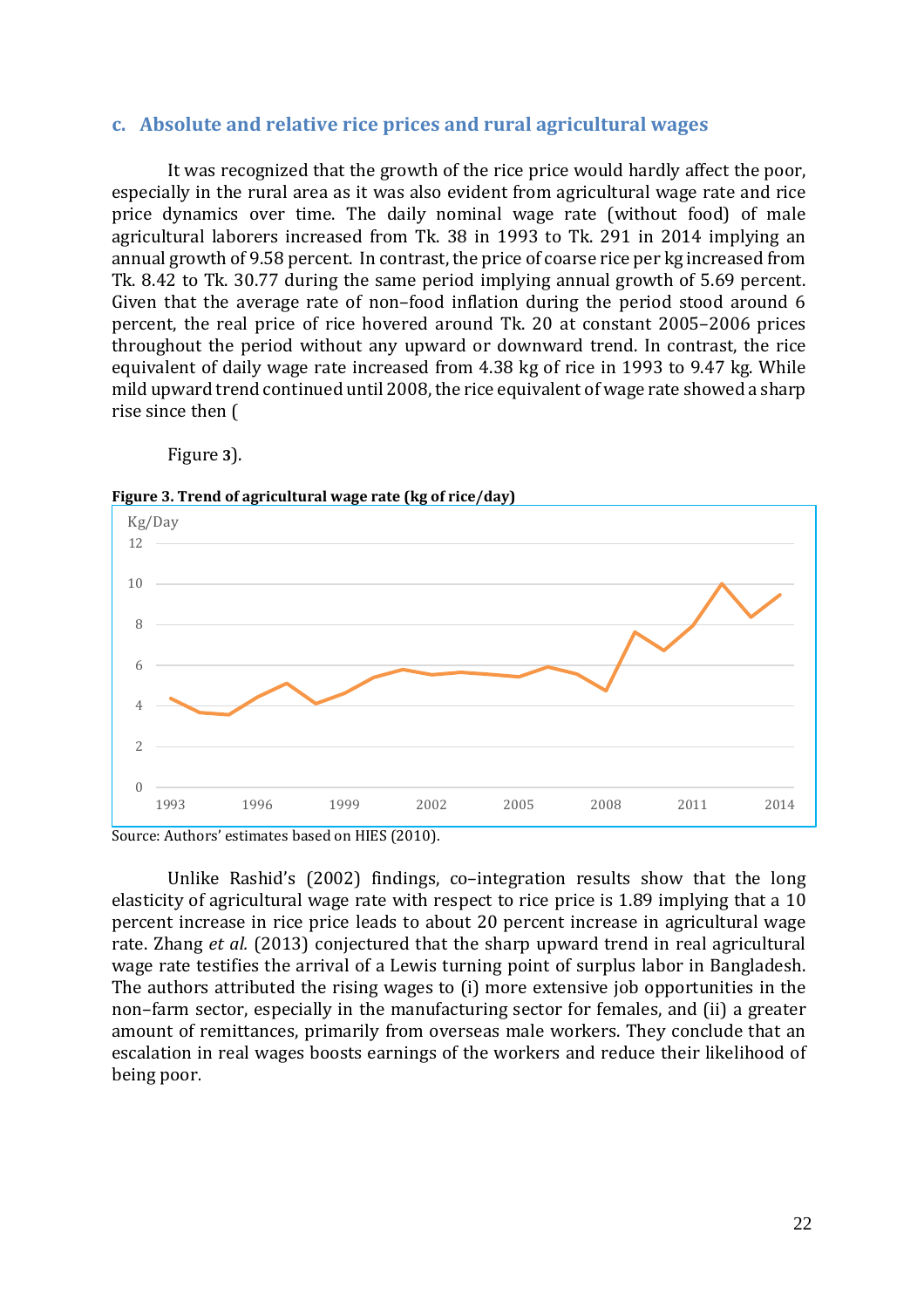# <span id="page-31-0"></span>**IV. Policy implications of the findings and conclusion**

The struggle that Bangladesh had to face in the context of food policy was how to achieve self–sufficiency and provide production incentives to farmers while at the same time ensuring that food prices were low and stable. This has meant that the principal strategy to incentivize production was through the input and credit side rather than output price side. At the same time, the government displayed extreme sensitivity to "high" prices fearing a political backlash from the vast majority of poor consumers. It is crucial to assess whether a higher rice price regime may not be the best option given reduced poverty rates, higher rural incomes, and the pass–through of higher rice prices across the economy, including to the poor. A cautious move in this direction is recommended.

A higher rice price regime will also induce consumers to switch to other non–rice foods like vegetables, fruits and dairy products. This again would be highly desirable given the poor nutritional status of the population.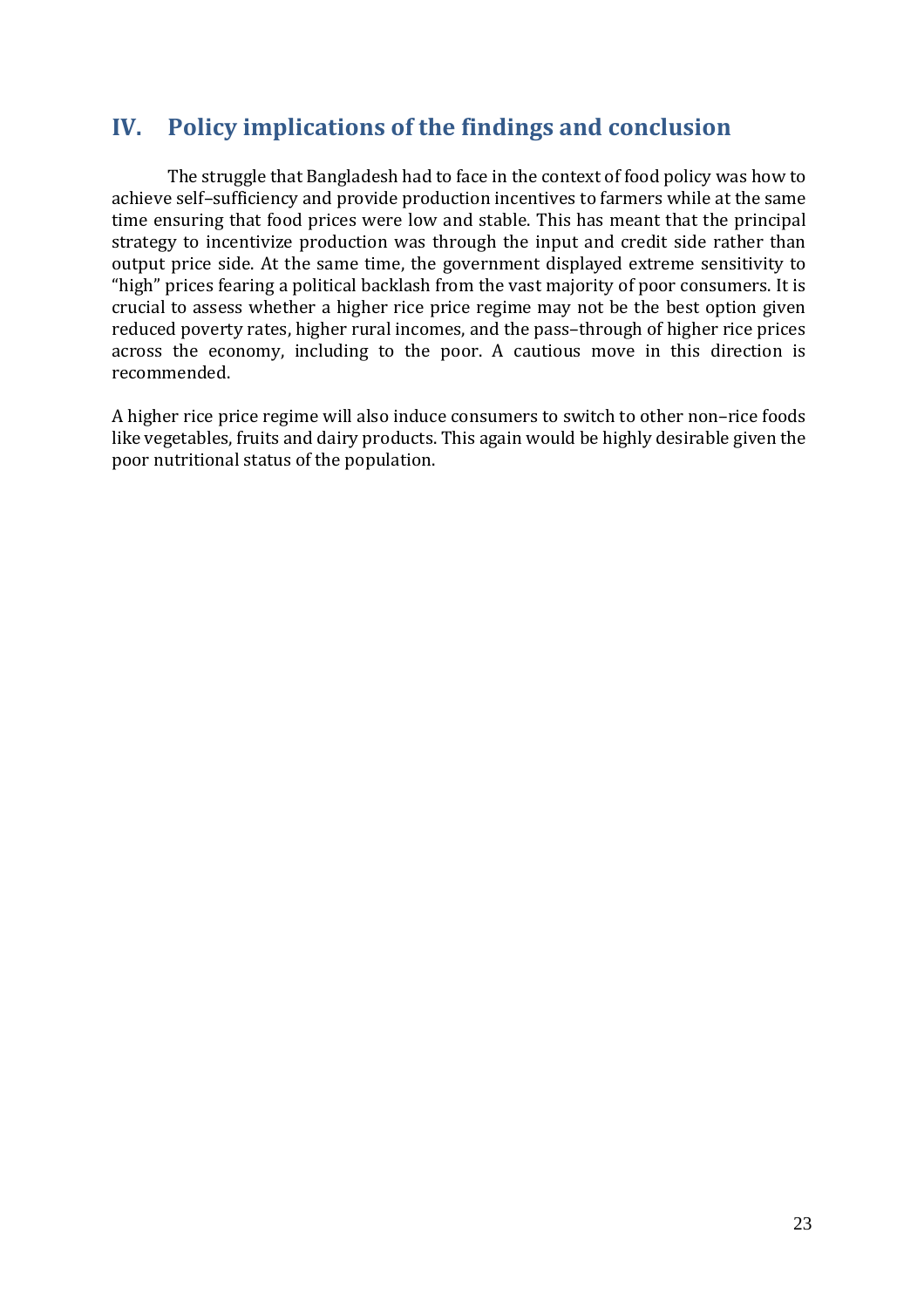# <span id="page-32-0"></span>**References**

Ahmed, R. 1999. *Liberalization of Agricultural Input Markets*, in S. S. Sidhu and M. S. Mudahar (ed.): *Privatization and Deregulation: Needed Policy Reforms Agribusiness Development*, Kluwer Academic Publishers, Dordrecht, Holland.

Ahmed, R. 2004. *Rice Economy of Bangladesh: Progress and Prospects, Economic and Political Weekly*, 39(36): 4043–4052.

Ahmed, R., Haggblade, S. & Chowdhury, T. E. 2000. *Out of the Shadow of Famine: Evolving Food Markets and Food Policy in Bangladesh*, Johns Hopkins University Press (in collaboration with International Food Policy Research Institute), Baltimore, USA

Ahmed, S. 2016. *Growth With Equity: Contemporary Development Challenges of Bangladesh*, Bangladesh Bank Training Academy, Dhaka.

Areal, F. J., Balcombe K. G. & Rapsomanikis G.2014. *Testing for Bubbles in Agricultural Commodity Markets*, FAO Agricultural Development Economics Working Paper no. 14– 07, FAO, Rome.

Bayes, A. & M. Hossain. 2007. *Gramer Manush – Grameen Arthaniniti – Jiban Jibikar Poribortan Parjalochona*, Writers Foundation, Dhaka.

Bangladesh Bureau of Statistics. 2011. *Report of the Household Income and Expenditure Survey 2010.* Ministry of Planning, Government of the People's Republic of Bangladesh, Dhaka. Bangladesh Bureau of Statistics (BBS).

Bollerslev, T. P. 1986. Generalized Autoregressive Conditional Heteroscedasticity. *Journal of Econometric*s, 31(3): 307–327.

Centre for Policy Dialogue. 2015. *State of the Economy in 2015–16*, Centre for Policy Dialogue (CDP)

Deaton, A. 1989. Rice Prices and Income Distribution in Thailand: A Non–parametric Analysis. *Economic Journal,* 99(395) (Supplement): 1–37.

del Ninno, C., Dorosh, P. A., Smith, L. G. & Roy, D. K. 2001. *The 1998 Floods in Bangladesh: Disaster Impacts Household Coping Strategies and Response.* Research Report No. 122. Washington, D.C., International Food Policy Research Institute (IFPRI).

Dickey, D. A. & Fuller, W. A. 1979. Distributions of the Estimators for Autoregressive Time Series with a Unit Root. *Journal of the American Statistical Association*, 75 (366): 427– 431.

Dorosh, P. A. 2001. Trade Liberalization and National Food Security: Rice Trade between Bangladesh and India. *World Development,* 29 (4): 673–689.

Dorosh, P. A. 2009. Price Stabilization, International Trade and National Cereal Stocks: World Price Shocks and Policy Response in South Asia. *Food Security,* 1(2): 137–149*.*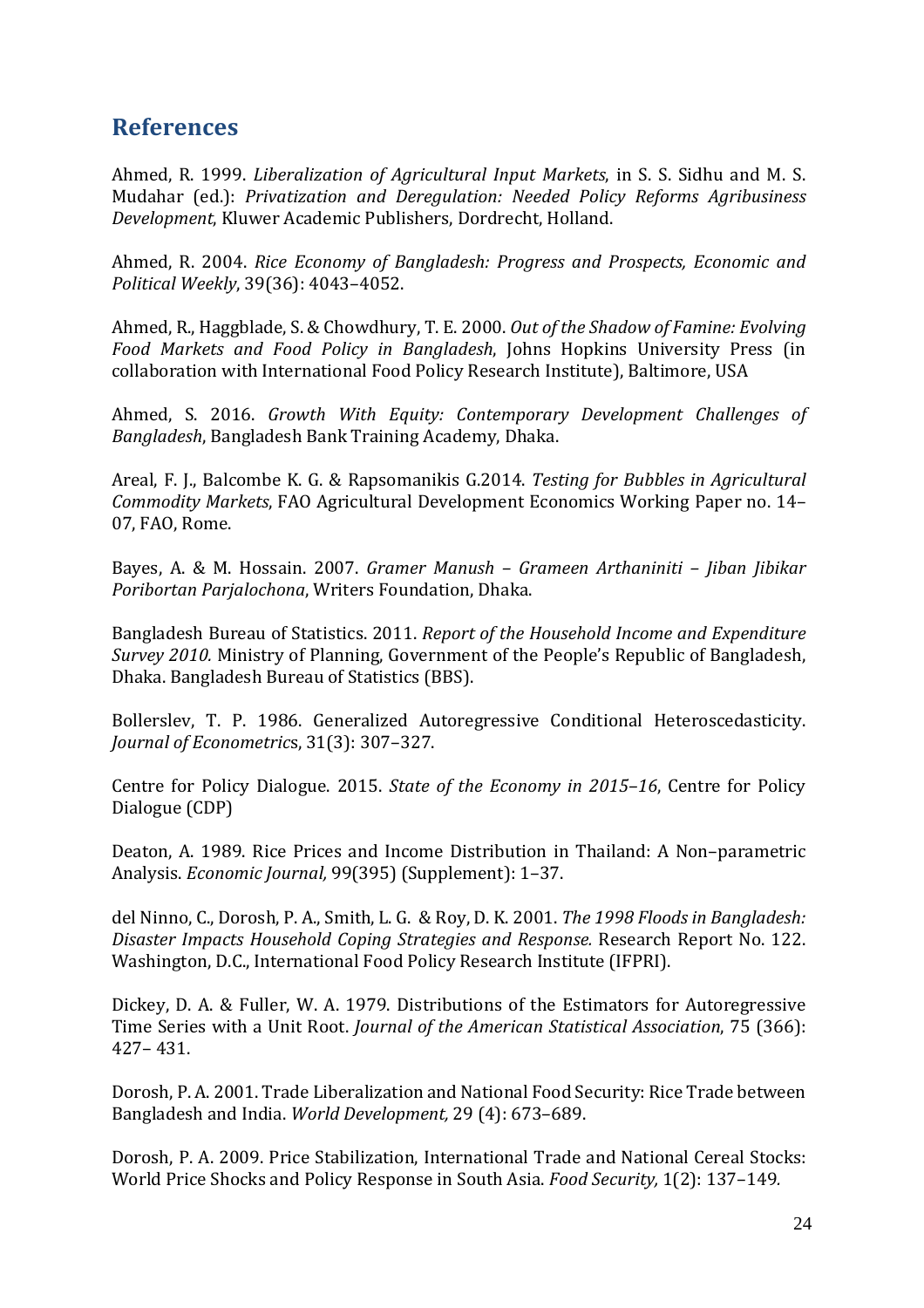Engle, R. F. 1982. Autoregressive Conditional Heteroscedasticity with Estimates of the Variance of the United Kingdom Inflation, *Econometrica*, 50(4): 987–1008.

Faruqee, R. 2012. *Stock–taking of Major Studies and Reports on Agriculture and Rural Development in Bangladesh*, mimeo, World Bank.

FAO. 2004. *World Rice Research Conference. 2004. International Trade in Rice, Recent Developments and Prospects*, available at [http://www.fao.org/fileadmin/templates/est/COMM\\_MARKETS\\_MONITORING/Rice/](http://www.fao.org/fileadmin/templates/est/COMM_MARKETS_MONITORING/Rice/Documents/Japan_04_paper_last.pdf) [Documents/Japan\\_04\\_paper\\_last.pdf](http://www.fao.org/fileadmin/templates/est/COMM_MARKETS_MONITORING/Rice/Documents/Japan_04_paper_last.pdf)

Foster, J., Greer, J. & Thorbecke, E. 1984. A Class of Decomposable Poverty Measures. *Econometrica,* 52(3): 761–766.

Gilbert, C. L. 2010. Speculative Influences on Commodity Prices, Discussion Paper no. 197, United Nations Conference on Trade and Development (UNCTAD), Geneva.

Hossain, M. 2015. *Sustaining Food Security: Achievements and Challenges* in Ahmed, S. et al (ed.) Bangladesh Vision 2030, Bangladesh Institute of Bank Management, Dhaka.

Hossain, M. & Deb U. 2011. *Crop Agriculture and Agrarian Reforms in Bangladesh: Present Status and Future Options*, in Mujeri M.K. & Alam S. (ed.): Sixth Five Year Plan of Bangladesh 2011–15, Background Papers, Planning Commission, Government of Bangladesh, Dhaka.

Islam, M. R., Hossain, M. & Jaim, W. M. H. 2007. Disaggregated Demand for Rice in Bangladesh – An Analysis Using LA/AIDS Model, *Bangladesh Journal of Agricultural Economics*, 30(1): 1–22.

Jabbar, M. A. 2010. Empirical Estimation of Marketed Surplus of Rice in Bangladesh: A Critical Review, *Bangladesh Journal of Agricultural Economics*, 33 (1 and 2): 1–22.

Johansen, S. 1991. Estimation and Hypothesis Testing of Co–integration Vectors in Gaussian Vector Autoregressive Models, *Econometrica*, 59(6): 1551–1580.

Johansen, S. 1996. *Likelihood–Based Inference in Co–integrated Vector Autoregressive Models*, 2nd Edition, London, Oxford University Press.

Kathuria, S. & Malouche M. M. 2016. Toward New Sources of Competitiveness in Bangladesh: Key Findings of the Diagnostic Trade Integration Study. Directions in Development. Washington, DC, World Bank.

Khanam T. S., Bhandari, H. & Mohanty, S. 2015. Rice price inflation and its impact on poverty and livelihood: Insights from Bangladesh, *Journal of Food, Agriculture and Environment*, 13(2): 107–117.

Khandker, S. & Mahmud, W. 2012. *Seasonal Hunger and Public Policies: Evidence from North West Bangladesh*. Washington, DC, World Bank.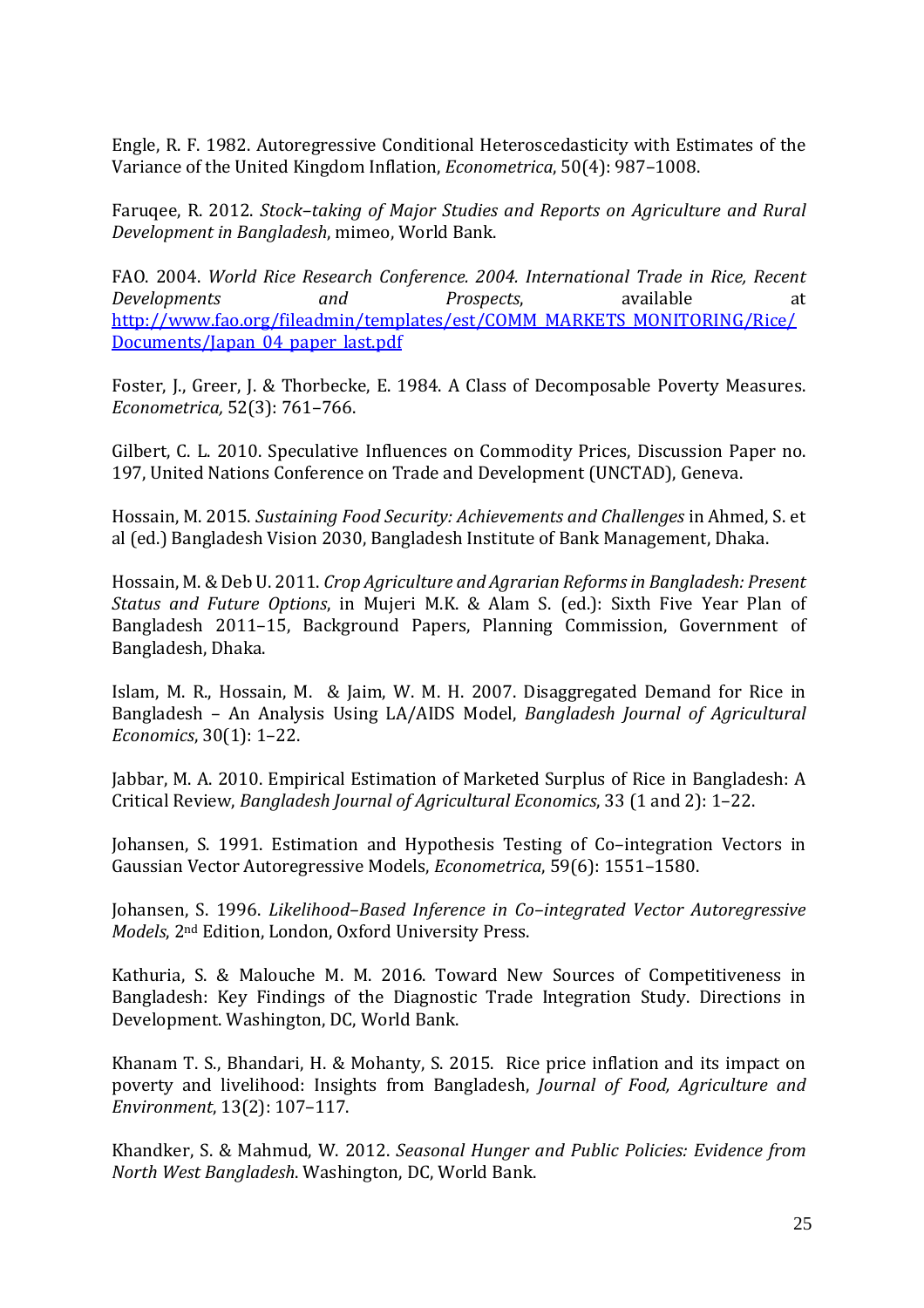Khondker, B. H. & Mahzab, M. M. 2015. Lagging District Development, Background Paper, 7th Five Year Plan, mimeo, Planning Commission, Government of Bangladesh. Dhaka.

Mellor, J. 1978. Food Price Policy and Income Distribution in Low–income Countries. *Economic Development and Cultural Change*, 27(1): 1–26.

Minot, N. & Golleti, F. 2000. *Rice Market Liberalization and Poverty in Viet Nam*, Research Report No. 114. Washington, D.C., International Food Policy Research Institute (IFPRI).

Minten, B., Murshid, K. A. S. & Dearden, T. A. 2011. The Quiet Revolution in Agri–Food Value Chains in Asia: The Case of Increasing Quality in Rice Markets in Bangladesh, IFPRI Discussion Paper 01141, Washington, DC, International Food Policy Research Institute (IFPRI).

Murshid, K.A.S. 1985. *Instability in Foodgrain Production: Causes, Adjustments, Policy: A Case Study of Bangladesh*, PhD. Dissertation, Faculty of Politics and Economics, Cambridge University

Murshid, K.A.S. 1998. *Fiscal Implications of Food Policy*, IFPRI–FMRSP Working Paper 6, Government of Bangladesh, Dhaka.

Murshid, K.A.S. 2015. Exploring Transition and Change in a Complex Traditional Market: The Case of the Rice Market in Bangladesh*, Journal of Agrarian Change*, 15(4): 480–498.

Murshid, K. A. S., Khan, M. N. I., Shahabuddin, Q., Yunus, M., Akhter, S. & Chowdhury, O. H. 2008. *Determination of Food Availability and Consumption Patterns and Setting up of Nutritional Standard in Bangladesh*. Bangladesh, United Nations World Food Programme (WFP).

Murshid, K. A. S., Yunus, M., Ali, S. M. Z. & Ahmed, N. 2013. *Bangladesh Food Market Performance: Instability, Integration, and Institutions*, *Research Monograph 23*. Dhaka, Bangladesh Institute of Development Studies (BIDS).

Nin–Pratt, A. 2015. *Inputs, Productivity and Agricultural Growth in Africa South of the Sahara*, Discussion Paper 01432. Washington, DC, International Food Policy Research Institute (IFPRI).

Rahman, R. I. 2015. *Inclusive Development and Agricultural Labour*, Abdul Ghafur Memorial Lecture. Dhaka, Bangladesh Institute of Development Studies (BIDS).

Rashid, S. 2002. Dynamics of Agricultural Wage and Rice Price in Bangladesh, MTID Discussion Paper. Washington, DC, International Food Policy Research Institute (IFPRI).

Reardon, T., Chen, K. Z., Minten, B., Adriano, L., Dao, T. A., Wang, J. & Gupta, S. D. 2014. The quiet revolution in Asia's rice value chains, *Annals of the New York Academy of Sciences*, 44: 1–13.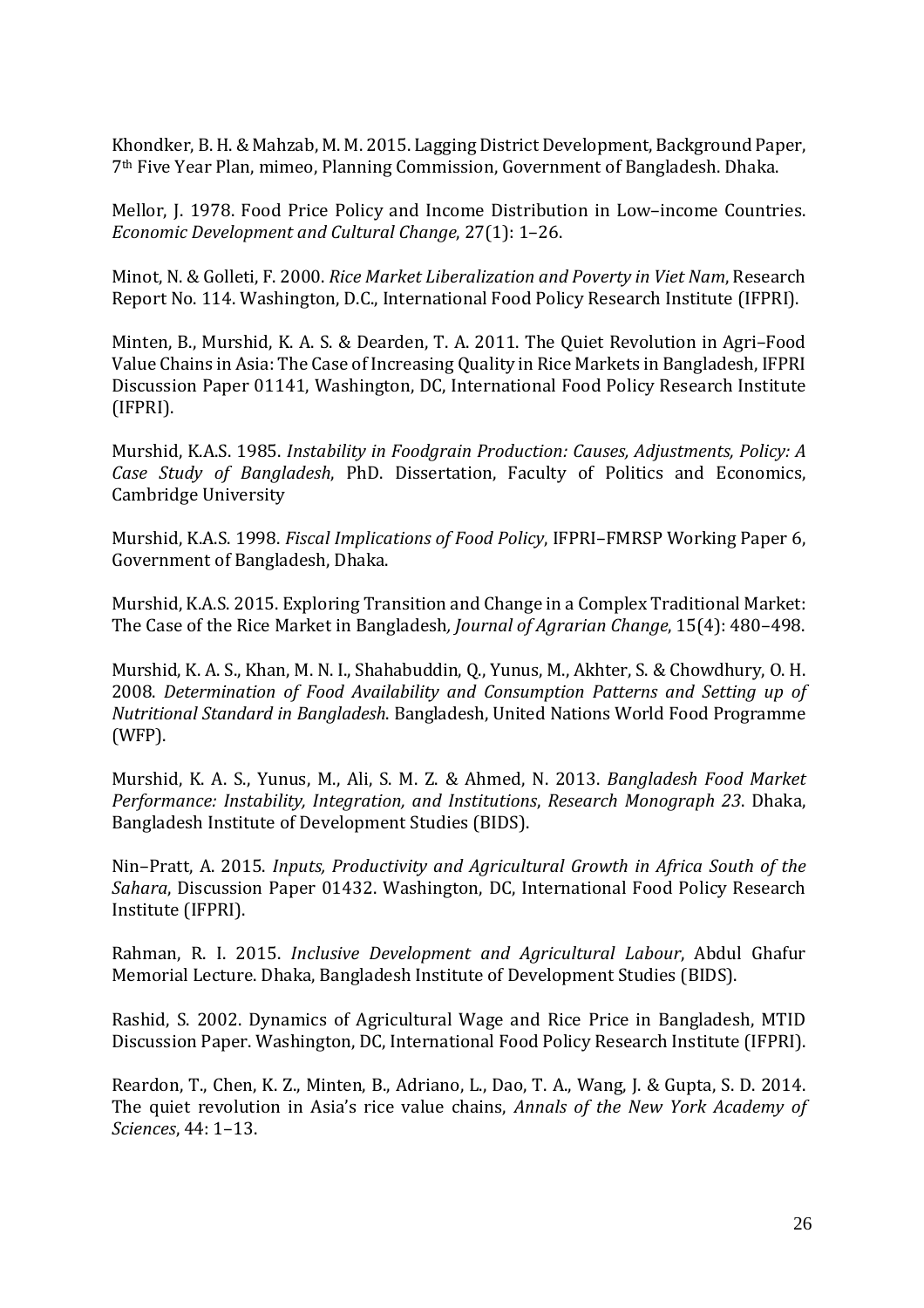Shahabuddin, Q., Asaduzzaman, M., Clay, E. & Jones, S. 2009. Price Support, Domestic Procurement Programme and Public Stock Management, Policy Paper. Dhaka, Bangladesh Institute of Development Studies (BIDS).

Shahabuddin, Q., Dorosh, P. A., Yunus, M., Rashid, S. & Shahana, S. 2013. *Management of Public Stock for Improved Effectiveness of PFDS in Bangladesh*, Report prepared for IFPRI under the Policy Research and Strategy Support Program, mimeo. Dhaka, Bangladesh Institute of Development Studies (BIDS).

Timmer, P. C. 2011. *Managing Price Volatility: Approaches at the Global National and Household Levels*. Stanford, USA. Center on Food Security and the Environment (FSE).

Timmer, P.C. & Dawe, D. 2007. Managing Food Price Instability in Asia: A Macro Food Security Perspective, *Asian Economic Journal*, 21(1): 1–18.

USDA. November, 2012. *Grain: World Markets and Trade*, Circular Series. Washinngton, DC, United States Department of Agriculture (USDA).

World Bank, 2008. *Poverty Assessment for Bangladesh: Creating Opportunities and Bridging the East–West Divide*, Bangladesh Development Series, Paper No. 26, Dhaka, World Bank.

Gautam, M. & Faruqee, R. 2016. *Dynamics of Rural Growth in Bangladesh: Sustaining Poverty Reduction.* Directions in Development-Agriculture and Rural Development; Washington, DC, World Bank.

Yunus, M., & Shahabuddin, Q. 2013. *Farmers' Supply Response to Prices and Non–Price Factors in Bangladesh*, Report prepared for IFPRI under the Policy Research and Strategy Support Program, mimeo. Dhaka, Bangladesh Institute of Development Studies (BIDS).

Yunus, M., Shahabuddin, Q., Mujeri, M. K., Asaduzzaman, M., Ahmed, N., Hossain, M., Shahana, S. & Alam, M. 2013. *Estimation of the Parameters Needed for Integrated and Effective PFDS Planning in Bangladesh*, Report prepared for the Ministry of Food, Government of Bangladesh, mimeo. Dhaka, Bangladesh Institute of Development Studies (BIDS).

Zaman, K. A. U. & Akita, T. 2012. Spatial Dimensions of Income Inequality and Poverty in Bangladesh: An Analysis of the 2005 and 2010 Household Income and Expenditure Data, *Bangladesh Development Studies*, 35(3): 19–50.

Zhang, X., Rashid, S., Ahmad, K., Mueller, V., Lee, H. L., Lemma, S., Belal, S. & Ahmed, A. 2013. Rising Wages in Bangladesh, IFPRI Discussion Paper No. 01249. Washington, DC, International Food Policy Research Institute (IFPRI).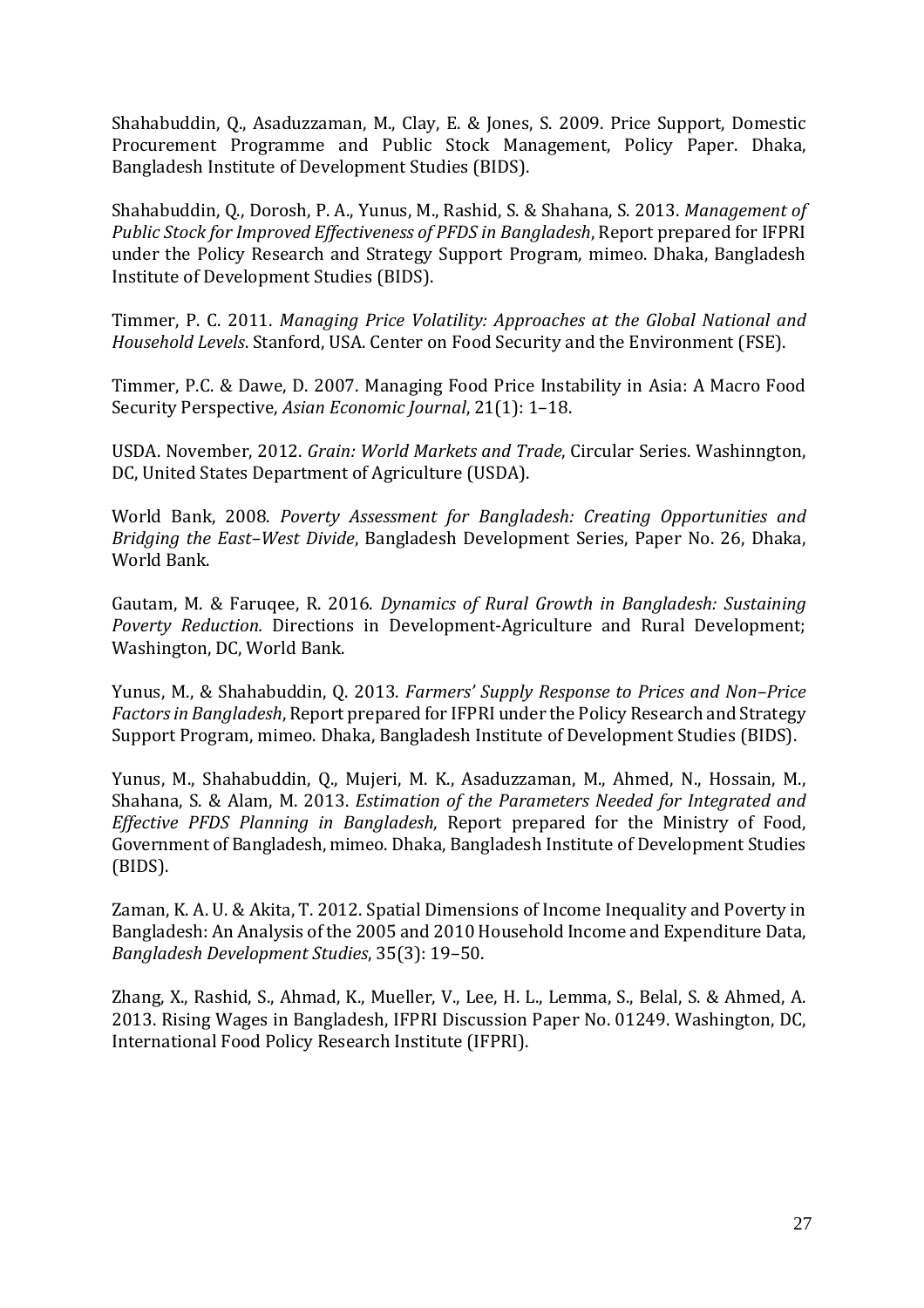# <span id="page-36-0"></span>**ANNEX A Integration of Bangladesh's rice markets**

#### <span id="page-36-1"></span>**a. Integration of domestic and international rice markets**

Researches on the integration of rice prices is often used to test the efficiency of rice markets both within and between countries. Perfectly integrated markets are usually assumed to be efficient as well. Two markets are considered integrated, if the price on market *i* equals the price on market *j* corrected with arbitrage costs, Kijt:

$$
P_{it} = \varphi P_{jt} + K_{ijt} \qquad \text{(A1)}
$$

Trade between the two markets occurs only if  $\left|P_{it} - P_{jt}\right| > K_{ijt}$  |. To check whether the individual series are stationary or not, ADF (Dickey and Fuller, 1979), tests have been made. In all cases a trend and a drift term were included. Results presented in Table A1 reveal that all of the series are I (1).

|          |                   | <b>Medium rice</b> |                   |  |
|----------|-------------------|--------------------|-------------------|--|
| Level    | <b>Difference</b> | Level              | <b>Difference</b> |  |
|          |                   |                    |                   |  |
| $-1.633$ | $-24.579$         | $-1.522$           | $-24.902$         |  |
| $-1.448$ | $-24.945$         | $-1.280$           | $-25.951$         |  |
| $-1.581$ | $-21.723$         | $-1.517$           | $-25.423$         |  |
| $-1.452$ | $-25.834$         | $-1.305$           | $-26.344$         |  |
| $-1.952$ | $-24.561$         | $-1.426$           | $-24.120$         |  |
| $-2.882$ | $-27.510$         | $-2.035$           | $-27.983$         |  |
| $-2.017$ | $-26.582$         | $-1.863$           | $-26.772$         |  |
|          |                   |                    |                   |  |
| $-1.080$ | $-19.453$         |                    |                   |  |
| $-1.437$ | $-11.406$         |                    |                   |  |
| $-1.432$ | $-4.910$          |                    |                   |  |
|          |                   | <b>Coarse rice</b> |                   |  |

#### **Table A1. ADF unit root results for wholesale prices of rice**

Source: Authors' estimates.

The concept of co–integration states that if a long run relationship exists among a set of non–stationary variables, then the deviation from the long run equilibrium path should be bounded. In other words, the existence of a long–run relationship implies that co–integrated variables cannot wander too far away from each other. Formally, two non–stationary series  $X_t$  and  $Y_t$  are said to be co–integrated if the following conditions are satisfied: (i) both series are integrated of the same order, and (ii) there exists a linear combination of  $X_t$  and  $Y_t$ , which is I (0) i.e., stationary. Thus, co-integrating relationships among the wholesale prices of coarse and medium quality rice in seven regional markets were estimated using the Johansen (1991, 1996) procedure based on the following Vector Error Correction Model (VECM):

$$
\Delta P_t = \Pi P_{t-1} + \sum_{k=1}^{p-1} \Gamma_k \Delta P_{t-k} + \varepsilon_t \tag{A2}
$$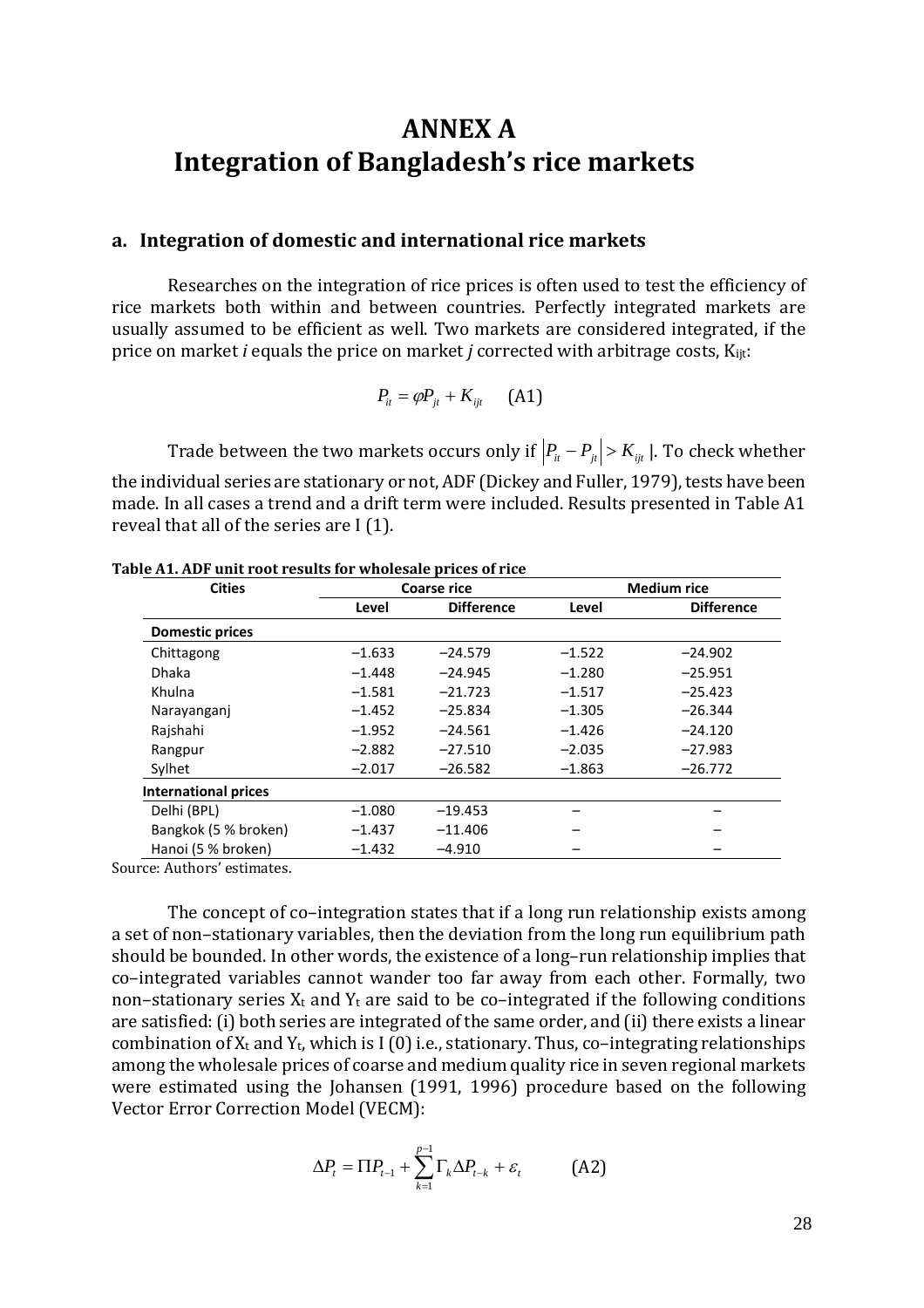where *Pt = [ Pit, Pjt]*′, a (2 x 1) vector containing the prices in markets *i* and *j*, both I (1), *Γ<sup>i</sup>* are (2x2) vectors of the short-run parameters,  $\Pi$  is (2x2) matrix of the long-run parameters, ε*<sup>t</sup>* is the white noise stochastic term.

The price data consist of monthly nominal wholesale prices of coarse and medium rice for seven regional and three international markets spanning over January 1975 to December 2010. Both the maximum eigenvalue and trace statistics are used to test for the presence of a co–integrating vector in each relationship. For all meaningful price pairs across markets one co–integrating vector (r=1) was found and the resulting co–integrating vectors are reported below.

| <b>Cities</b>               |                            | <b>Medium quality rice</b> |                          |          |         |         |
|-----------------------------|----------------------------|----------------------------|--------------------------|----------|---------|---------|
|                             | Dhaka                      | Khulna                     | Narayanganj              | Rajshahi | Rangpur | Sylhet  |
| Chittagong                  | 0.989                      | 1.013                      | 0.980                    | 0.997    | 0.999   | 0.979   |
|                             | (82.71)                    | (67.29)                    | (83.45)                  | (65.39)  | (60.68) | (58.59) |
| <b>Dhaka</b>                |                            | 1.024                      | 0.990                    | 1.007    | 1.010   | 0.989   |
|                             |                            | (97.65)                    | (126.98)                 | (101.69) | (71.03) | (72.66) |
| Khulna                      |                            |                            | 0.968                    | 0.984    | 0.986   | 0.967   |
|                             |                            |                            | (84.23)                  | (97.08)  | (69.63) | (55.53) |
| Narayanganj                 |                            |                            |                          | 1.017    | 1.021   | 0.999   |
|                             |                            |                            |                          | (85.20)  | (64.12) | (71.30) |
| Rajshahi                    |                            |                            |                          |          | 1.002   | 0.982   |
|                             |                            |                            |                          |          | (65.08) | (58.64) |
| Rangpur                     |                            |                            |                          |          |         | 0.979   |
|                             |                            |                            |                          |          |         | (52.89) |
|                             | <b>Coarse Quality Rice</b> |                            |                          |          |         |         |
| Chittagong                  | 0.978                      | 1.064                      | 0.995                    | 1.030    | 1.032   | 0.995   |
|                             | (66.02)                    | (52.23)                    | (76.06)                  | (43.71)  | (50.83) | (42.89) |
| Dhaka                       |                            | 1.087                      | 1.017                    | 1.052    | 1.055   | 1.016   |
|                             |                            | (67.04)                    | (113.19)                 | (57.22)  | (57.18) | (45.82) |
| Khulna                      |                            |                            | 0.936                    | 0.969    | 0.971   | 0.934   |
|                             |                            |                            | (69.68)                  | (68.28)  | (58.77) | (47.11) |
| Narayanganj                 |                            |                            |                          | 1.037    | 1.039   | 0.999   |
|                             |                            |                            |                          | (54.71)  | (54.49) | (53.99) |
| Rajshahi                    |                            |                            |                          |          | 1.001   | 0.964   |
|                             |                            |                            |                          |          | (63.81) | (41.63) |
| Rangpur                     |                            |                            |                          |          |         | 0.962   |
|                             |                            |                            |                          |          |         | (41.62) |
| <b>International Prices</b> |                            |                            |                          |          |         |         |
| Delhi                       | 0.880                      |                            | $\overline{\phantom{0}}$ |          |         |         |
|                             | (4.28)                     |                            |                          |          |         |         |
| Bangkok                     | 0.596                      |                            |                          |          |         |         |
|                             | (6.97)                     |                            |                          |          |         |         |

**Table A2. Co–integrating vectors for rice prices**

Source: Authors' estimates.

Note: Figures in the parentheses are *t* statistics. As the data are in natural logarithmic form, co–integration vectors represent elasticity estimates (of the variables in the first column with respect to each of the other columns). For the sake of brevity, the coefficient of unity of the first column is suppressed.

Co–integration analysis of prices of coarse and medium qualities of rice and how these are linked both across varieties and space have potential implications for government interventions as to procurement and distribution and hence for public stocks. Given that the prices of different markets and qualities of rice are co–integrated,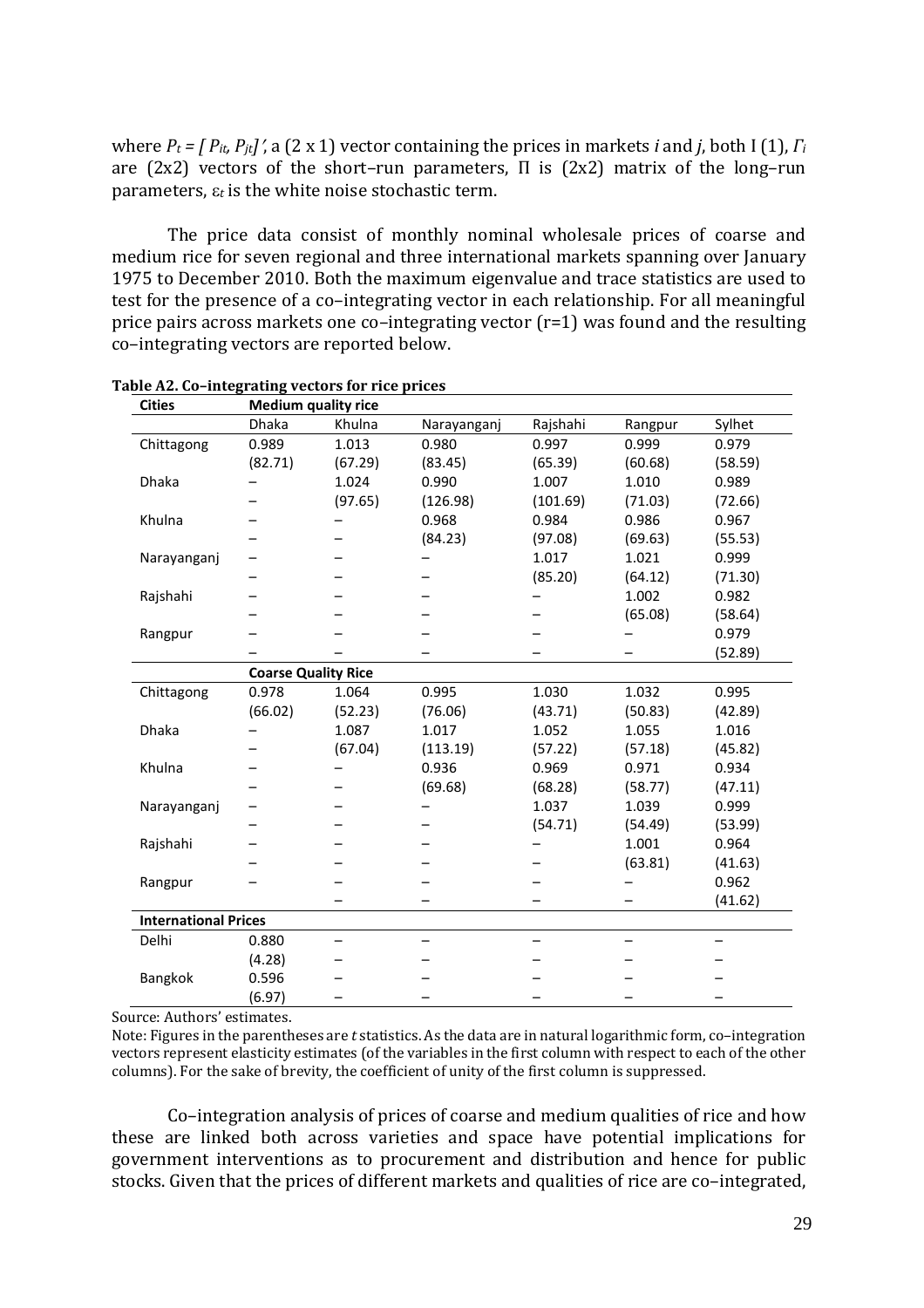(i) the government interventions through of procurement and distribution especially through open market sale of coarse rice would have price stabilizing effect on other qualities of rice as well and (ii) any intervention in one market would have impact through spatial arbitrage on other markets as well.

Moreover, co–integration tests strongly indicate that the regional domestic markets are integrated. Besides, the Dhaka market is integrated with two of the three relevant international markets. These findings may encourage policy makers to lower domestic protection on the rice sector and increase reliance on trade.

### <span id="page-38-0"></span>**b. Import policy of rice in Bangladesh**

Bangladesh rice trade policy and its rice import trade have undergone changes in the past several decades that have affected domestic rice prices. During the initial years after independence, Bangladesh encountered major difficulties in importing rice due to both shortages of foreign exchange and highly uncertain international rice markets. Consequently, the successive governments adopted a goal of rice self–sufficiency (Ahmed, Haggblade and Chowdhury (ed.), 2000) and heavily invested in agricultural research, irrigation and rural roads in an effort to increase domestic rice (and wheat) production.

During the 1970s and 1980s, imports of rice (all by the public sector since private imports were banned) were rather small; wheat food aid helped fill in the gap between domestic supplies and target levels of national food grain consumption. Liberalization of private sector rice import trade in the early 1990s, however, made possible large scale imports of rice (and wheat) in years of major domestic production shortfalls. In years of normal harvests such as 1996/97, Bangladesh rice prices were below import parity prices for rice originating from both India and Thailand. As a result, private trade was negligible (Table A2). Private sector rice import was particularly important in adding to food grain supply and stabilizing rice prices following the 1998 flood which had resulted in a 2.2 million tonnes monsoon season (*Aman*) rice production shortfall (del Ninno *et al.*, 2001; Dorosh, 2001).

During the 2000s India accumulated large public rice and wheat stocks, reaching 65 million tonnes in the summer of 2001, due to a series of good harvests and relatively high procurement prices. In order to reduce some of these stocks, the government of India implemented a program in 2002/03 to subsidize exports of rice obtained from Food Corporation of India stocks at the subsidized Below Poverty Line (BPL) price. Bangladesh imported 1.6 million tonnes of rice that year and Bangladesh domestic prices closely tracked import parity based on BPL sales prices (as opposed to import parity based on India's wholesale market prices as following the flood in 1998). Large private sector rice imports continued through 2006/07, and Bangladesh wholesale prices closely tracked import parity based on BPL sales prices throughout this period, resulting in a high degree of price stability in Bangladesh.

| Period  | 1 aprel 112, Bangraucon 1100 milport eruuc regimeb<br><b>Trade Regime</b> | <b>Private Imports</b><br>(000 tonnes/year) | <b>Description</b>                     |
|---------|---------------------------------------------------------------------------|---------------------------------------------|----------------------------------------|
| 1996/97 | Autarky                                                                   | 30                                          | Abundant harvests keep domestic prices |
|         |                                                                           |                                             | below import parity                    |

#### **Table A2. Bangladesh rice import trade regimes**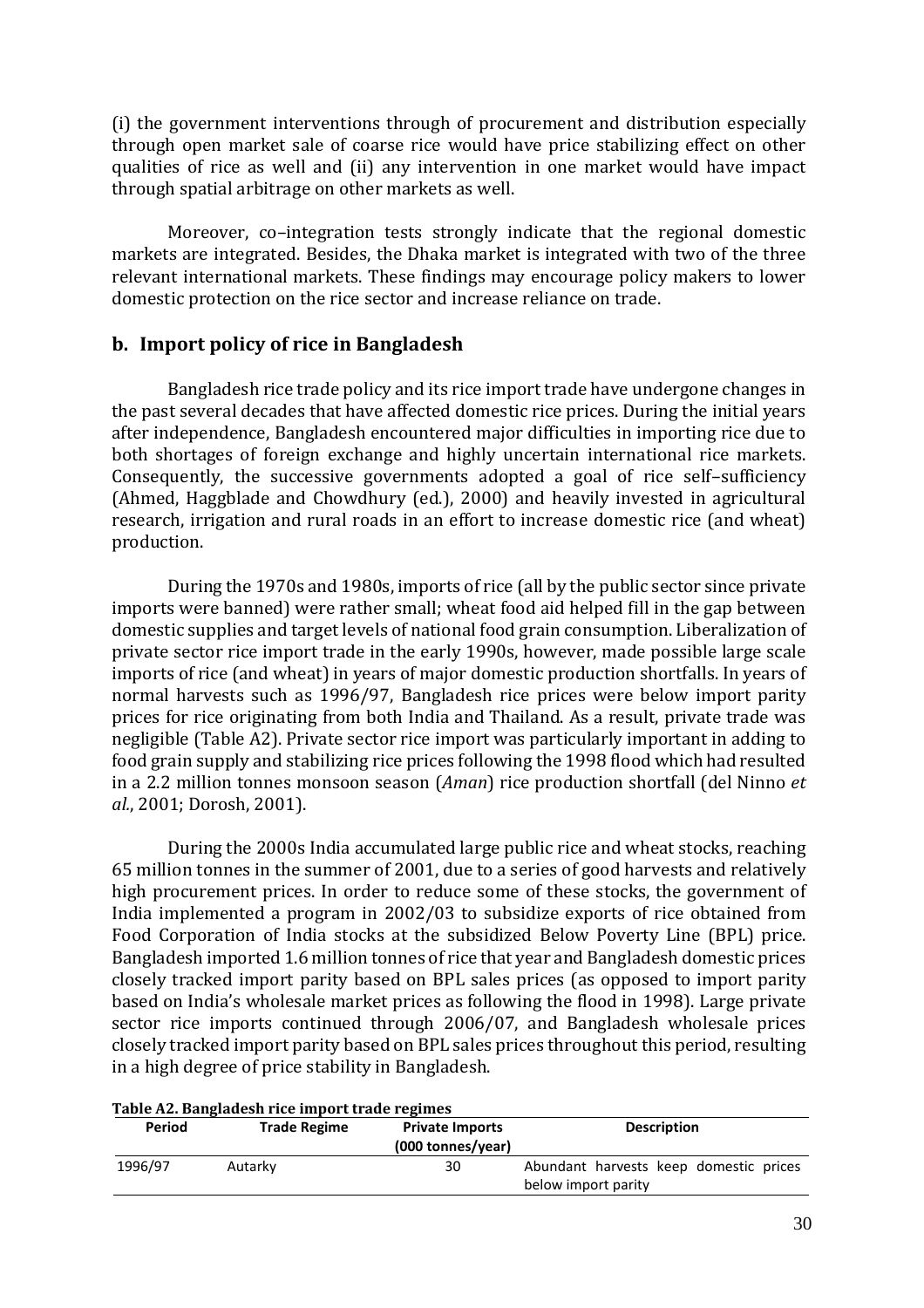|                           | 1997/98-98/99 Private imports<br>from<br>India    | 1834 | Consecutive poor Aman harvests raise<br>domestic prices to import parity (ex:<br>wholesale India)                                                    |
|---------------------------|---------------------------------------------------|------|------------------------------------------------------------------------------------------------------------------------------------------------------|
|                           | 1999/00–01/02 Autarky/minimal private<br>imports  | 358  | Good harvests keep domestic prices below<br>import parity (Bangkok and BPL)                                                                          |
| 2000/01,<br>2002/03-07/08 | Private imports<br>from<br>India (BPL rice?)      | 948  | Domestic prices track BPL import parity                                                                                                              |
| 2007/08                   | Transition from import<br>parity (BPL) to autarky | 1681 | India bans private rice exports as world<br>prices rise; domestic prices rise sharply but<br>generally far below import parity ex:<br><b>Bangkok</b> |
| 2008/09-10/11 Autarky     |                                                   | 172  | Domestic prices above BPL India import<br>parity, but generally below import parity ex:<br>Bangkok and Delhi import parity.                          |

Source: Shahabuddin *et al.* (2013).

Bangladesh rice markets were severely destabilized in the second half of 2007 as world prices of rice and other cereals rose sharply and India cut off rice exports in October 2007 due to relatively low public wheat stocks (Dorosh, 2009). Average wholesale rice prices in Bangladesh rose sharply and for the period from November 2007 to April 2008 they accounted for 45 percent higher in real terms than one year earlier. India later agreed to fixed quantities of rice exports to Bangladesh at a higher price than BPL prices. Yet, total rice imports by Bangladesh ultimately reached 1.7 million tonnes of rice in 2007/08.

Since 2008, domestic rice prices in Bangladesh have remained well above BPL import parity but below import parity based on India wholesale market prices. Moreover, Bangladesh domestic wholesale prices have generally been below import parity of Thai rice. As a result, Bangladesh private sector imports have been minimal. Thus, from mid–2008 to mid–2011, expect small scale Bangladesh government commercial imports rice was essentially a non–traded commodity. In the absence of high levels of imports to boost domestic supply, Bangladesh real prices since 2008 have fallen about 15 percent comparatively to their peak of early 2008, but remain about 40 percent higher than in the 2002/03 to 2006/07 period.

Even though trade is not a major element of supply, this complacency underplays its importance: while in aggregate it may not be much, for an individual country's supply it may be critical. On the other hand, not many countries can and take part in grain trade. In fact, world grain trade is about 5 percent of world production. Accordingly disruption in production in the leading trading countries may be a destabilizing factor in a given country's supply and consequently price situation.

Table A3 shows the evolution of the export trade in rice over the last three decades. It is evident that the overall volume has more than doubled. By 2009–12, it has increased by almost a third to about 35 MMT. But countries which were in the export trade have changed over this period. Thailand had been the lead exporter and continues to remain so. India and Pakistan which were not major players in the export market became so by the end of the century. At present five countries – Thailand, Viet Nam, USA,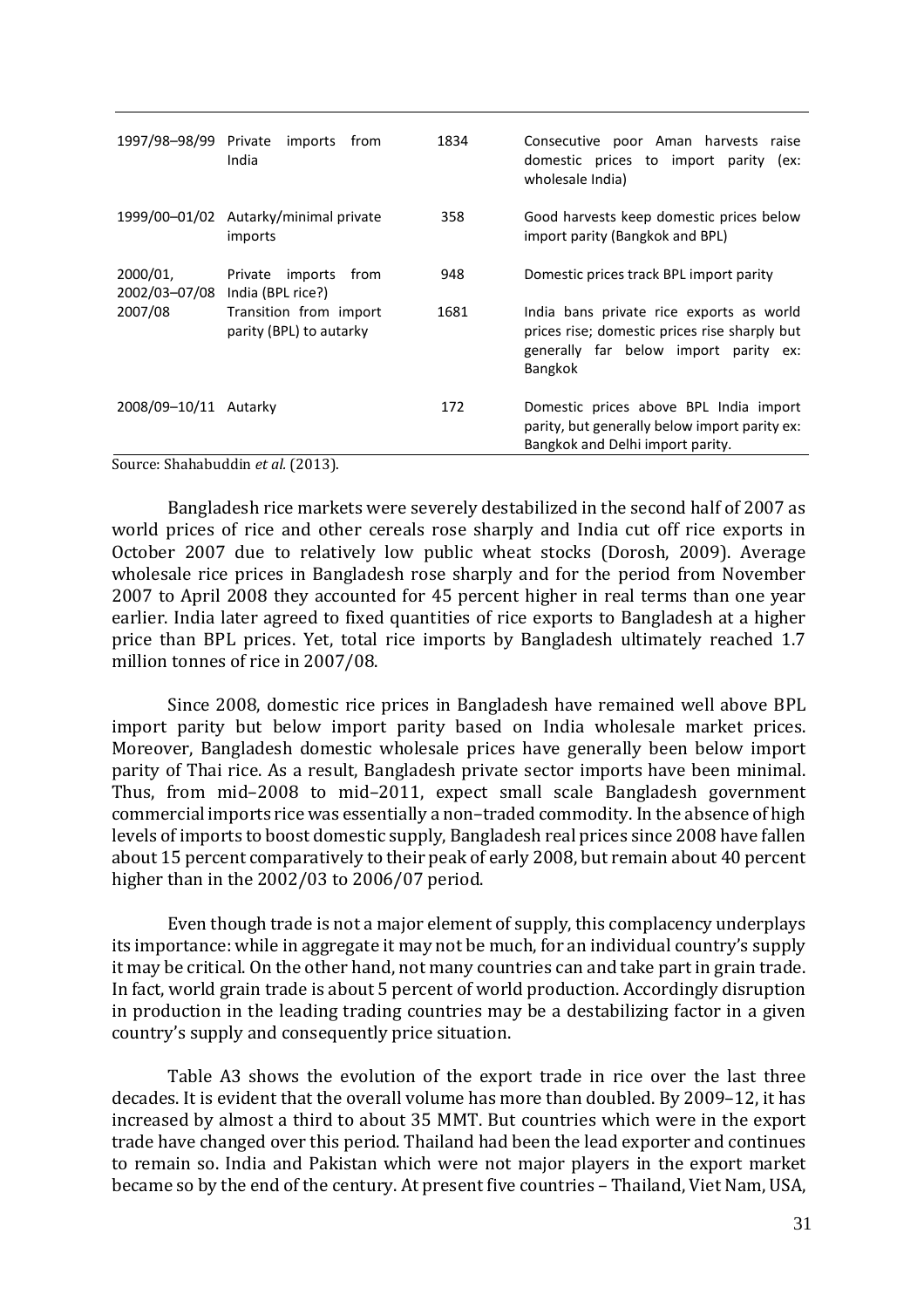India and Pakistan – dominate the rice export market. These countries together accounted for an estimate of 84–85 percent of the total global exports of about 35 MMT. Any of these countries faltering in production can potentially destabilize the global market. In fact, it does not have to be the production of the same crop but a fall in production of a substitute crop can also do the same, as evident from the price hikes in maize due to lower production caused by a very long and severe period of drought in the USA that has led to a sympathetic rise in prices of other cereals. While Thailand, Pakistan and USA export roughly half of what they produce, Viet Nam exports nearly 30 percent. In contrast, India sells only about 3–4 percent of its domestic production.

Recent export trade has other peculiar characteristics. Due to high domestic prices in 2007 and 2008, certain countries banned exports providing a further upward push to prices. Anyhow, while production is only partly conditioned by national policies, trade is completely dominated by it, especially during critical periods of global short supply.

| 1980-1989 <sup>a</sup> |        | 1990-1999 <sup>a</sup> |        | $2000 - 2003b$ |        | $2009 - 2012^b$ |        |  |
|------------------------|--------|------------------------|--------|----------------|--------|-----------------|--------|--|
| Thailand               | 36     | Thailand               | 28     | Thailand       | 29     | Thailand        | 25     |  |
| <b>USA</b>             | 21     | Viet Nam               | 14     | India          | 15     | Viet Nam        | 22     |  |
| Pakistan               | 9      | <b>USA</b>             | 14     | Viet Nam       | 14     | India           | 16     |  |
| China                  | 6      | India                  | 11     | <b>USA</b>     | 12     | Pakistan        | 11     |  |
| Myanmar                | 4      | Pakistan               | 8      | China          | 7      | <b>USA</b>      | 10     |  |
| India                  | 3      | China                  | 8      | Pakistan       | 7      | Brazil          | 3      |  |
| Australia              | 3      | Australia              | 3      | Uruguay        | 3      | Uruguay         | 3      |  |
| EC12                   | 3      | Uruguay                | 3      | Egypt          | 2      | Cambodia        | 2      |  |
| Viet Nam               | 3      | Argentina              | 2      | Myanmar        | 2      | Myanmar         | 2      |  |
| Uruguay                | 2      | EC12                   | 1      | Japan          | 2      | Argentina       | 2      |  |
| World                  | 11,734 | World                  | 19,062 | World          | 26,837 | World           | 34,656 |  |

**Table A3. Major rice exporting countries in the world**

Sources: a. International Trade in Rice, Recent Developments and Prospects, *World Rice Research Conference, 2004.* b. *Grain: World Markets and Trade*, Circular Series November, 2012, United States Department of Agriculture.

Note: Figures are in percent of world total in thousand metric tonnes.

#### <span id="page-40-0"></span>**c. Modeling volatility of international rice prices**

In the conventional econometric models, the variance of the disturbance term is assumed to be constant. However, many economic time series exhibit periods of unusually large volatility, followed by periods of relative tranquility. In such circumstances, the assumption of a constant variance (i.e., homoscedasticity) is inappropriate, and it is, therefore, important to model the variance of a series. The ARCH<sup>[19](#page-40-1)</sup> and the GARCH<sup>[20](#page-40-2)</sup> models have become very popular in this respect to estimate the variance of a series at a particular point in time. Following Engle (1982) and Bollerslev (1986) the GARCH (p, q) model may be specified as follows:

$$
R_t = \mu + \varepsilon_t; \ \varepsilon_t \sim N(0, \sigma_t^2) \text{ and } \sigma_t^2 = \alpha_0 + \sum_{i=1}^q \alpha_i \varepsilon_{t-i}^2 + \sum_{j=1}^p \beta_j \sigma_{t-j}^2 \tag{A3}
$$

<span id="page-40-1"></span><sup>19</sup> Autoregressive conditional heteroskedasticity.

<span id="page-40-2"></span><sup>&</sup>lt;sup>20</sup> Generalized autoregressive conditional heteroskedasticity.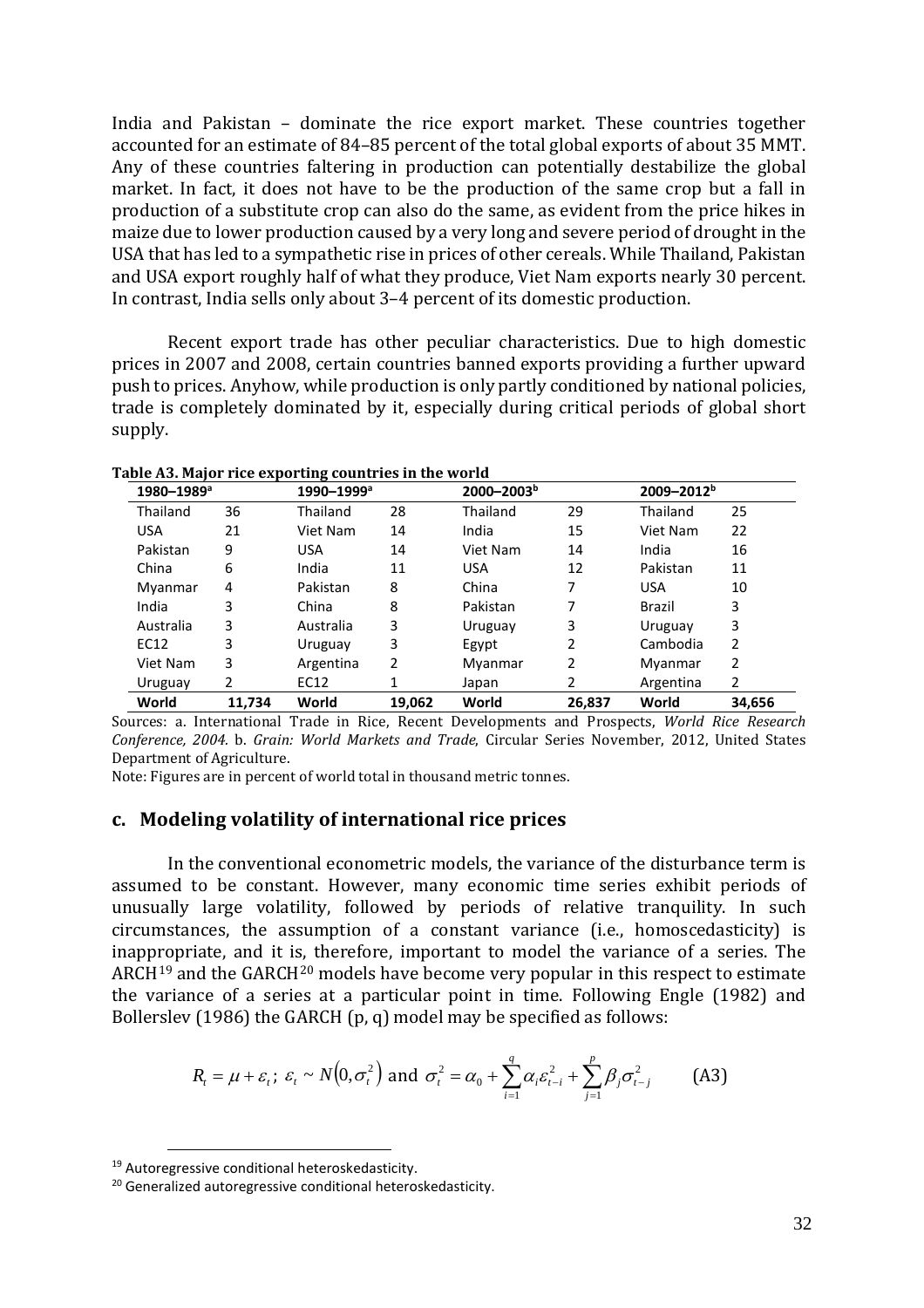where,  $R_{\iota}$  is the variable of interest,  $\mu$  is the conditional mean, and  $\varepsilon_{\iota}$  is the error term of the mean equation, which is serially uncorrelated with mean zero. But the conditional variance of  $\varepsilon$ , equals  $\sigma_t^2$ , which is a not only a function of q past lags of squared residuals, but also by p lags of past estimated volatility. Parameters $\alpha_{\scriptscriptstyle i}$  and  $\beta_{\scriptscriptstyle j}$ capture the ARCH and GARCH effects respectively. For the GARCH model to be well defined, the ARCH and GARCH parameters should respectively satisfy the following:  $\alpha_0 > 0$ ,  $\alpha_i \ge 0$  and  $\beta_j \ne 0$ .

The volatility in international prices of rice is tested employing this GARCH model. In order to select the appropriate lags in model estimation, autocorrelation function and partial autocorrelation function are carried out which indicates up to lag 1 as appropriate for model specification. Estimated results are presented in Table A4.

| Table A4. Estimates of GARCH (1, 1) model for international rice prices |  |
|-------------------------------------------------------------------------|--|
|-------------------------------------------------------------------------|--|

| <b>Parameters</b>                  | India                 | <b>Thailand</b>        | Viet Nam              |
|------------------------------------|-----------------------|------------------------|-----------------------|
| $\mu$                              | 0.0012777(0.50)       | 0.0016876(0.60)        | $0.0130622*(1.78)$    |
| $\alpha_{\scriptscriptstyle 0}^{}$ | $0.0016236***$ (7.43) | $0.0003252***$ (3.70)  | $0.0007171**$ (2.19)  |
| $\alpha_{\text{t}}$                | $0.4409314***$ (4.50) | $0.3182959***$ (4.81)  | 0.2144577(1.25)       |
|                                    | 0.015617(0.20)        | $0.6290364***$ (12.70) | $0.6007505***$ (3.25) |

Source: Authors' elaborations.

Notes: 1. Figures in the parentheses are *t* statistics. 2. Figures with one, two, or three asterisks indicate significance at 10 percent, 5 percent, and 1 percent error probability levels, respectively.

Results show significant ARCH effect for the wholesale price of rice of India, both ARCH and GARCH effects for the FOB price of 5 percent broken rice of Thailand and Viet Nam. It, thus, implies that there exists significant instability in international prices of rice. However, the instability in prices is only affected by past squared residuals in the case of India, whereas, for the other two countries the instability is affected by both past residuals and its volatility. This finding may be interpreted as showing that the error term is non–random and large, implying significant volatility in the series that is not due to chance. The economic implication of these findings is that one cannot treat these variables as random (and therefore unpredictable) in nature. This also raises the question of the nature of non–randomness that is involved along with the underlying factors contributing to it – a subject that requires further analysis.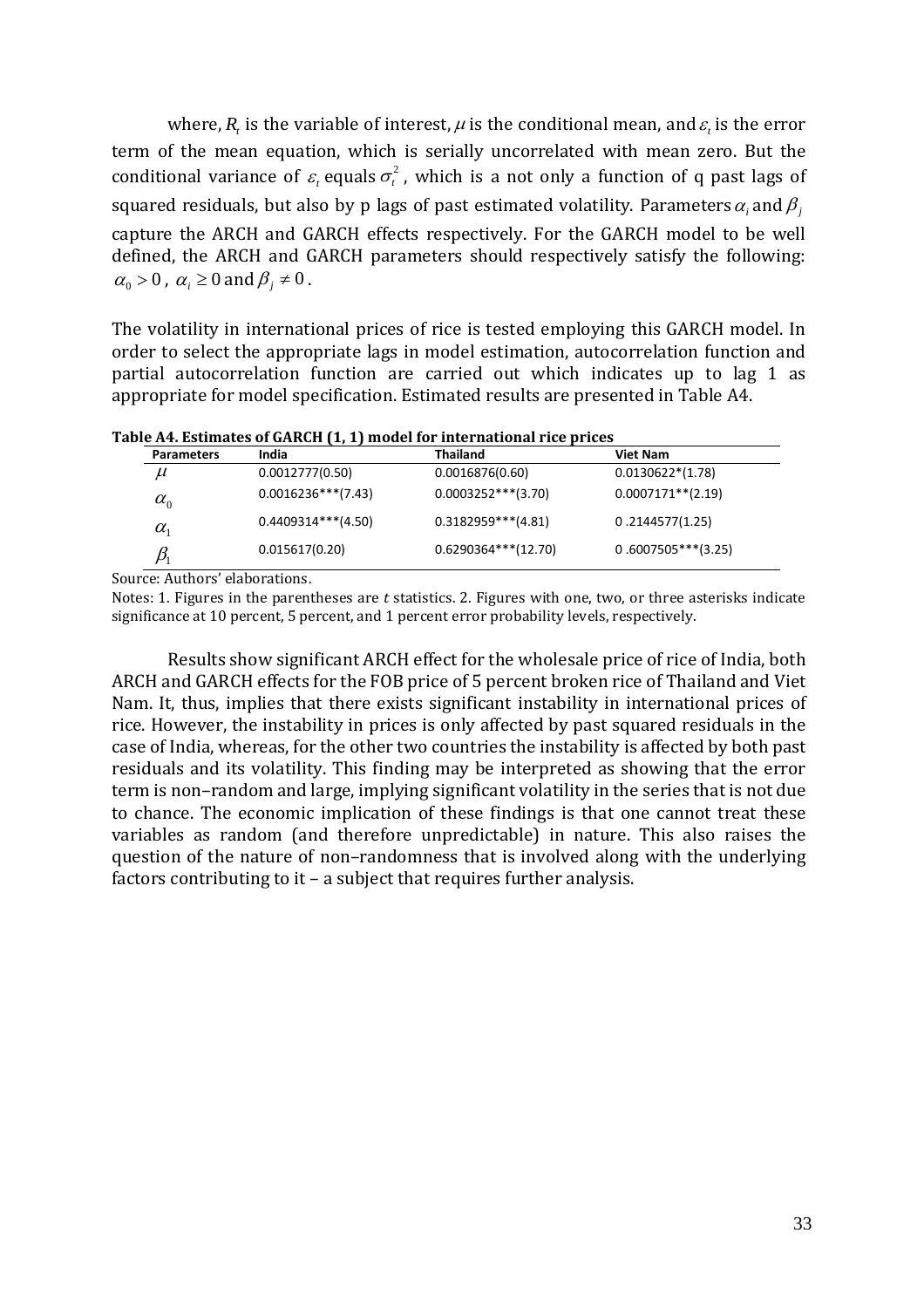# <span id="page-42-0"></span>**ANNEX B Poverty and inequality in Bangladesh**

Albeit poverty is a multidimensional concept and the recognition calls for going beyond the traditional way of thinking about poverty primarily as inadequate income or consumption, the professional discourse in Bangladesh is still limited to use total expenditure as a metric of living standards. Given this warning, the current analysis uses the traditional concept. The Bangladesh Bureau of Statistics uses two poverty lines, an upper and a lower poverty line. The upper poverty line represents a level of expenditure that is just enough to meet both (i) the cost of a nutritionally adequate basket of diet; and (ii) the average amount of non–food expenditure incurred by those households whose food expenditure is just enough to buy a nutritionally adequate basket of diet. The lower poverty line represents a level of expenditure that is just enough to meet both (i) the cost of a nutritionally adequate basket of diet; and (ii) the average amount of non– food expenditure incurred by those households whose total expenditure is just enough to buy a nutritionally adequate basket of diet. Households and individuals whose expenditure falls below the upper poverty lines are called "poor" and those whose expenditure falls below the lower poverty lines are called "extreme poor".

Following standard practice, poverty (as well as extreme poverty) is measured with the help of three indices–namely, (i) the headcount poverty index (P0), which measures the proportion of the population counted as poor, i.e., whose consumptions expenditure falls below the poverty line; (ii) the poverty gap index (P1), which measures the average depth of poverty, i.e., on the average how far below the poverty line the poor people's consumption happens to lie; and (iii) the squared poverty gap index (P2), which also measures the average depth of the poverty but it is a weighted average, with greater weights being assigned to the gaps of the poorer persons. Foster, Greer, and Thorbecke (1984) provide a technique, dubbed the FGT method, to estimate these indices. As the headcount poverty rate gives only the percentage value of poverty incidence and does not measure the distance of the poor households from the poverty line, the poverty gap estimates about the depth and severity of poverty of the population are required.

Table B1 below presents estimates of all three measures of poverty in Bangladesh for the years 2005 and 2010. The estimates reveal the process of accelerated poverty reduction that was observed in the first half of the 2000s compared to the 1990s has not only continued but also strengthened in the second half of the decade. The headcount rate, using the upper poverty line, declined from 40 percent to 31.5 percent between 2005 and 2010. The poverty reduction rate per year is recorded at 1.5 percentage points, but the rate of reduction of poverty is higher in rural areas than in urban areas (1.7 *vis– à–vis* 1.4 percentage points). However, it has decreased to 17.6 percent in 2010 from 25.1 percent in 2005, using the lower poverty line. Similarly, the rate of poverty reduction is higher in rural areas than in urban areas (1.5 *vis–à–vis* 1.4 percentage points). Thus, in the rural areas, the rate of reduction of extreme poverty is lower than that of moderate poverty.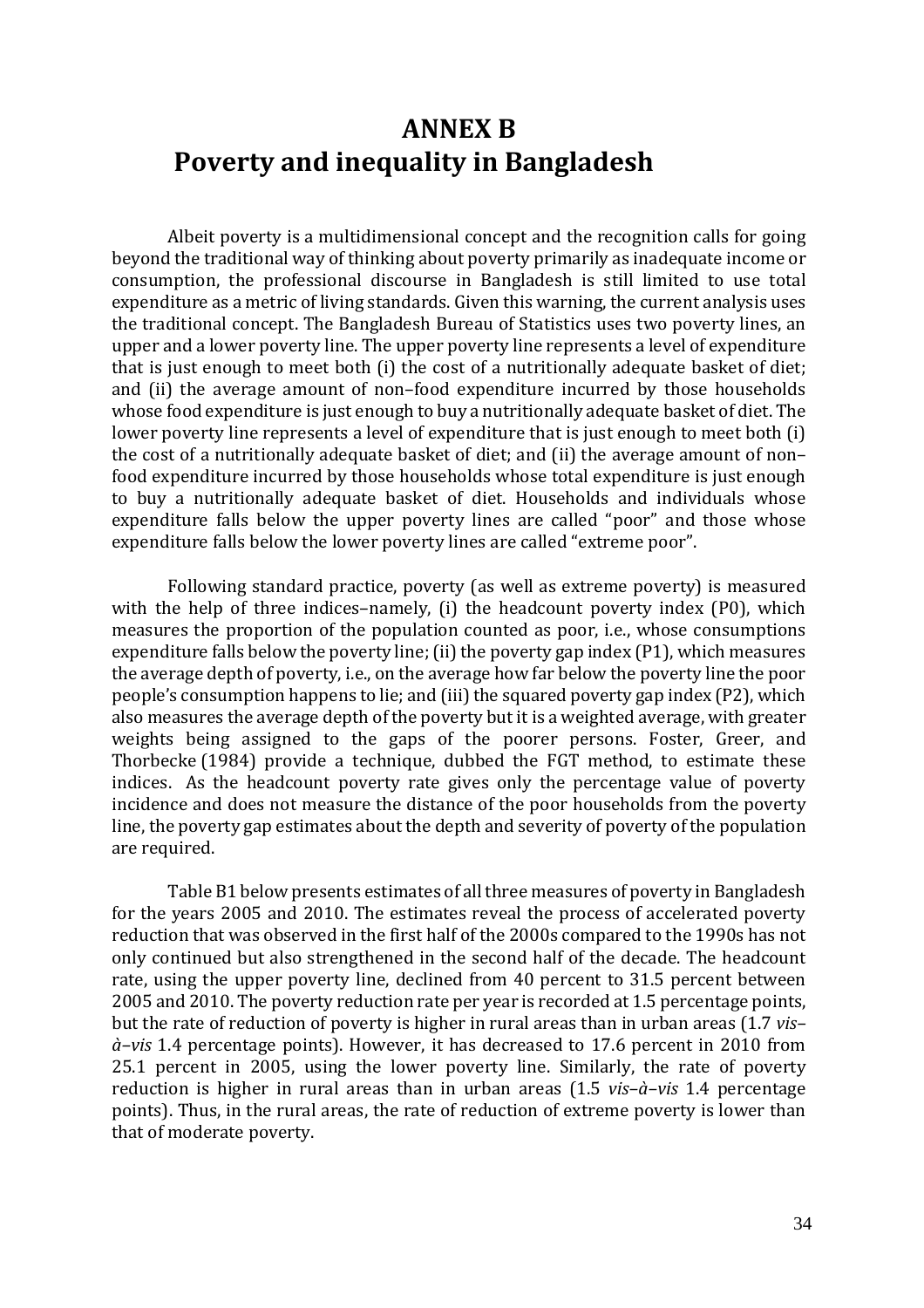| Table B1. Trends in Head Count Rate, Depth and Severity of Income Poverty |
|---------------------------------------------------------------------------|
|---------------------------------------------------------------------------|

| Household               | Poverty Indices, 2010     |      |            |                    |     |                    | Poverty Indices, 2005 |      |                    |            |     |            |
|-------------------------|---------------------------|------|------------|--------------------|-----|--------------------|-----------------------|------|--------------------|------------|-----|------------|
| Category                | <b>Upper Poverty Line</b> |      |            | Lower Poverty Line |     | Upper Poverty Line |                       |      | Lower Poverty Line |            |     |            |
|                         | <b>HCR</b>                | PG   | <b>SPG</b> | <b>HCR</b>         | PG  | <b>SPG</b>         | <b>HCR</b>            | PG   | <b>SPG</b>         | <b>HCR</b> | PG  | <b>SPG</b> |
| National <sup>1</sup>   | 31.5                      | 6.5  | 2.0        | 17.6               | 3.1 | 0.8                | 40.0                  | 9.0  | 2.9                | 25.1       | 4.6 | 1.3        |
| Rural <sup>1</sup>      | 35.2                      | 7.4  | 2.2        | 21.1               | 3.7 | 1.0                | 43.8                  | 9.8  | 3.1                | 28.6       | 5.3 | 1.5        |
| Urban <sup>1</sup>      | 21.3                      | 4.3  | 1.3        | 7.7                | 1.3 | 0.4                | 28.4                  | 6.5  | 2.1                | 14.6       | 2.6 | 0.7        |
| Barisal <sup>1</sup>    | 39.4                      | 9.8  | 3.4        | 26.7               | 5.4 | 1.6                | 52.0                  | 15.5 | 6.3                | 35.6       | 9.1 | 3.3        |
| Chittagong <sup>1</sup> | 26.2                      | 5.1  | 1.5        | 13.1               | 2.2 | 0.6                | 34.0                  | 6.3  | 1.7                | 16.1       | 2.2 | 0.5        |
| Dhaka <sup>1</sup>      | 30.5                      | 6.2  | 1.8        | 15.6               | 2.7 | 0.7                | 32.0                  | 6.9  | 2.1                | 19.9       | 3.6 | 1.0        |
| Khulna <sup>1</sup>     | 32.1                      | 6.4  | 2.0        | 15.4               | 2.7 | 0.8                | 45.7                  | 10.8 | 3.5                | 31.6       | 6.2 | 1.7        |
| Rajshahi <sup>1</sup>   | 29.8                      | 6.2  | 1.9        | 16.8               | 2.8 | 0.7                | 51.2                  | 11.9 | 3.8                | 34.5       | 6.4 | 1.8        |
| $R$ angpur <sup>1</sup> | 46.2                      | 11.0 | 3.5        | 30.1               | 5.5 | 1.4                |                       |      |                    |            |     |            |
| Sylhet <sup>1</sup>     | 28.1                      | 4.7  | 1.3        | 20.7               | 3.3 | 0.9                | 33.8                  | 7.2  | 2.1                | 20.8       | 3.4 | 0.8        |
| Farmer <sup>2</sup>     | 24.0                      |      |            |                    |     |                    |                       |      |                    |            |     |            |
| Non-farmer <sup>2</sup> | 34.5                      |      |            |                    |     |                    |                       |      |                    |            |     |            |

Sources: 1. Bangladesh Bureau of Statistics. 2011. *Report of the Household Income and Expenditure Survey 2010*, Dhaka. 2. Authors' elaboration based on HIES (2010).

Using the lower poverty line, the poverty gap is estimated at 3.1 percent in 2010 at the national level. It has recorded a reduction of 1.5 percentage points since 2005. For the upper poverty line, the poverty gap is estimated at 6.5 percent in 2010. It has recorded a 2.5 percentage–point reduction over 2005. All these reductions of the poverty gap indicate that the average consumption level of the people living below the poverty lines improved between 2005 and 2010.

The squared poverty gap measures the severity of poverty. This has been estimated by the FGT method using both the lower and upper poverty lines. At the national level, using the lower poverty line, it is estimated at 0.8 percent in 2010, previously 1.3 percent in 2005. Using the upper poverty line, the squared poverty gap is estimated at 2.0 percent in 2010, previously 2.9 percent in 2005. This indicates that the severity of poverty has decreased between 2005 and 2010.

There has been much debate on the existence nature and trend of the east–west divide in the living standards in Bangladesh based on HIES (2005) data. These studies conclude that eastern regions enjoy a higher living standard of living than the west (World Bank, 2008; Zaman and Akita, 2012). However, the situation appears to have changed quite dramatically in the second half of the 2000s. First, the inter–division disparity in poverty has narrowed down considerably – both for the upper and lower poverty lines. While in 2005 the poverty rate ranged between 32 percent and 52 percent using the upper poverty line, and between 16 percent and 36 percent using the lower poverty line, in 2010 the corresponding ranges were between 26 percent and 46 percent using the upper poverty line, and between 13 percent and 30 percent using the lower poverty line. Second, the slower reduction in poverty in the eastern region *vis–à–vis*then western region has badly decrease the partition. Third, even though the east–west division has become blurred between 2005 and 2010, it masks underdeveloped districts in the east and developed districts in the west in terms of income and other socioeconomic dimensions (Khondker and Mahzab, 2015).

Table B1 also highlights the fact that rural poverty is more widespread and more severe than urban poverty. In fact, the HCR is more than 150 percent higher in the rural areas than in urban areas. As a result, about 75 percent of poverty of the country is located in rural areas. Even though Dhaka ranks third in terms of HCR across the regions, more than 25 percent of poverty is located in the region.